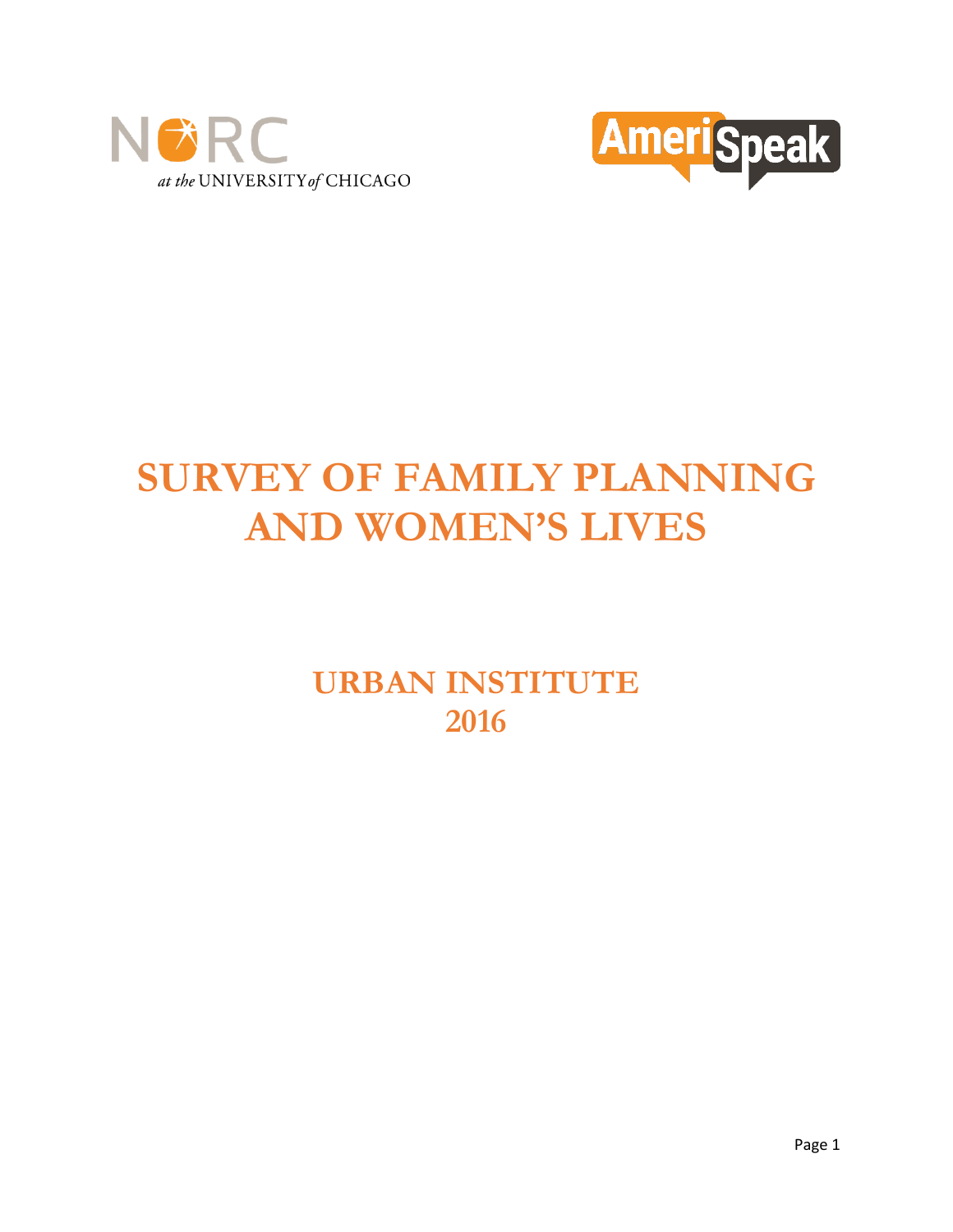Thank you for agreeing to participate in our new AmeriSpeak survey! To thank you for sharing your opinions, we will give you a reward of [INCENTWCOMMA] points after completing the survey. As always, your answers are confidential.

¡Gracias por aceptar participar en nuestra nueva encuesta de AmeriSpeak!. Para darle las gracias por compartir sus comentarios, le daremos una recompensa de [INCENTWCOMMA] puntos después de completar la encuesta. Como siempre, sus respuestas son confidenciales.

This survey focuses on your experiences and thoughts about using birth control. Your responses to the survey will be kept confidential. The survey is voluntary, and you can skip questions you may be uncomfortable answering. AmeriSpeak is conducting this survey for the Urban Institute, a non-profit research organization, with funding from the William and Flora Hewlett Foundation.

Esta encuesta se centra en su experiencia y opinión sobre el uso de métodos de control de natalidad. Sus respuestas a esta encuesta serán confidenciales. La encuesta es voluntaria, y puede saltarse preguntas que le resulten incómodas de responder. AmeriSpeak lleva a cabo esta encuesta para el Urban Institute, una organización de investigación sin fines de lucro, financiado por la Fundación William y Flora Hewlett.

*Please use the "Continue" and "Previous" buttons to navigate between the questions within the questionnaire. Do not use your browser buttons.*

*Utilice los botones de "Continuar" y "Volver" para navegar entre las preguntas en el cuestionario. No utilice sus botones del navegador.*

*If at any time during the survey, you would like to exit, please use the "Quit" button above. Using this button will save all of the data you have already entered and ensure you are able to return to the same location to complete the survey.*

*Si en algún momento durante la encuesta, le gustaría a usted salir, por favor, utilice el botón "Salir" arriba. Utilizando este botón guardará todos los datos que ya ha introducido y le asegurará que usted puede volver al mismo lugar luego y completar la encuesta.*

# **HEALTH STATUS**

[SP] Q1. In general, would you say your health is: En términos generales, usted diría que su salud es:

[CAWI – remove bold] <i>*Please, only mark one response.* </i>

#### Response options:

- 1. Excellent/ Excelente
- 2. Very good/ Muy buena
- 3. Good/ Buena
- 4. Fair/ Aceptable
- 5. Poor/ Pobre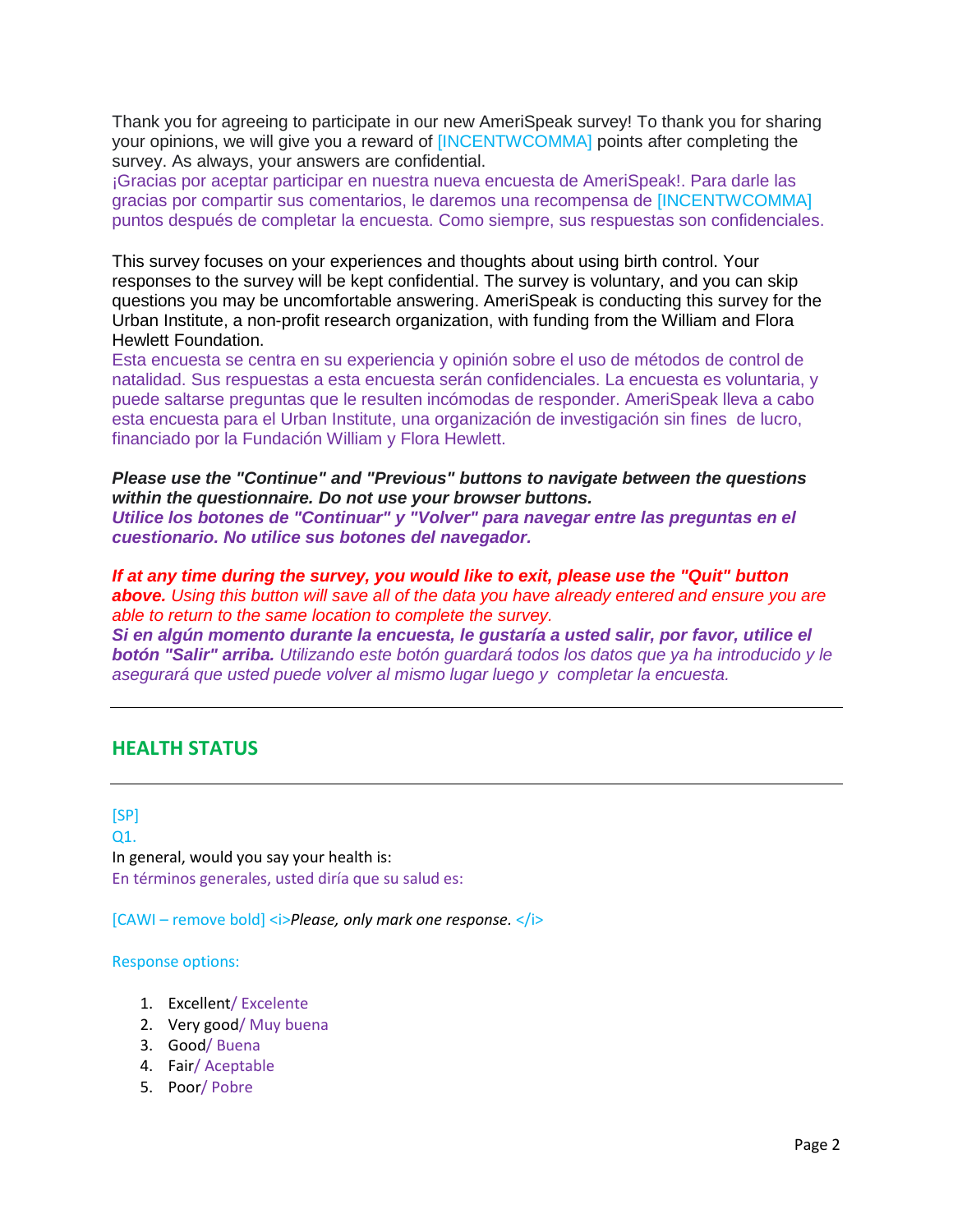[SP] Q2. In general, would you say your mental health is: En términos generales, usted diría que su salud mental es:

[CAWI – remove bold] <i>*Please, only mark one response.*</i>

#### Response options:

- 1. Excellent/ Excelente
- 2. Very good/ Muy buena
- 3. Good/ Buena
- 4. Fair/ Aceptable
- 5. Poor/ Pobre

# **GENERAL HEALTH CARE ACCESS AND USE**

#### **USOC [NHIS]**

[SP]

#### Q3.

Is there a place that you usually go to when you are sick or need advice about your health? ¿Hay algún lugar al que usted acuda cuando está enfermo/a o necesita asesoramiento sobre su salud?

#### CAWI Response Options:

- 1. I have one place I usually go/ Hay un lugar al que generalmente acudo
- 2. I have more than one place I usually go/ Hay más de un lugar al que generalmente acudo
- 3. I do NOT have a place I usually go/ No hay un lugar al que generalmente acudo

#### CATI Response Options:

- 1. You have one place you usually go/ Hay un lugar al que generalmente acude
- 2. You have more than one place you usually go/ Hay más de un lugar al que generalmente acude
- 3. You do NOT have a place you usually go/ No hay un lugar al que generalmente acude

#### **[SOURCE: HRMS]**

# [SP]

## Q4.

About how long has it been since you last visited a doctor or other health care provider for a routine checkup? A routine checkup is a general physical exam, not an exam for a specific injury, illness, or condition.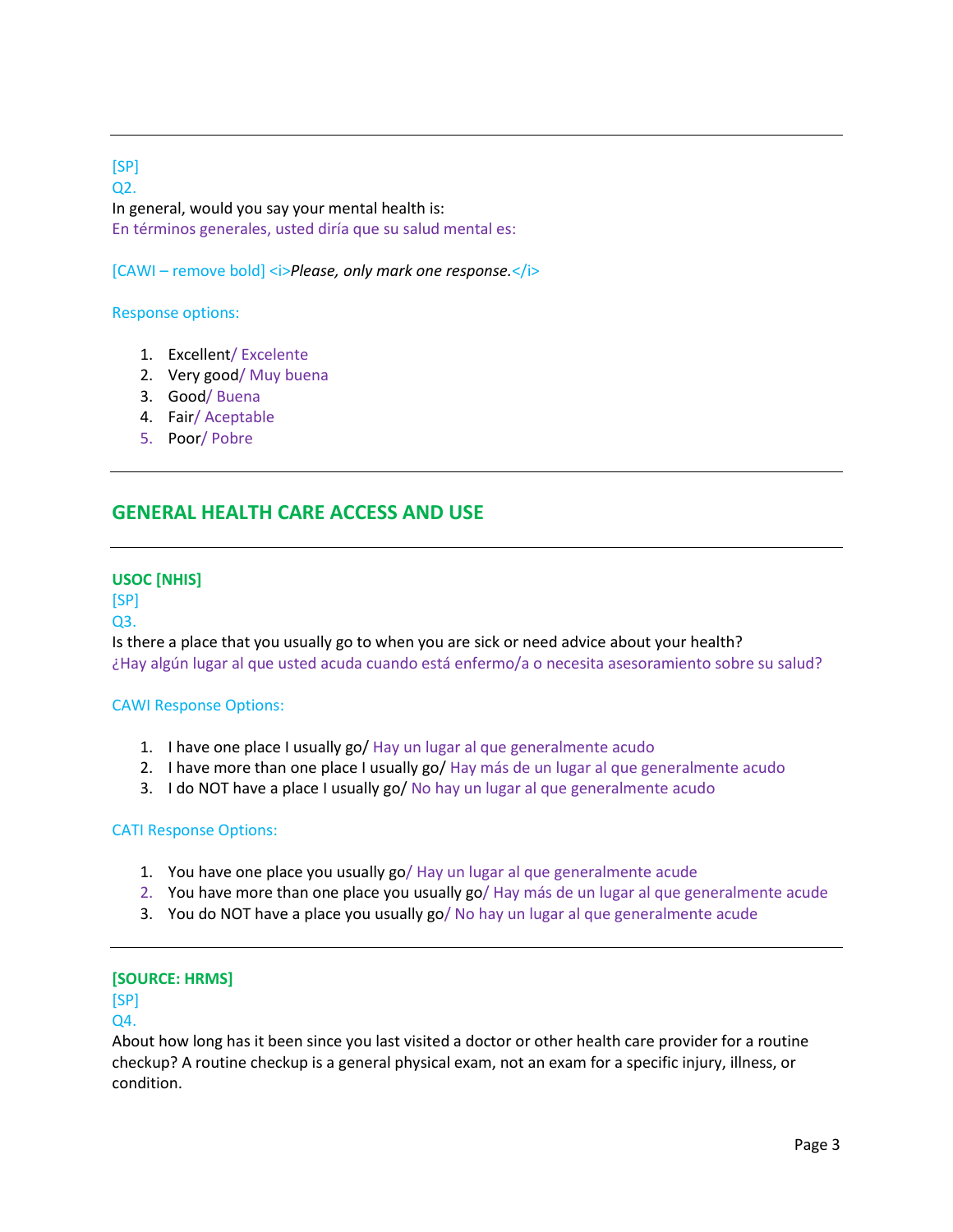¿Cuánto tiempo hace que visitó al médico por última vez o a algún otro proveedor de servicios de salud para un chequeo rutinario? Un chequeo rutinario es un examen físico general, no un examen por una enfermedad, lesión o condición específica.

#### Response Options:

- 1. Within the past year/ Durante el último año
- 2. One or more years ago/ Hace uno o más años
- 3. Never/ Nunca

# **FUTURE OUTLOOK**

# **[SOURCE: Adaptation of ADD HEALTH questions H1EE12-H1EE15 to apply to women past high school]** [GRID; SP across]

#### Q5.

To get a sense of the opportunities and barriers that exist for women in your neighborhood, please respond to the following questions. How likely is it that young women from your neighborhood will: Para tener una idea de las oportunidades y barreras que existen para las mujeres en su barrio, por favor responda las siguientes preguntas. ¿Qué probabilidad hay de que las mujeres jóvenes de su barrio:

#### Response Options:

- 1. Almost no chance/ Casi ninguna probabilidad
- 2. Some chance, but probably not/ Alguna posibilidad, pero probablemente no
- 3. A 50-50 chance/ Un 50-50
- 4. A good chance/ Es bien probable
- 5. Almost certain / Casi seguro

#### [CAWI – remove bold] <i>*Please, only mark one response per row.*</i>

- Q5\_1. Live to age 65 / vivan hasta los 65 años?
- Q5\_2. Own a home of their own one day / algún día puedan comprar su casa propia?
- Q5\_3. Get HIV or AIDS / contraigan VIH o SIDA?
- Q5 4. Graduate from college/ se gradúen en la universidad?
- Q5 5. Have children of their own/ tengan hijos?
- Q5\_6. Have a career/ tengan una carrera?
- Q5 7. Earn enough money to make ends meet/ ganen suficiente dinero para llegar a fin de mes?

#### **[SOURCE: Cantril Well-being Index, used in HRMS]**

# [SP, TABLE OF RADIO BUTTONS GOING VERTICALLY]

#### Q6\_1.

Please, imagine a ladder with steps numbered from zero at the bottom to 10 at the top. Suppose we say that the top of the ladder represents the best possible life for you and the bottom of the ladder represents the worst possible life for you.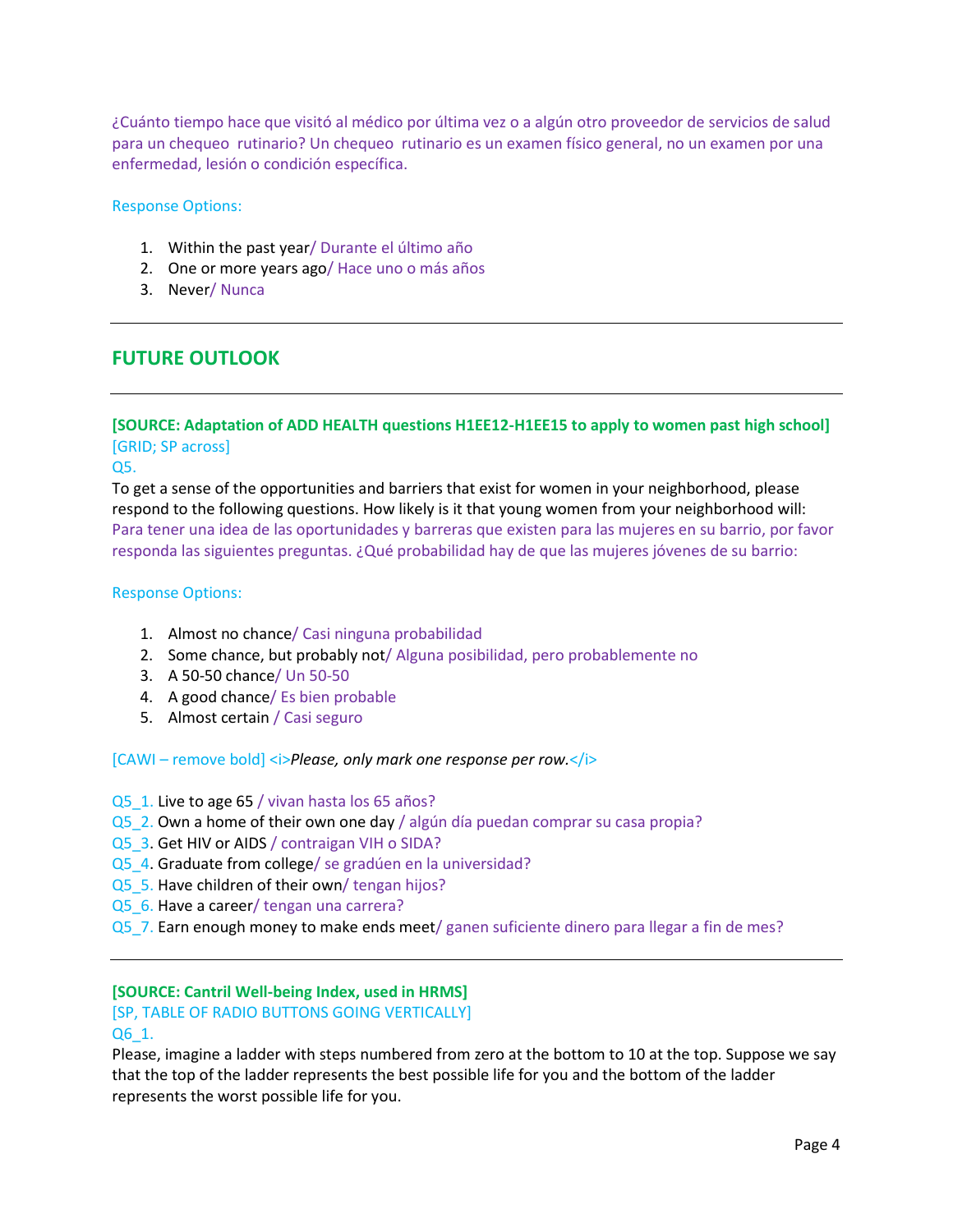Por favor, imagine una escalera con escalones numerados del cero en la parte inferior al 10 en la cima. Imagine que la cima de la escalera representa la mejor vida posible para usted y la parte inferior de la escalera representa la peor vida posible para usted.

On which step of the ladder would you say you personally feel you stand at this time, assuming that the higher the step the better you feel about your life, and the lower the step the worse you feel about it? Which step comes closest to the way you feel?

¿En qué escalón de la escalera diría usted que se encuentra personalmente en este momento, asumiendo que cuanto más alto es el escalón, mejor se siente con su vida, y cuanto más bajo es el escalón, peor se siente usted con su vida? ¿Qué escalón está más cerca de la forma en que usted se siente?

#### [CAWI – remove bold] <i>*Please, only mark one response.*</i>

| ponse Options. |             |        |  |  |  |
|----------------|-------------|--------|--|--|--|
| o              | 10          | Best/  |  |  |  |
|                |             | Mejor  |  |  |  |
| о              | 9           |        |  |  |  |
| o              | 8           |        |  |  |  |
| o              | 7           |        |  |  |  |
| o              | 6           |        |  |  |  |
| o              | 5           |        |  |  |  |
| o              | 4           |        |  |  |  |
| o              | 3           |        |  |  |  |
| o              | 2           |        |  |  |  |
| o              | $\mathbf 1$ |        |  |  |  |
| $\overline{O}$ | 0           | Worst/ |  |  |  |
|                |             | Peor   |  |  |  |
|                |             |        |  |  |  |

# Response Options:

#### [SP, TABLE OF RADIO BUTTONS GOING VERTICALLY] Q6\_2.

On which step of the ladder do you think you will stand about five years from now? ¿En qué escalón de la escalera cree usted que se encontrará en aproximadamente 5 años?

#### [CAWI – remove bold] *< Please, only mark one response.*

#### Response Options:

| o | 10 | Best/ |  |
|---|----|-------|--|
|   |    | Mejor |  |
| о | 9  |       |  |
| o | 8  |       |  |
| O | 7  |       |  |
| o | 6  |       |  |
| o | 5  |       |  |
| o | 4  |       |  |
| C | 3  |       |  |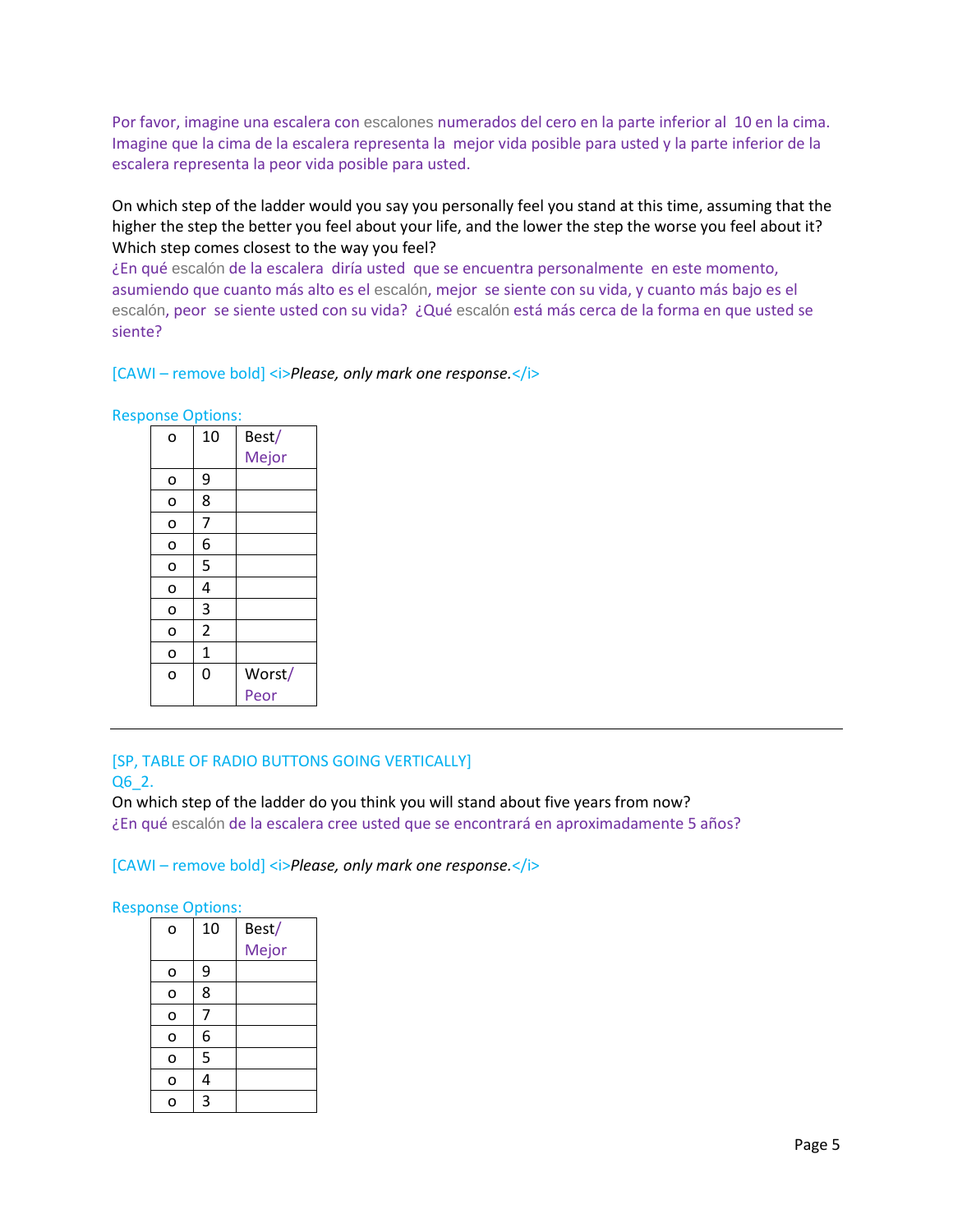| ი |   |        |
|---|---|--------|
| ი |   |        |
| ი | 0 | Worst/ |
|   |   | Peor   |

# **PERCEPTION OF EFFECTS OF ACCESS TO BIRTH CONTROL**

# [GRID; SP across]

# Q7.

For the next question, please consider the effects an unplanned birth – that is, becoming pregnant and having a child when a woman is not trying to have a baby – could have on various aspects of a woman's life. Please, indicate whether an unplanned birth would have a very positive, somewhat positive, not positive or negative, somewhat negative, or very negative effect.

Para la siguiente pregunta, por favor considere los efectos que un nacimiento no planificado –esto es, quedarse embarazada y tener un hijo cuando una mujer no está intentando tener un hijo- puede tener en diversos aspectos de la vida de una mujer. Por favor, indique si un nacimiento no planificado tendría un efecto muy positivo, algo positivo, ni negativo ni positivo, algo negativo, o muy negativo.

# Response Options:

- 1. Very negative/ Muy negativo
- 2. Somewhat negative/ Algo negativo
- 3. Not positive or negative/No effect/ Ni positivo ni negativo/no tuvo efectos
- 4. Somewhat positive/ Algo positivo
- 5. Very positive / Muy positivo

[CAWI – remove bold] <i>*Please, only mark one response per row.*</i>

- Q7 1. Her education/ Su educación
- Q7 2. Her job/ Su trabajo
- Q7\_3. Her relationship with her partner/ La relación con su pareja
- Q7\_4. Her income/ Sus ingresos
- Q7\_5. Her mental health/stress/ Su salud mental/estrés
- Q7\_6. Her physical health/ Su salud física
- Q7\_7. Her motivation to achieve her goals/ Su motivación para alcanzar sus metas/objetivos
- Q7\_8. Her children/ Sus hijos

# **[SOURCE: NEW QUESTION, domains pulled from Guttmacher 2014 report]**

# [GRID; SP across]

Q8.

Please, indicate whether you agree or disagree with the following statements about the potential effects of birth control. Having access to birth control…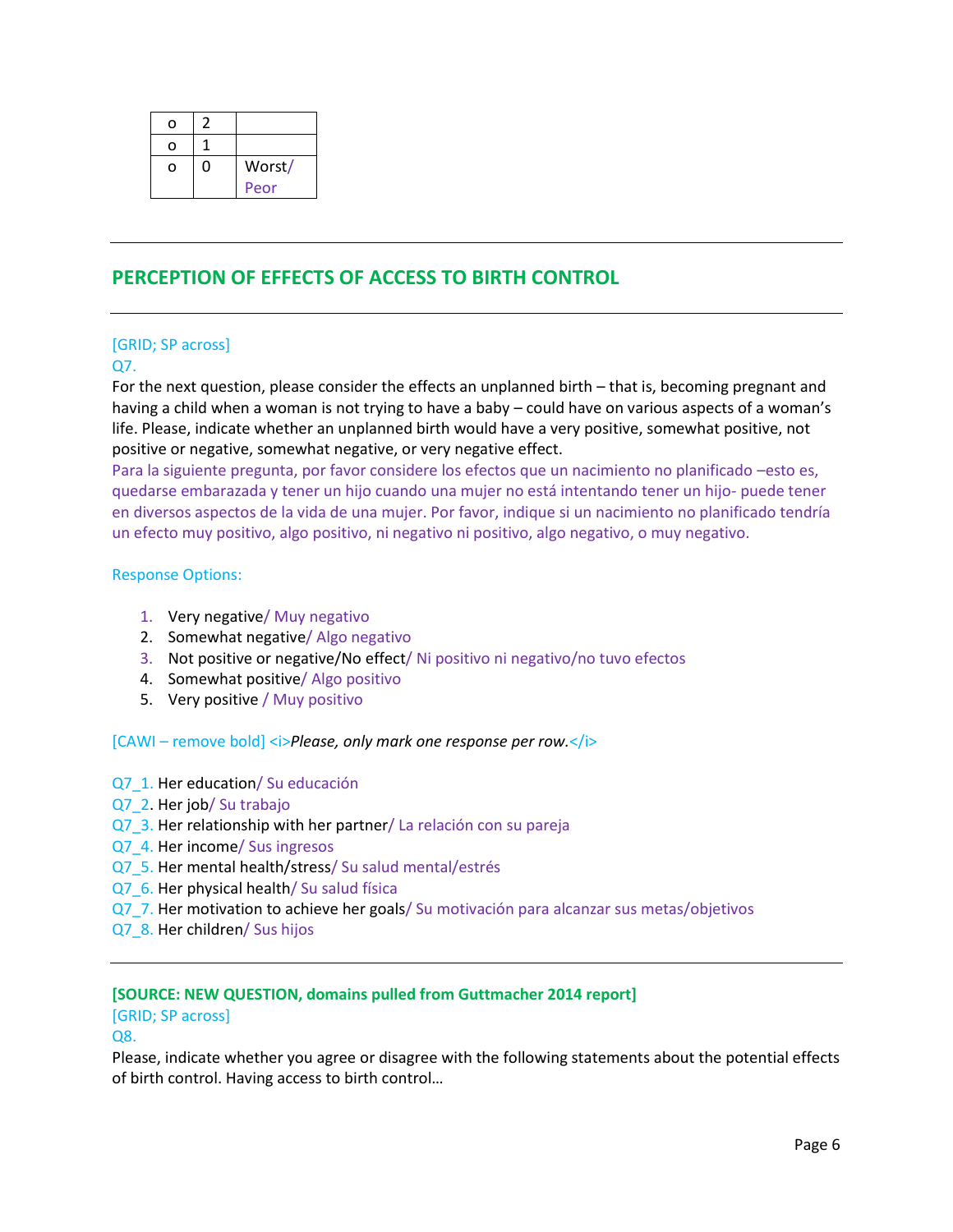Por favor, indique si está de acuerdo o en desacuerdo con las siguientes afirmaciones acerca de los potenciales efectos del control de natalidad. Tener acceso a métodos de control de natalidad…

#### Response Options:

- 1. Strongly agree/ Muy de acuerdo
- 2. Somewhat agree/ Algo de acuerdo
- 3. Neither agree nor disagree/ Ni de acuerdo ni en desacuerdo
- 4. Somewhat disagree/ Algo en desacuerdo
- 5. Strongly disagree/ Totalmente en desacuerdo

[RANDOMIZE QUESTION STEMS] [CAWI – remove bold] <i>*Please, only mark one response per row.*</i>

- Q8\_1. Helps women get an education/ Ayuda a las mujeres a obtener una educación
- Q8\_2. Helps women keep working/ Ayuda a las mujeres a continuar trabajando
- Q8\_3. Encourages risky behavior/ Promueve conductas de riesgo
- Q8\_4. Reduces stress in women's lives/ Reduce el estrés en la vida de las mujeres
- Q8\_5. Leads to healthier children/ Lleva a niños más sanos
- Q8 6. Is morally wrong/ Es moralmente incorrecto
- Q8 7. Leads to more stable relationships with partners/ Lleva a relaciones de pareja más estables
- Q8\_8. Has health benefits for women/ Tiene beneficios para la salud de las mujeres
- Q8\_9. Affects future fertility/ Afecta a la futura fertilidad

# **PREGNANCY INTENTIONS**

#### **[SOURCE: Hewlett's one essential question]**

[SP] Q9.

Do you want to become pregnant in the next year? ¿Desea quedarse embarazada el próximo año?

[CAWI – remove bold] <i>*Please, only mark one response.*</i>

#### Response Options:

- 1. Yes/ Sí
- 2. No/ No
- 3. [CAWI] I am pregnant now/ Estoy embarazada ahora
- 3. [CATI] You are pregnant now/ Está embarazada ahora
- 77. Don't Know/ No lo sabe

# **[SOURCE: Guttmacher Young Adults Survey 2009, Q44]** [SHOW ONLY IF Q9 = 2, 77, 98/99] [SP]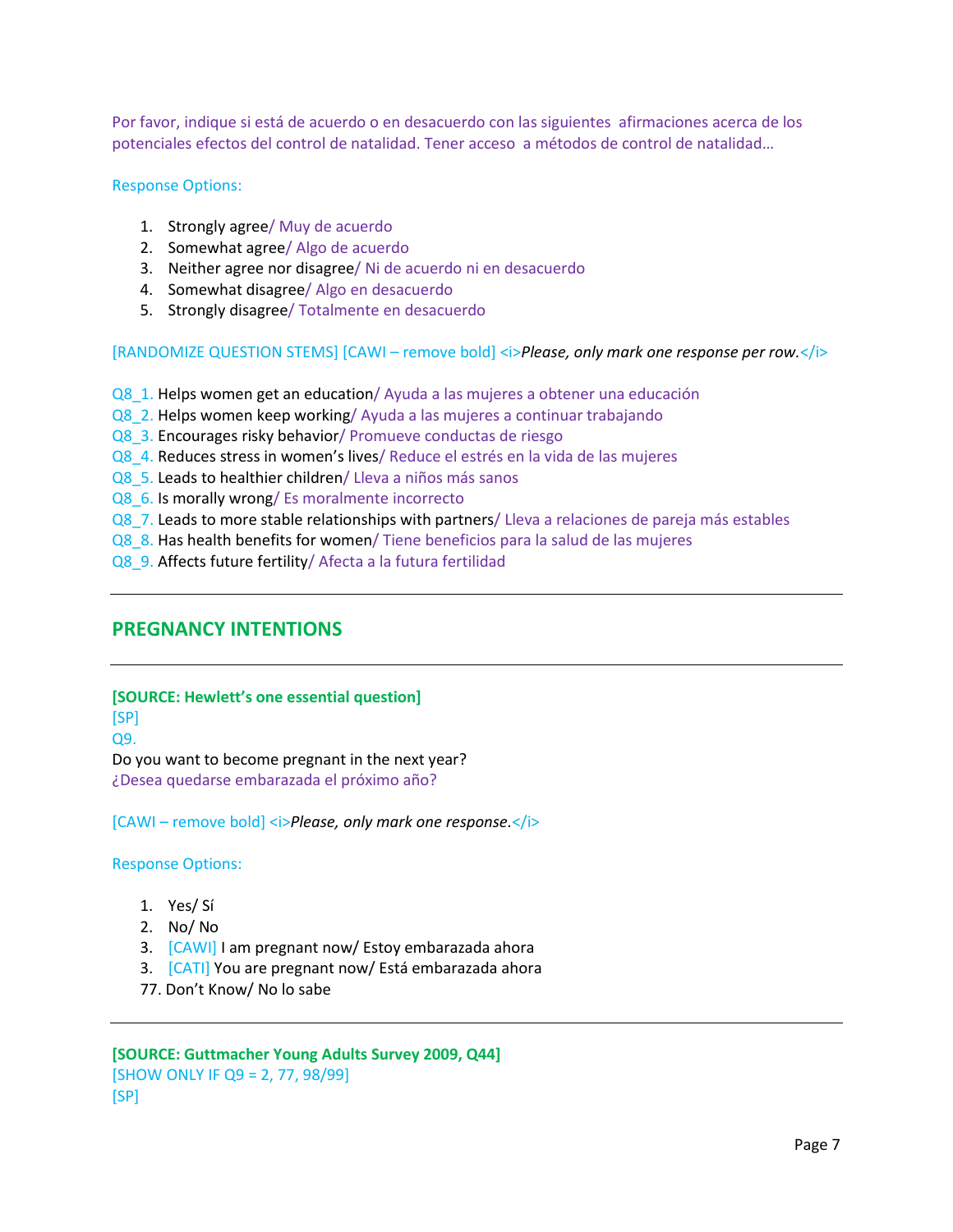Q10.

Thinking about your life right now, how important is it to you to avoid becoming pregnant in the next year?

Teniendo en cuenta su vida actual, ¿qué importante es para usted evitar quedar embarazada el próximo año?

[CAWI – remove bold] *< <i>Please*, only mark one response.

# Response Options:

- 1. Very important/ Muy importante
- 2. Somewhat important/ Algo importante
- 3. Not too important/ No muy importante
- 4. Not at all important/ Para nada importante

# **[Adapted lead from ADD HEALTH H1MO9 – H1MO14]**

[GRID; SP across; Logic in question stem] [show up to 6 items per page] Q11.

This question is about  $[IF Q9=3$  "how you felt", else "how you would feel"] about getting pregnant at this time in your life. [IF Q9 NE 3 "It doesn't matter whether you yourself have ever been pregnant or had sex"]. Indicate whether you strongly agree, agree, neither agree nor disagree, disagree, or strongly disagree with the following statements.

Esta pregunta se refiere a [IF Q9=3 "cómo se sintió", else "cómo se sentiría"] al quedar embarazada en este momento de su vida. [IF Q9 NE 3 "No importa si usted alguna vez se ha quedado embarazada o ha tenido sexo"]. Indique si está muy de acuerdo, de acuerdo, ni de acuerdo ni en desacuerdo, en desacuerdo o muy en desacuerdo con las siguientes afirmaciones.

[IF Q9=3 display "When you got pregnant…", else "If you got pregnant right now…"] [IF Q9=3 mostrar "Cuando quedó embarazada…", else "Si quedara embarazada ahora…"]

[CAWI – remove bold] <i>*Please, only mark one response per row.*</i>

Response Options:

- 1. Strongly agree/ Muy de acuerdo
- 2. Agree/ De acuerdo
- 3. Neither agree nor disagree/ Ni de acuerdo ni en desacuerdo
- 4. Disagree/ En desacuerdo
- 5. Strongly disagree/ Totalmente en desacuerdo
- 6. Not applicable/ No aplica

[RANDOMIZE QUESTION STEMS]

Q11\_1. You [IF Q9=3 "had", else "would have"] to quit school or your job/ Usted [IF Q9=3 "tuvo", else "tendría"] que abandonar su educación o trabajo

Q11\_2. You [IF Q9=3 "married", else "might marry"] the wrong person, just to get married/ Usted [IF Q9=3 "se casó", else "se casaría"] con la persona equivocada, sólo por casarse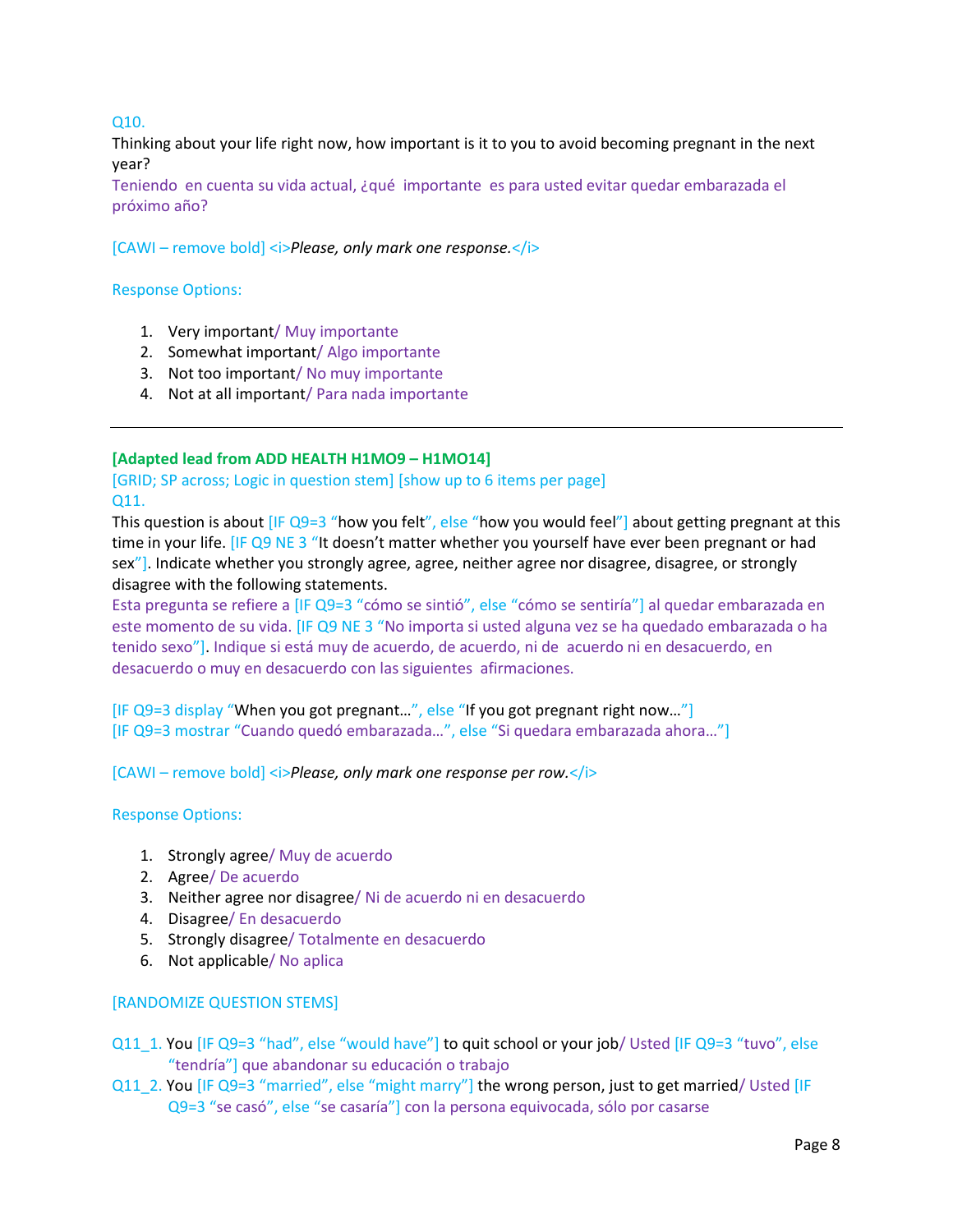- Q11\_3. Deciding whether to have the baby [IF Q9=3 "was", else "would be"] stressful and difficult/ Decidir tener o no al bebé [IF Q9=3 "fue", else "sería"] estresante y difícil
- Q11\_4. You [IF Q9=3 "became", else "would become"] closer to your partner or spouse **[NEW]/** Usted [IF Q9=3 "se acercó", else "se acercaría"] a su pareja o esposo **[NEW]**
- Q11\_5. You [IF Q9=3 "started taking", else "would take"] better care of yourself **[NEW]/** Usted [IF Q9=3 "comenzó", else "comenzaría"] a cuidarse más **[NEW]**
- Q11\_6. It [IF Q9=3 "motivated", else "would motivate"] you to achieve more of your goals, like finishing school or finding a good job **[NEW]/** Le [IF Q9=3 "motivó", else "motivaría"] a alcanzar sus metas, como completar su educación o conseguir un buen trabajo **[NEW]**
- Q11\_7. Taking care of a child [IF Q9=3 "gave", else "would give"] you a new purpose in life/ Ocuparse de un niño suyo le [IF Q9=3 "dio", else "daría"] un nuevo sentido a su vida
- Q11\_8. You [IF Q9=3 "worried", else "would worry"] that you don't have enough money to take care of a baby/ Le [IF Q9=3 "preocupó", else "preocuparía"] no tener suficiente dinero para hacerse cargo de un bebé
- Q11\_9. You [IF Q9=3 "looked", else "would look"] forward to the new experiences that a baby would bring/ Usted [IF Q9=3 "anheló", else "anhelaría"] las nuevas experiencias que le traería su bebé
- Q11\_10. You [IF Q9=3 "were scared", else "would be scared"] to tell your friends and family that you were pregnant/ Usted [IF Q9=3 "tuvo miedo", else "tendría miedo"] de decirle a sus amigos y familia sobre su embarazo
- Q11\_11. You  $[IF Q9=3$  "had", else "might have"] to move from your current home/ Usted  $[IF Q9=3]$ "tuvo", else "tendría"] que mudarse de su casa actual

# **AWARENESS AND OPINION OF BIRTH CONTROL METHODS**

# [DISPLAY 3]

The next questions focus on different types of birth control. Birth control includes any action a woman or her partner might take to prevent becoming pregnant.

Las siguientes preguntas se centran en diferentes tipos de control de natalidad. El control de natalidad incluye toda acción que una mujer o su pareja puedan tomar para prevenir el embarazo.

#### **[SOURCE: NEW QUESTION]**

[GRID; SP across] [show up to 6 items per page] Q12.

For this question, indicate how much you <u>have heard</u> about the following forms of birth control. Para esta pregunta, indique cuánto <u>ha oído hablar</u> acerca de los siguientes métodos de control de natalidad.

#### Response Options:

- 1. Heard a lot/ He oído mucho
- 2. Heard some/ He oído algo
- 3. Heard only a little/ He oído sólo un poco
- 4. Heard nothing at all/ No he oído nada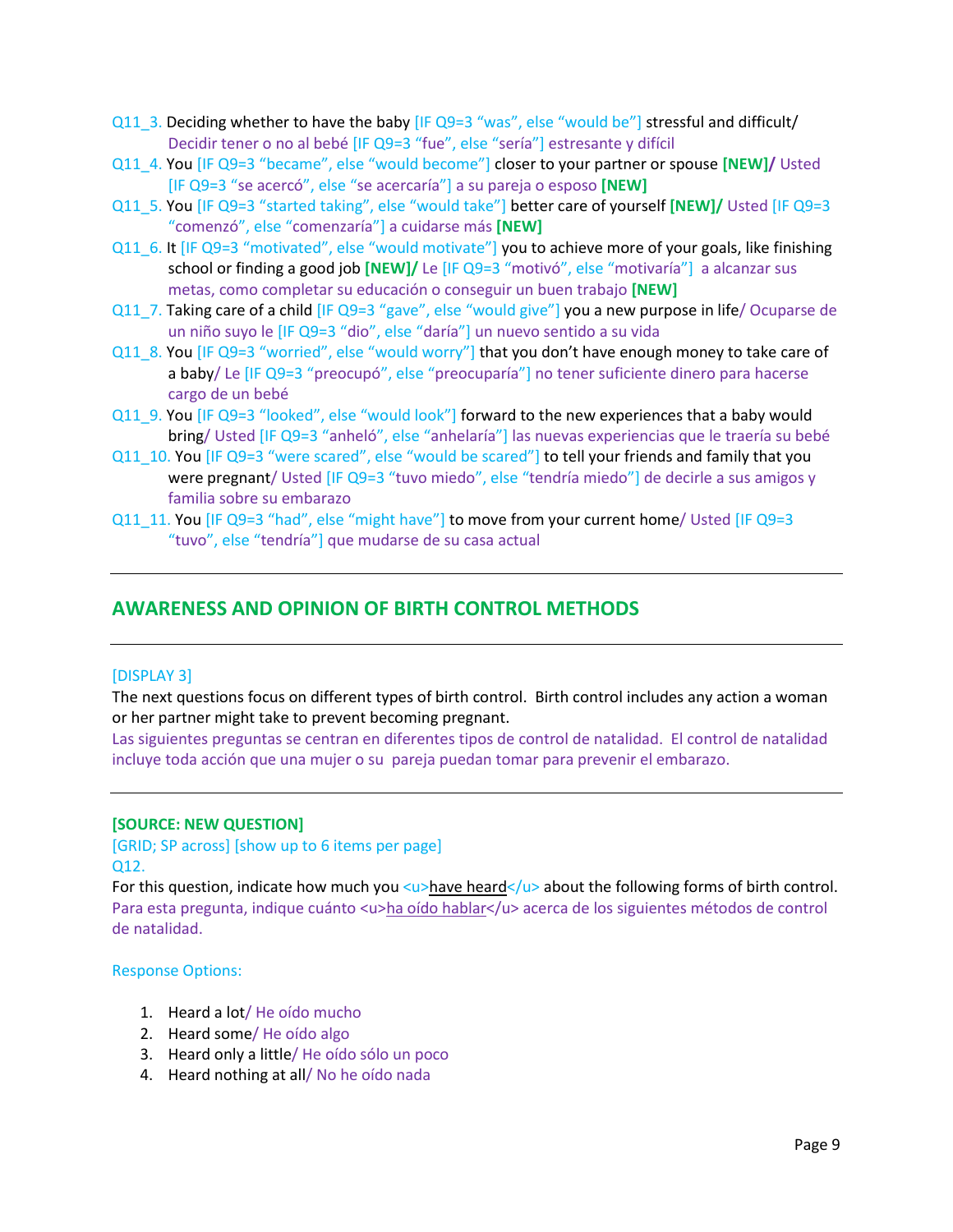- Q12\_1 [CAWI]. Surgical Sterilization (such as vasectomy for men; tubal ligation, tubes tied or hysterectomy for women)/ Esterilización quirúrgica. (tales como la vasectomía para el hombre y ligadura de trompas o histerectomía para la mujer)
- Q12\_1 [CATI]. Surgical Sterilization. Examples are a vasectomy for men and tubal ligation, tubes tied or hysterectomy for women./ Esterilización quirúrgica. Por ejemplo, vasectomía para el hombre y ligadura de trompas o histerectomía para la mujer.
- Q12\_2. Birth control pills/ Píldoras anticonceptivas
- Q12\_3. Condoms/ Preservativos
- Q12\_4. [CAWI] Other barrier methods (diaphragms, sponges, Contraceptive foams, creams, jellies, and suppositories) / Otros métodos de barrera (diafragmas, esponjas, espumas, cremas, geles o supositorios anticonceptivos)
- Q12\_4 [CATI]. Other barrier methods, including diaphragms, sponges, Contraceptive foams, creams, jellies, and suppositories. / Otros métodos de barrera, como diafragmas, esponjas, espumas, cremas, geles o supositorios anticonceptivos.
- Q12\_5. [CAWI] Birth control patch (such as Ortho Evra)/ Parche de control de natalidad (como Ortho Evra)
- Q12\_5. [CATI] Birth control patch, such as Ortho Evra/ Parche de control de natalidad, como Ortho Evra
- Q12\_6. [CAWI] IUD (intrauterine device, such as Mirena)/El DIU (siglas de dispositivo intrauterino, como Mirena)
- Q12\_6. [CATI] IUD, which stands for intrauterine device, such as Mirena/ El DIU, siglas de dispositivo intrauterino, como Mirena
- Q12\_7. [CAWI] Birth control shot (Depo-Provera)/ Inyección anticonceptiva (Depo-Provera)
- Q12\_7. [CATI] Birth control shot, such as Depo-Provera/
- Q12\_8. [CAWI] Birth control implants (such as Implanon or Norplant)/ Implantes anticonceptivos (como Implanon o Norplant)
- Q12\_8. [CATI] Birth control implants, such as Implanon or Norplant/ Implantes anticonceptivos, como Implanon o Norplant
- Q12\_9. [CAWI] Emergency contraception (also called morning-after pills, such as Plan B, Preven, or Ella)/ Anticonceptivo de emergencia (también llamado píldora del día despues, como Plan B, Preven, o Ella)
- Q12\_9. [CATI] Emergency contraception, which are also called morning-after pills, such as Plan B, Preven, or Ella/ Anticonceptivo de emergencia, también llamado píldora del día despues, como Plan B, Preven, o Ella
- Q12\_10. [CAWI] Vaginal ring (such as Nuvaring)/ Anillo vaginal (como Nuvaring)
- Q12\_10. [CATI] Vaginal ring, such as Nuvaring/ Anillo vaginal, como Nuvaring
- Q12\_11. [CAWI] The rhythm method (also called natural family planning, or calendar method)/ El método del ritmo (también llamado planificación familiar natural, o método del calendario)
- Q12\_11. [CATI] The rhythm method, which is also called natural family planning, or the calendar method/ El método del ritmo, también llamado planificación familiar natural, o método del calendario
- Q12\_12. [CAWI] Withdrawal (also called "pulling out")/ Coitus interruptus (también llamado "retirada")
- Q12\_12. [CATI] Withdrawal, which is also called "pulling out"/ Coitus interruptus , también llamado "retirada"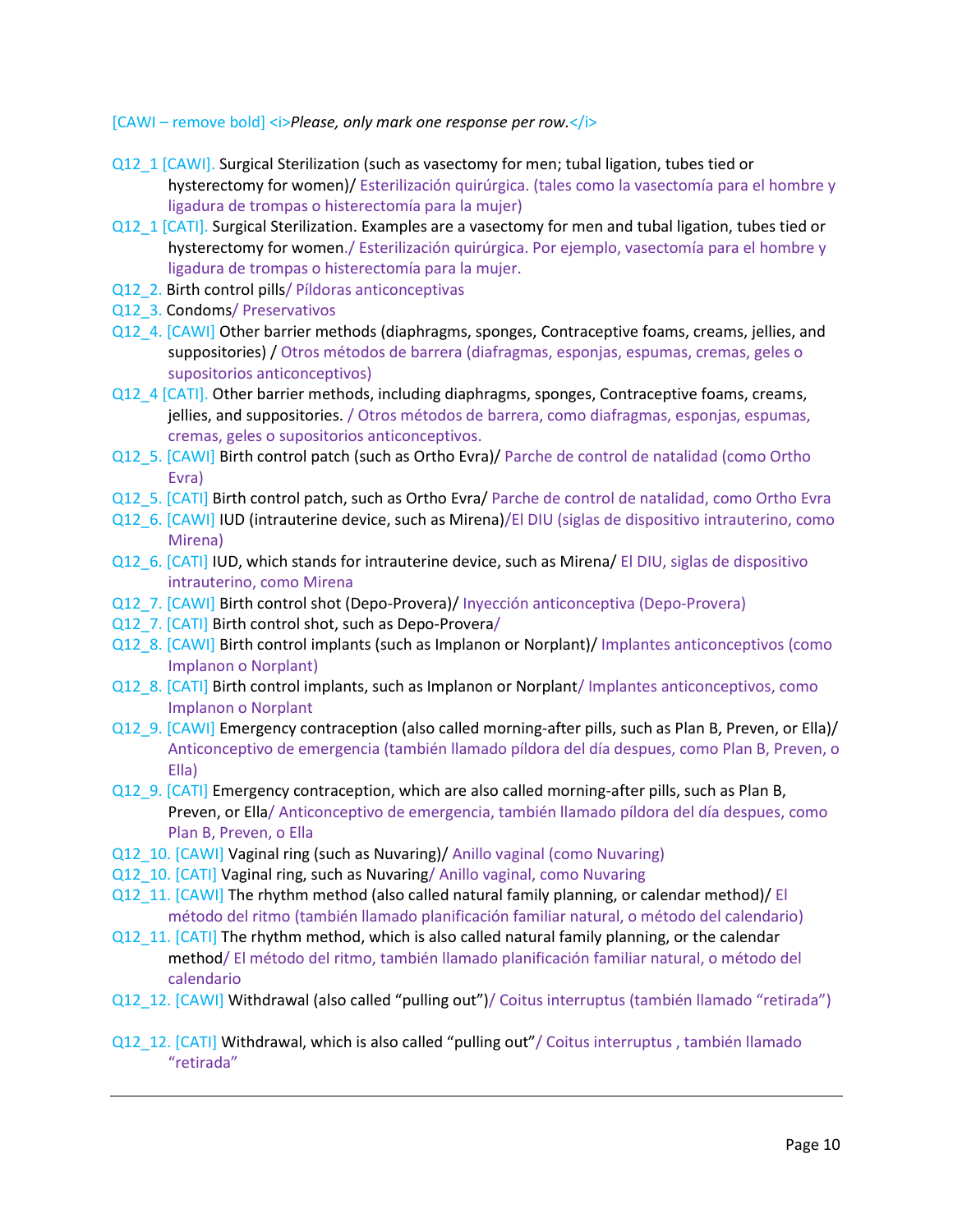[SOURCE: adapted from Kaiser SPKACUP 1994-1995] [GRID; SP across] [show 6 items per page] Q13.

This question asks your opinion about <u>how effective</u></>>> various methods of birth control are at preventing pregnancy. It is okay if you don't know. Do you think that the method is very effective at preventing pregnancy, somewhat effective, or not very effective?

Esta pregunta busca su opinión acerca de <u>cómo son de efectivos</u> varios métodos de control de natalidad para evitar el embarazo. No se preocupe si no lo sabe. ¿Cree que el método es muy efectivo, algo efectivo o nada efectivo para prevenir el embarazo?

# Response Options:

- 1. Very effective/ Muy efectivo
- 2. Somewhat effective/ Algo efectivo
- 3. Not very effective/ No muy efectivo
- 77. Don't know/ No lo sabe

- Q13\_1 [CAWI]. Surgical Sterilization (such as vasectomy for men; tubal ligation, tubes tied or hysterectomy for women)/ Esterilización quirúrgica. (tales como la vasectomía para el hombre y ligadura de trompas o histerectomía para la mujer)
- Q13\_1 [CATI]. Surgical Sterilization. Examples are a vasectomy for men and tubal ligation, tubes tied or hysterectomy for women./ Esterilización quirúrgica. Por ejemplo, vasectomía para el hombre y ligadura de trompas o histerectomía para la mujer.
- Q13\_2. Birth control pills/ Píldoras anticonceptivas
- Q13\_3. Condoms/ Preservativos
- Q13\_4. [CAWI] Other barrier methods (diaphragms, sponges, Contraceptive foams, creams, jellies, and suppositories)/ Otros métodos de barrera (diafragmas, esponjas, espumas, cremas, geles o supositorios anticonceptivos)
- Q13\_4 [CATI]. Other barrier methods, including diaphragms, sponges, Contraceptive foams, creams, jellies, and suppositories./ Otros métodos de barrera, como diafragmas, esponjas, espumas, cremas, geles o supositorios anticonceptivos.
- Q13\_5. [CAWI] Birth control patch (such as Ortho Evra)/ Parche de control de natalidad, como Ortho Evra
- Q13\_5. [CATI] Birth control patch, such as Ortho Evra/ Parche de control de natalidad, como Ortho Evra
- Q13\_6. [CAWI] IUD (intrauterine device, such as Mirena)/ El DIU (siglas de dispositivo intrauterino, como Mirena)
- Q13\_6. [CATI] IUD, which stands for intrauterine device, such as Mirena/ El DIU, siglas de dispositivo intrauterino, como Mirena
- Q13\_7. [CAWI] Birth control shot (Depo-Provera)/ Inyección anticonceptiva (Depo-Provera)
- Q13\_7. [CATI] Birth control shot, such as Depo-Provera/ Inyección anticonceptiva, como Depo-Provera
- Q13\_8. [CAWI] Birth control implants (such as Implanon or Norplant)/ Implantes anticonceptivos (como Implanon o Norplant)
- Q13\_8. [CATI] Birth control implants, such as Implanon or Norplant/ Implantes anticonceptivos, como Implanon o Norplant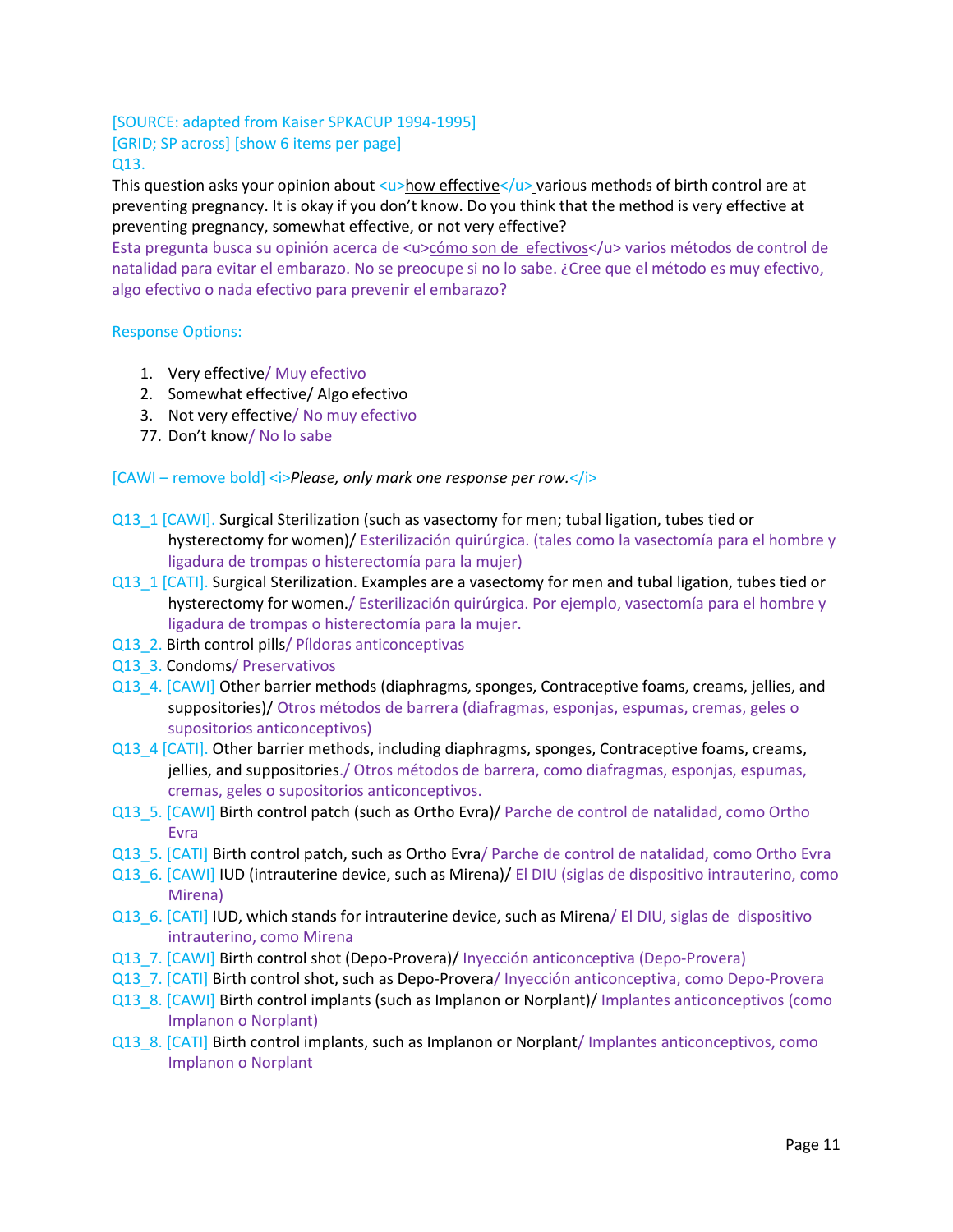- Q13\_9. [CAWI] Emergency contraception (also called morning-after pills, such as Plan B, Preven, or Ella)/ Anticonceptivo de emergencia (también llamado píldora del día despues, como Plan B, Preven, o Ella)
- Q13\_9. [CATI] Emergency contraception, which are also called morning-after pills, such as Plan B, Preven, or Ella/ Anticonceptivo de emergencia, también llamado píldora del día despues, como Plan B, Preven, o Ella
- Q13\_10. [CAWI] Vaginal ring (such as Nuvaring)/ Anillo vaginal (como Nuvaring)
- Q13\_10. [CATI] Vaginal ring, such as Nuvaring/ Anillo vaginal, como Nuvaring
- Q13\_11. [CAWI] The rhythm method (also called natural family planning, or calendar method)/ El método del ritmo (también llamado planificación familiar natural, o método del calendario)
- Q13\_11. [CATI] The rhythm method, which is also called natural family planning, or the calendar method/ El método del ritmo, también llamado planificación familiar natural, o método del calendario
- Q13\_12. [CAWI] Withdrawal (also called "pulling out") / Coitus interruptus (también llamado "retirada")
- Q13\_12. [CATI] Withdrawal, which is also called "pulling out"/ Coitus interruptus , también llamado "retirada"

#### **[SOURCE: Kaiser SPKACUP 1994-1995]**

# [GRID, SP across] [show 6 items per page] Q14.

This question focuses on the <u>safety</u></a> of different birth control methods, meaning possible side effects for the health of most users. Would you say that the method is very safe, somewhat safe, somewhat unsafe or very unsafe for the health of most users?

Esta pregunta se centra en la <u>seguridad</u> de los diferentes métodos de anticonceptivos, es decir posibles efectos secundarios para la salud de la mayoría de los usuarios. ¿Diría usted que el método es muy seguro, algo seguro, algo inseguro o muy inseguro para la salud de la mayoría de los usuarios?

# Response Options:

- 1. Very Safe/ Muy seguro
- 2. Somewhat Safe/ Algo seguro
- 3. Somewhat Unsafe/ Algo inseguro
- 4. Very Unsafe/ Muy inseguro
- 77. Don't know/ No lo sabe

- Q14\_1 [CAWI]. Surgical Sterilization (such as vasectomy for men; tubal ligation, tubes tied or hysterectomy for women)/ Esterilización quirúrgica. (tales como la vasectomía para el hombre y ligadura de trompas o histerectomía para la mujer)
- Q14\_1 [CATI]. Surgical Sterilization. Examples are a vasectomy for men and tubal ligation, tubes tied or hysterectomy for women./ Esterilización quirúrgica. Por ejemplo, vasectomía para el hombre y ligadura de trompas o histerectomía para la mujer.
- Q14\_2. Birth control pills/ Píldoras anticonceptivas
- Q14\_3. Condoms/ Preservativos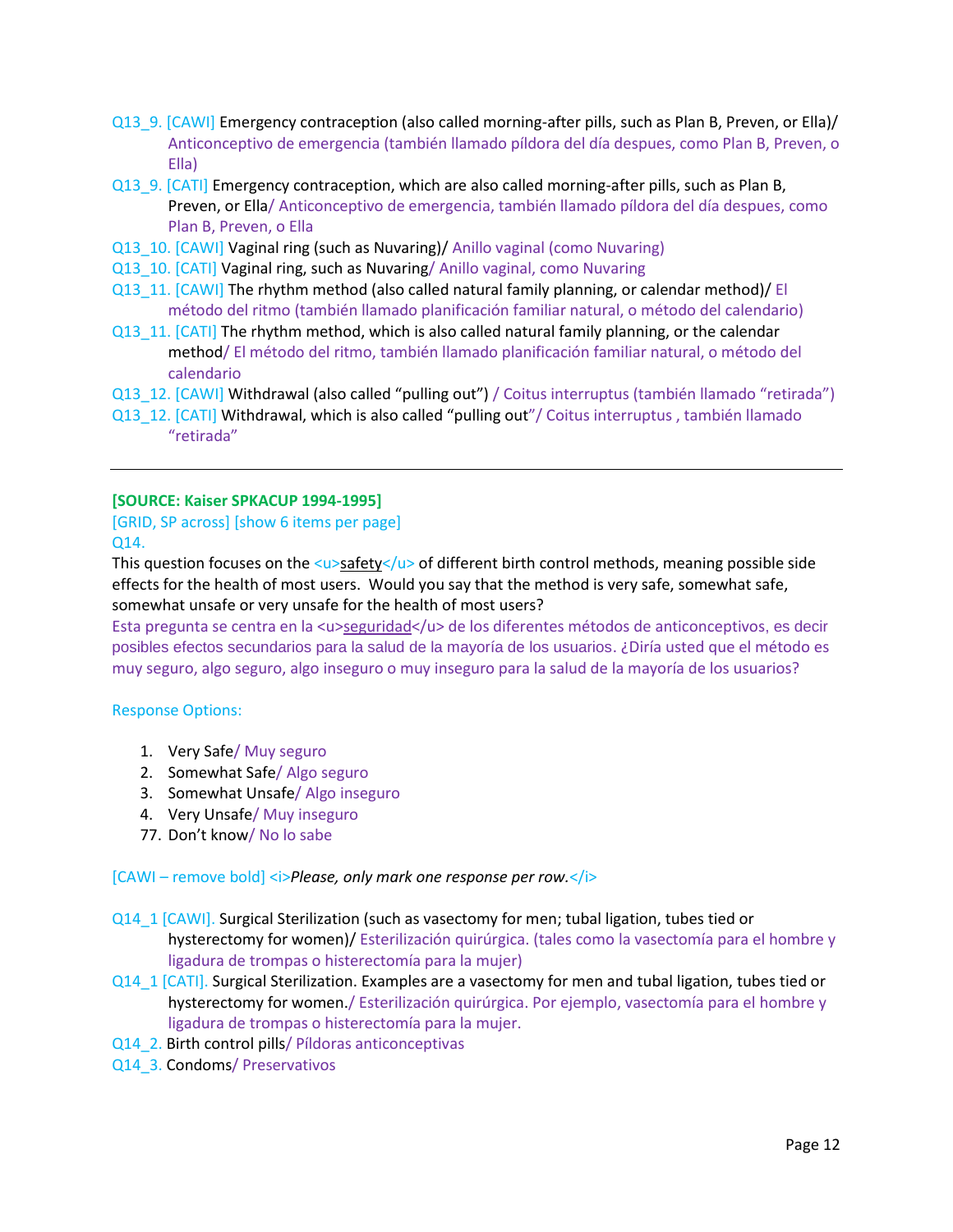- Q14\_4. [CAWI] Other barrier methods (diaphragms, sponges, Contraceptive foams, creams, jellies, and suppositories)/ Otros métodos de barrera (diafragmas, esponjas, espumas, cremas, geles o supositorios anticonceptivos)
- Q14\_4 [CATI]. Other barrier methods, including diaphragms, sponges, Contraceptive foams, creams, jellies, and suppositories. / Otros métodos de barrera, como diafragmas, esponjas, espumas, cremas, geles o supositorios anticonceptivos.
- Q14\_5. [CAWI] Birth control patch (such as Ortho Evra)/ Parche de control de natalidad, como Ortho Evra
- Q14\_5. [CATI] Birth control patch, such as Ortho Evra/ Parche de control de natalidad, como Ortho Evra
- Q14\_6. [CAWI] IUD (intrauterine device, such as Mirena)/ El DIU (siglas de dispositivo intrauterino, como Mirena)
- Q14\_6. [CATI] IUD, which stands for intrauterine device, such as Mirena/ El DIU, siglas de dispositivo intrauterino, como Mirena
- Q14\_7. [CAWI] Birth control shot (Depo-Provera)/ Inyección anticonceptiva (Depo-Provera)
- Q14\_7. [CATI] Birth control shot, such as Depo-Provera/ Inyección anticonceptiva, como Depo-Provera
- Q14\_8. [CAWI] Birth control implants (such as Implanon or Norplant)/ Implantes anticonceptivos (como Implanon o Norplant)
- Q14\_8. [CATI] Birth control implants, such as Implanon or Norplant/ Implantes anticonceptivos (como Implanon o Norplant)
- Q14\_9. [CAWI] Emergency contraception (also called morning-after pills, such as Plan B, Preven, or Ella)/ Anticonceptivo de emergencia (también llamado píldora del día despues, como Plan B, Preven, o Ella)
- Q14\_9. [CATI] Emergency contraception, which are also called morning-after pills, such as Plan B, Preven, or Ella/ Anticonceptivo de emergencia, también llamado píldora del día después, como Plan B, Preven, o Ella
- Q14\_10. [CAWI] Vaginal ring (such as Nuvaring)/ Anillo vaginal (como Nuvaring)
- Q14\_10. [CATI] Vaginal ring, such as Nuvaring/ Anillo vaginal, como Nuvaring
- Q14\_11. [CAWI] The rhythm method (also called natural family planning, or calendar method)/ El método del ritmo (también llamado planificación familiar natural, o método del calendario)
- Q14\_11. [CATI] The rhythm method, which is also called natural family planning, or the calendar method/ El método del ritmo, también llamado planificación familiar natural, o método del calendario
- Q14\_12. [CAWI] Withdrawal (also called "pulling out")/ Coitus interruptus (también llamado "retirada")
- Q14\_12. [CATI] Withdrawal, which is also called "pulling out"/ Coitus interruptus , también llamado "retirada"

# **RELATIONSHIP STATUS**

# [DISPLAY 4]

The next questions ask about relationships and birth control use. Please remember that everything you say is confidential.

Las siguientes preguntas se refieren a las relaciones y el uso de métodos de control de natalidad. Por favor recuerde que todas sus respuestas son confidenciales.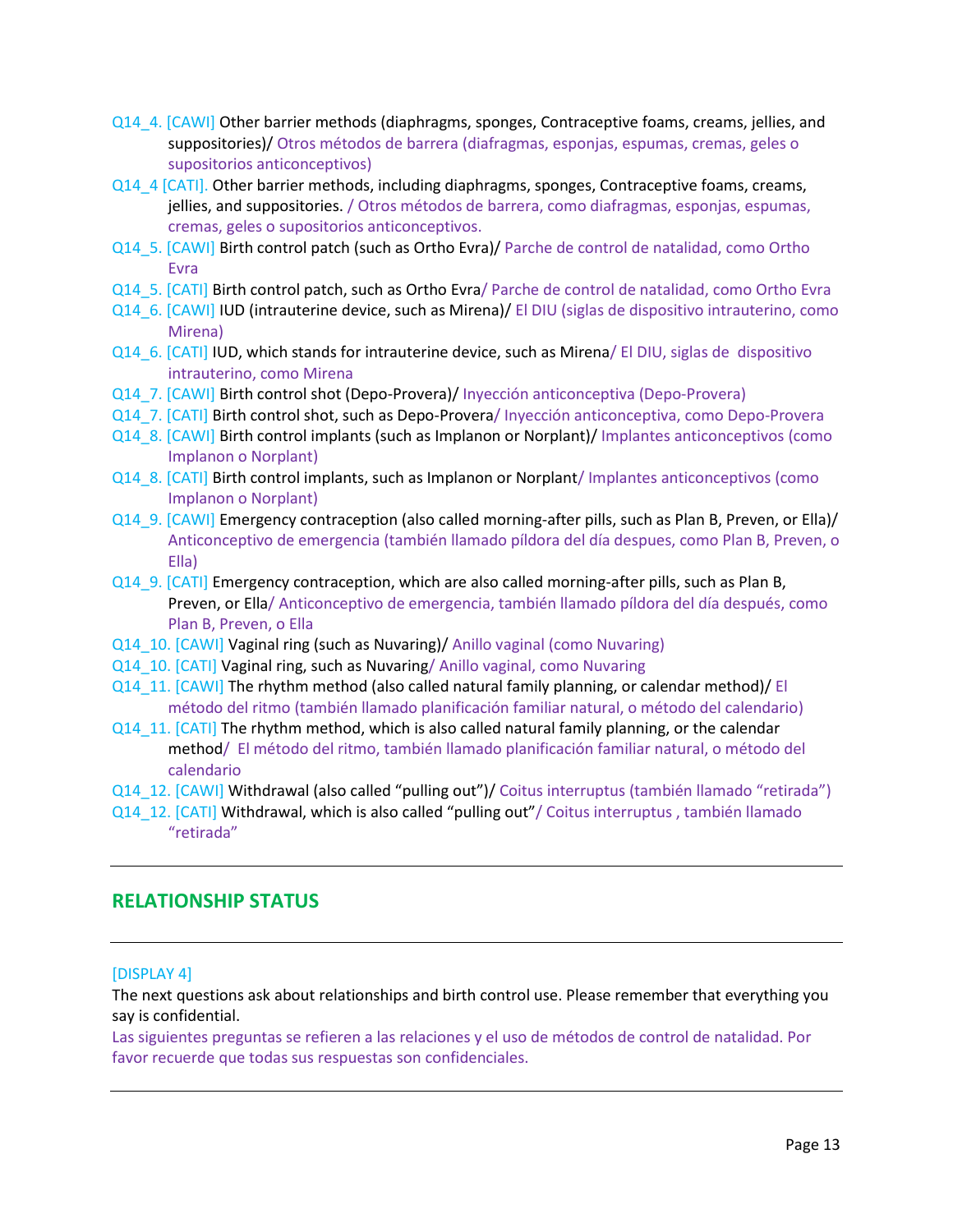# **[SOURCE: MUSC Survey]**

[SP]

Q15.

Which of the following best describes your current sexual relationship status? ¿Cuál de las siguientes opciones describe mejor su situación sexual actualmente?

# [CAWI – remove bold] <i>*Please, only mark one response for each item below.*</i>

# CAWI Response Options:

- 1. I am in an exclusive/monogamous sexual relationship (that is, you and your partner are having sex only with each other)/ Estoy en una relación sexual exclusiva o monógama (esto significa que usted y su pareja sólo tienen sexo el uno con el otro)
- 2. I am having sexual relationships with several different people/ Estoy teniendo relaciones sexuales con diferentes personas.
- 3. I am sexually active, but do not consider myself to be in a sexual relationship/ Soy sexualmente activa, pero no me considero estar en una relación sexual
- 4. I am not currently sexually active with another person/ No estoy actualmente activa sexualmente con otra persona
- 5. I have never had sex with another person/ Nunca he tenido sexo con otra persona

# CATI Response Options:

- 1. You are in an exclusive or monogamous sexual relationship. That is, you and your partner are having sex only with each other/ Usted se encuentra en una relación sexual exclusiva o monógama. Esto significa que usted y su pareja sólo tienen sexo el uno con el otro.
- 2. You are having sexual relationships with several different people/ Usted mantiene relaciones sexuales con diferentes personas.
- 3. You are sexually active, but do not consider yourself to be in a sexual relationship/ Usted es sexualmente activo, pero no considera que esté en una relación sexual.
- 4. You are not currently sexually active with another person/ Usted no es actualmente sexualmente activo con otra persona
- 5. You have never had sex with another person/ Nunca ha tenido sexo con otra persona.

# **METHOD USED**

# **[SOURCE: Adapted from KFF, Guttmacher, others]**

[GRID; SP across] [show 6 items per page]

Q16.

[CAWI] For each birth control method below, please indicate whether you have ever used the method./ Para cada uno de los siguientes métodos de anticonceptivos, por favor indique si ha utilizado el método alguna vez.

[CATI] For each of the following types of birth control, please indicate whether you have ever used the method. / Para cada uno de los siguientes métodos de control de natalidad, por favor indique si ha utilizado el método alguna vez.

Response Options: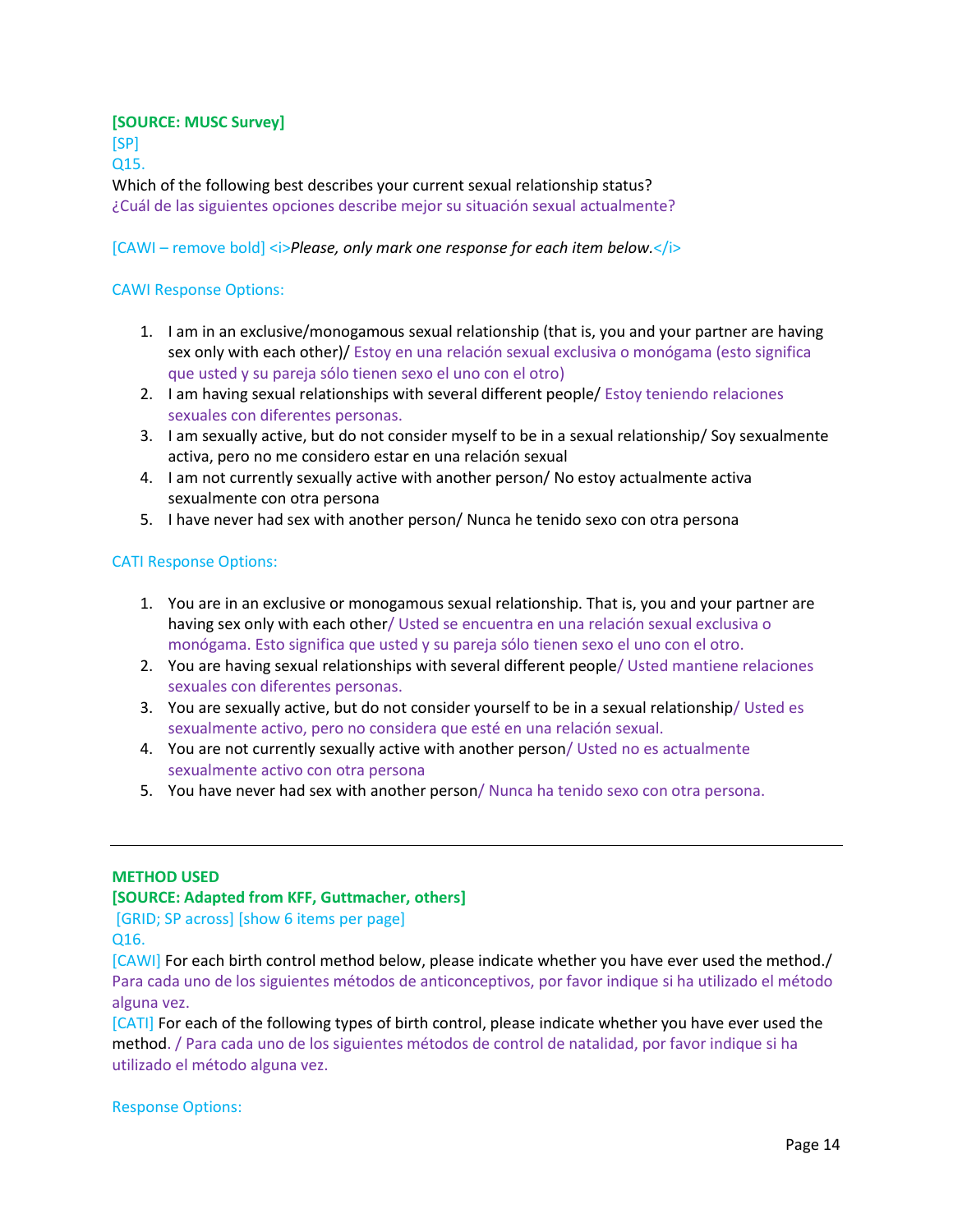- 1. Yes/ Sí
- 2. No/ No
- 77. Don't Know/ No lo sabe
- [CAWI remove bold] <i>*Please, only mark one response per row.*</i>
- Q16\_1 [CAWI]. Surgical Sterilization (such as vasectomy for men; tubal ligation, tubes tied or hysterectomy for women)/ Esterilización quirúrgica. (tales como la vasectomía para el hombre y ligadura de trompas o histerectomía para la mujer)
- Q16\_1 [CATI]. Surgical Sterilization. Examples are a vasectomy for men and tubal ligation, tubes tied or hysterectomy for women./ Esterilización quirúrgica. Por ejemplo, vasectomía para el hombre y ligadura de trompas o histerectomía para la mujer.
- Q16 2. Birth control pills/ Píldoras anticonceptivas
- Q16 3. Condoms/ Preservativos
- Q16\_4. [CAWI] Other barrier methods (diaphragms, sponges, Contraceptive foams, creams, jellies, and suppositories)/ Otros métodos de barrera (diafragmas, esponjas, espumas, cremas, geles o supositorios anticonceptivos)
- Q16\_4 [CATI]. Other barrier methods, including diaphragms, sponges, Contraceptive foams, creams, jellies, and suppositories. / Otros métodos de barrera, como diafragmas, esponjas, espumas, cremas, geles o supositorios anticonceptivos.
- Q16\_5. [CAWI] Birth control patch (such as Ortho Evra)/ Parche de control de natalidad (como Ortho Evra)
- Q16\_5. [CATI] Birth control patch, such as Ortho Evra/ Parche de control de natalidad, como Ortho Evra
- Q16\_6. [CAWI] IUD (intrauterine device, such as Mirena)/ El DIU (siglas de dispositivo intrauterino, como Mirena)
- Q16\_6. [CATI] IUD, which stands for intrauterine device, such as Mirena/ El DIU, siglas de dispositivo intrauterino, como Mirena
- Q16\_7. [CAWI] Birth control shot (Depo-Provera)/ Inyección anticonceptiva (Depo-Provera)
- Q16\_7. [CATI] Birth control shot, such as Depo-Provera/ Inyección anticonceptiva, como Depo-Provera
- Q16\_8. [CAWI] Birth control implants (such as Implanon or Norplant) / Implantes anticonceptivos (como Implanon o Norplant)
- Q16\_8. [CATI] Birth control implants, such as Implanon or Norplant/ Implantes anticonceptivos, como Implanon o Norplant
- Q16\_9. [CAWI] Emergency contraception (also called morning-after pills, such as Plan B, Preven, or Ella)/ Anticonceptivo de emergencia (también llamado píldora del día despues, como Plan B, Preven, o Ella)
- Q16 9. [CATI] Emergency contraception, which are also called morning-after pills, such as Plan B, Preven, or Ella/ Anticonceptivo de emergencia, también llamado píldora del día despues, como Plan B, Preven, o Ella
- Q16\_10. [CAWI] Vaginal ring (such as Nuvaring)/ Anillo vaginal (como Nuvaring)
- Q16\_10. [CATI] Vaginal ring, such as Nuvaring/ Anillo vaginal como Nuvaring
- Q16\_11. [CAWI] The rhythm method (also called natural family planning, or calendar method)/El método del ritmo (también llamado planificación familiar natural, o método del calendario)
- Q16\_11. [CATI] The rhythm method, which is also called natural family planning, or the calendar method/ El método del ritmo, también llamado planificación familiar natural, o método del calendario
- Q16\_12. [CAWI] Withdrawal (also called "pulling out")/ Coitus interruptus (también llamado "retirada")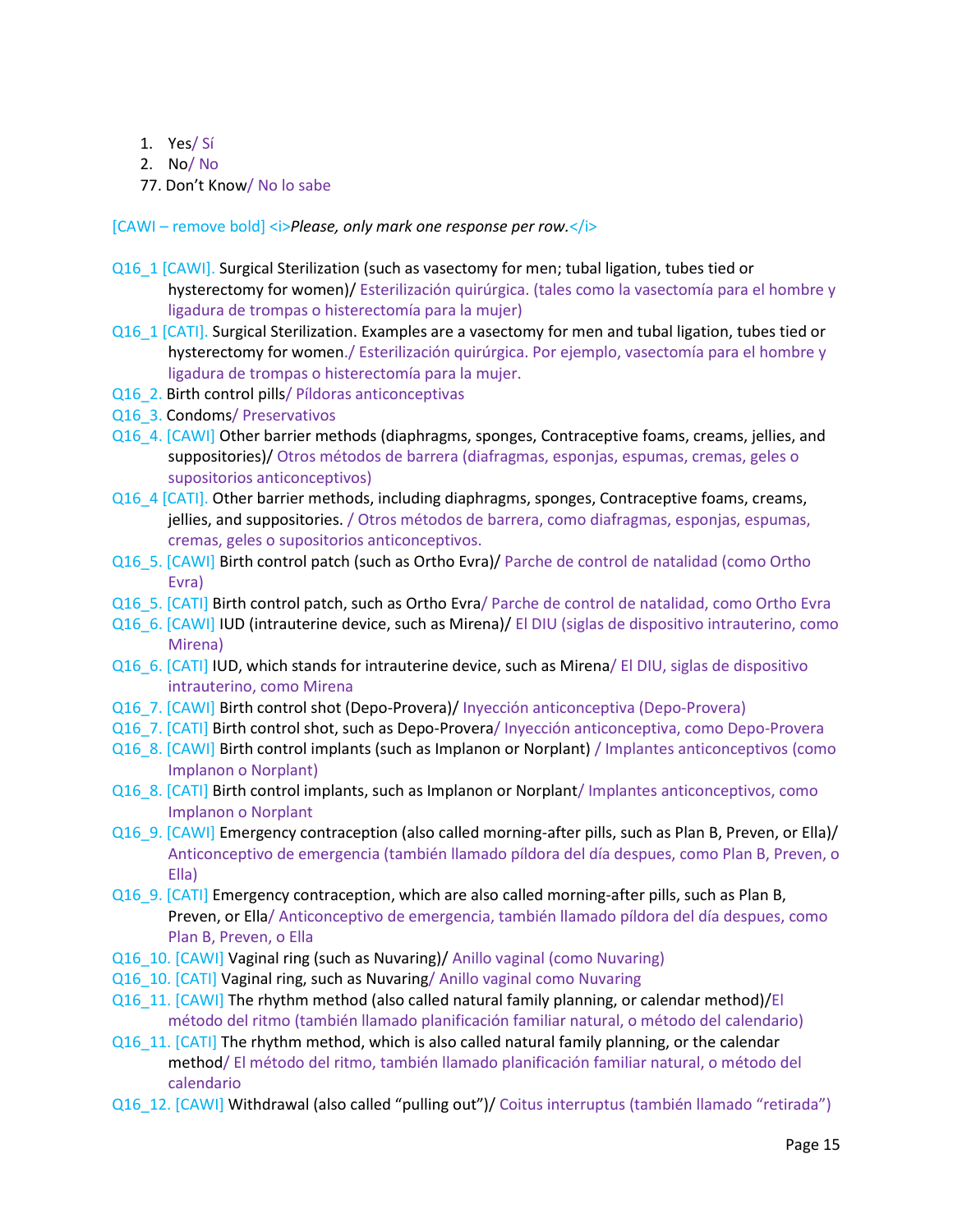# Q16\_12. [CATI] Withdrawal, which is also called "pulling out"/ Coitus interruptus , también llamado "retirada"

# **[SOURCE: Adapted from KFF, Guttmacher, others]**

[SHOW IF any Q16\_1 through Q16\_12=1, "yes"; Additional logic in each question stem] [GRID; SP across] [show 6 items per page] Q17.

How satisfied are you with the birth control methods you have used?

¿Cuán satisfecho está usted con los métodos de control de natalidad que ha utilizado?

# Response Options:

- 1. Very Satisfied/ Muy satisfecha
- 2. Somewhat Satisfied/ Algo satisfecha
- 3. Neither satisfied nor dissatisfied/ Ni satisfecha ni insatisfecha
- 4. Somewhat Dissatisfied/ Algo insatisfecha
- 5. Very Dissatisfied/ Muy insatisfecha

- Q17\_1 [CAWI]. [Q16\_1=1] Surgical Sterilization (such as vasectomy for men; tubal ligation, tubes tied or hysterectomy for women)/Esterilización quirúrgica (como vasectomía para el hombre y ligadura de trompas o histerectomía para la mujer)
- Q17\_1 [CATI]. [Q16\_1=1] Surgical Sterilization. Examples are a vasectomy for men and tubal ligation, tubes tied or hysterectomy for women./ Esterilización quirúrgica. Por ejemplo, vasectomía para el hombre y ligadura de trompas o histerectomía para la mujer.
- Q17 2. [Q16, 2=1] Birth control pills/ Píldoras anticonceptivas
- Q17\_3. [Q16\_3=1] Condoms/ Preservativos
- Q17\_4. [CAWI] [Q16\_4=1] Other barrier methods (diaphragms, sponges, Contraceptive foams, creams, jellies, and suppositories)/ Otros métodos de barrera (como diafragmas, esponjas, espumas, cremas, geles o supositorios anticonceptivos)
- Q17\_4 [CATI]. [Q16\_4=1] Other barrier methods, including diaphragms, sponges, Contraceptive foams, creams, jellies, and suppositories. / Otros métodos de barrera, como diafragmas, esponjas, espumas, cremas, geles o supositorios anticonceptivos.
- Q17\_5. [CAWI] [Q16\_5=1] Birth control patch (such as Ortho Evra)/ Parche de control de natalidad (Ortho Evra)
- Q17\_5. [CATI]  $[Q16_5=1]$  Birth control patch, such as Ortho Evra/ Parche de control de natalidad, como Ortho Evra
- Q17\_6. [CAWI] [Q16\_6=1] IUD (intrauterine device, such as Mirena)/ El DIU (siglas de dispositivo intrauterino, como Mirena)
- Q17\_6. [CATI] [Q16\_6=1] IUD, which stands for intrauterine device, such as Mirena/ El DIU, siglas de dispositivo intrauterino, como Mirena
- Q17\_7. [CAWI] [Q16\_7=1] Birth control shot (Depo-Provera)/ Inyección anticonceptiva (Depo-Provera)
- Q17\_7. [CATI] [Q16\_7=1] Birth control shot, such as Depo-Provera/ Inyección anticonceptiva, como Depo-Provera
- Q17\_8. [CAWI] [Q16\_8=1] Birth control implants (such as Implanon or Norplant)/ Implantes anticonceptivos (como Implanon o Norplant)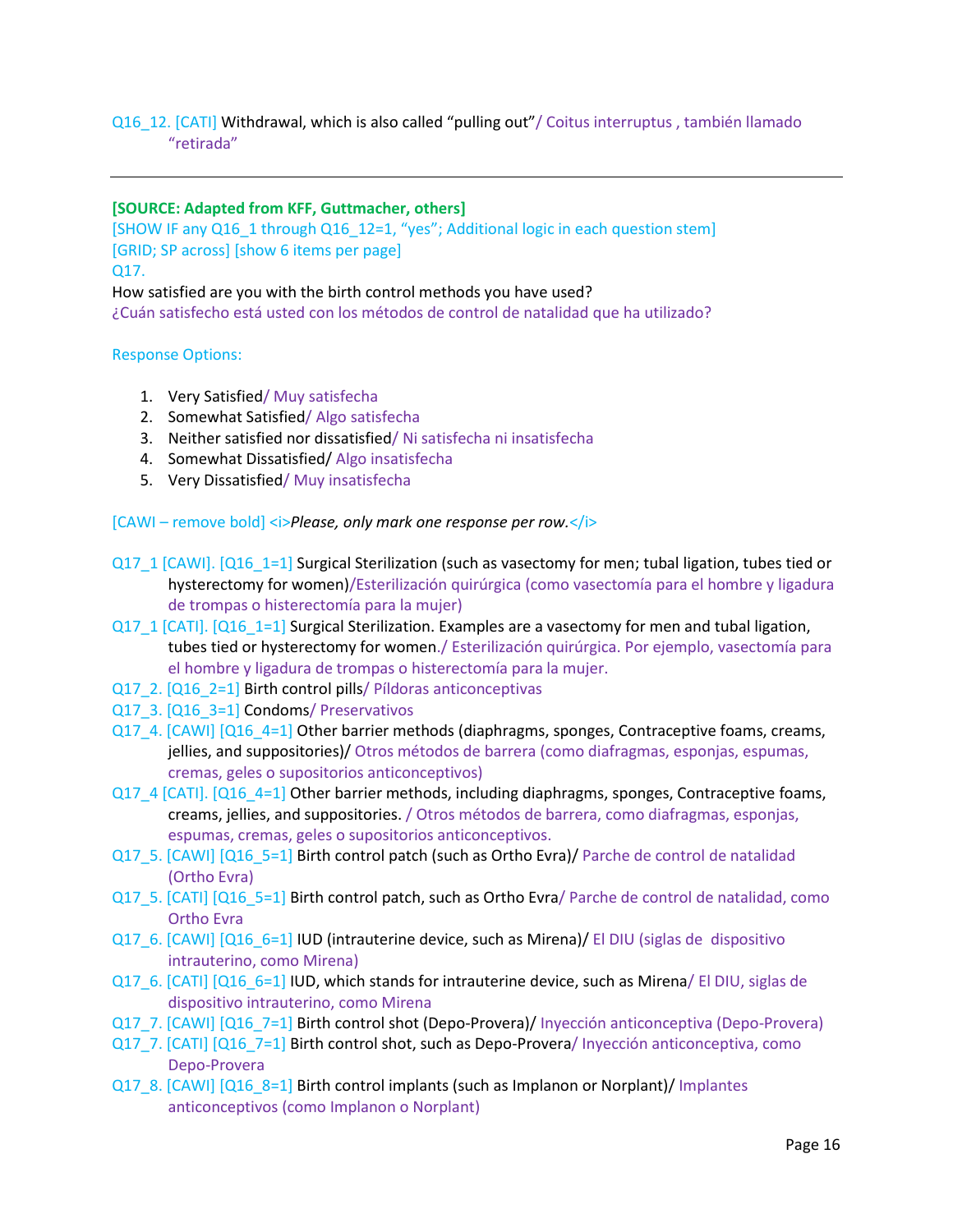- Q17\_8. [CATI] [Q16\_8=1] Birth control implants, such as Implanon or Norplant/ Implantes anticonceptivos, como Implanon o Norplant
- Q17\_9. [CAWI] [Q16\_9=1] Emergency contraception (also called morning-after pills, such as Plan B, Preven, or Ella) / Anticonceptivo de emergencia (también llamado píldora del día despues, como Plan B, Preven, o Ella)
- Q17\_9. [CATI] [Q16\_9=1] Emergency contraception, which are also called morning-after pills, such as Plan B, Preven, or Ella/ Anticonceptivo de emergencia, también llamado píldora del día despues, como Plan B, Preven, o Ella
- Q17\_10. [CAWI] [Q16\_10=1] Vaginal ring (such as Nuvaring)/Anillo vaginal (como Nuvaring)
- Q17\_10. [CATI] [Q16\_10=1] Vaginal ring, such as Nuvaring/ Anillo vaginal, como Nuvaring
- Q17\_11. [CAWI] [Q16\_11=1] The rhythm method (also called natural family planning, or calendar method)/ El método del ritmo (también llamado planificación familiar natural, o método del calendario)
- Q17\_11.  $[CAT1]$   $[Q16]$  11=1] The rhythm method, which is also called natural family planning, or the calendar method/ El método del ritmo, también llamado planificación familiar natural, o método del calendario
- Q17\_12. [CAWI] [Q16\_12=1] Withdrawal (also called "pulling out")/ Coitus interruptus (también llamado "retirada")
- Q17\_12. [CATI] [Q16\_12=1] Withdrawal, which is also called "pulling out"/ Coitus interruptus , también llamado "retirada"

\_\_\_\_\_\_\_\_\_\_\_\_\_\_\_\_\_\_\_\_\_\_\_\_\_\_\_\_\_\_\_\_\_\_\_\_\_\_\_\_\_\_\_\_\_\_\_\_\_\_\_\_\_\_\_\_\_\_\_\_\_\_\_\_\_\_\_\_\_\_\_\_\_\_\_\_\_\_\_\_\_\_\_\_\_

# [SHOW IF any Q16\_1 through Q16\_10=1, "yes"; Additional logic in each question stem] [GRID; SP across] [show 6 items per page] Q17A.

Some people use the birth control methods listed previously for reasons other than preventing pregnancy, such as clearing up skin, regulating menstrual cycles, or other health or non-health reasons. For each of the methods you have used, please indicate whether you used it mainly for preventing pregnancy or mainly for some other reason.

Algunas personas utilizan los métodos de control de natalidad descritos anteriormente por razones distintas a la prevención del embarazo, como por ejemplo para mejorar la piel, regular el ciclo menstrual u otras razones ya sea de salud o no. Para cada uno de los métodos que ha utilizado, por favor indique si lo utilizó para evitar el embarazo o por otra razón.

#### Response Options:

- 1. Used mainly for preventing pregnancy/ Utilizado principalmente para evitar el embarazo
- 2. Used mainly for some other reason/ Utilizado por otra razón

- Q17A\_1 [CAWI]. [Q16\_1=1] Surgical Sterilization (such as vasectomy for men; tubal ligation, tubes tied or hysterectomy for women)/ Esterilización quirúrgica (como vasectomía para el hombre y ligadura de trompas o histerectomía para la mujer)
- Q17A\_1 [CATI]. [Q16\_1=1] Surgical Sterilization. Examples are a vasectomy for men and tubal ligation, tubes tied or hysterectomy for women./ Esterilización quirúrgica. Por ejemplo, vasectomía para el hombre y ligadura de trompas o histerectomía para la mujer.
- Q17A 2. [Q16 2=1] Birth control pills/ Píldoras anticonceptivas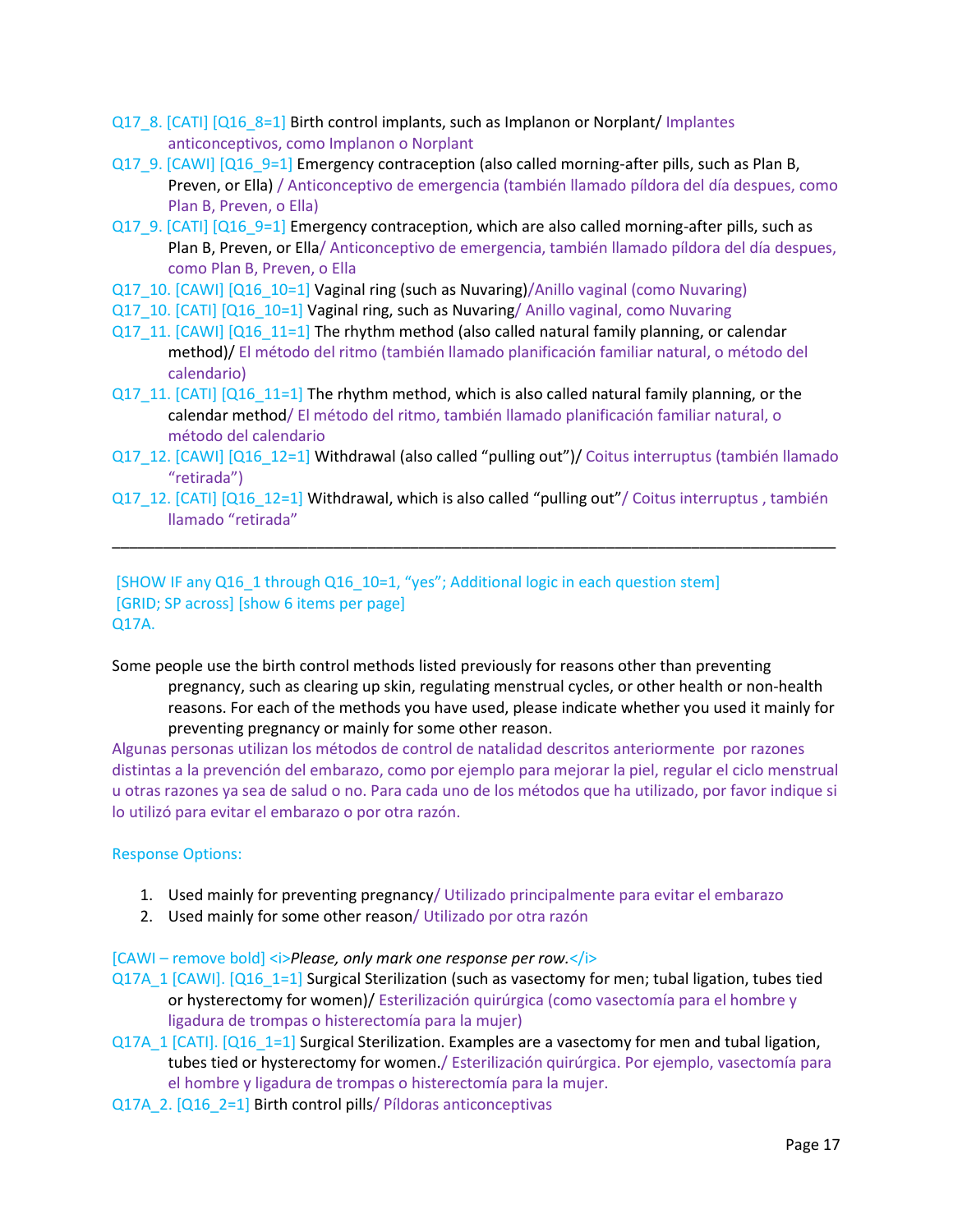Q17A 3. [Q16 3=1] Condoms/ Preservativos

- Q17A\_4. [CAWI] [Q16\_4=1] Other barrier methods (diaphragms, sponges, Contraceptive foams, creams, jellies, and suppositories)/ Otros métodos de barrera (diafragmas, esponjas, espumas, cremas, geles o supositorios anticonceptivos)
- Q17A  $4$  [CATI]. [Q16  $4=1$ ] Other barrier methods, including diaphragms, sponges, Contraceptive foams, creams, jellies, and suppositories./ Otros métodos de barrera, como diafragmas, esponjas, espumas, cremas, geles o supositorios anticonceptivos.
- Q17A\_5. [CAWI] [Q16\_5=1] Birth control patch (such as Ortho Evra)/ Parche de control de natalidad (como Ortho Evra)
- Q17A\_5. [CATI] [Q16\_5=1] Birth control patch, such as Ortho Evra/ Parche de control de natalidad, como Ortho Evra
- Q17A 6. [CAWI] [Q16 6=1] **IUD (intrauterine device, such as Mirena)/** El DIU (siglas de dispositivo intrauterino, como Mirena)
- Q17A 6. [CATI] [Q16 6=1] IUD, which stands for intrauterine device, such as Mirena/ El DIU, siglas de dispositivo intrauterino, como Mirena
- Q17A 7. [CAWI] [Q16 7=1] Birth control shot (Depo-Provera) / Inyección anticonceptiva (Depo-Provera)
- Q17A\_7. [CATI] [Q16\_7=1] Birth control shot, such as Depo-Provera/ Inyección anticonceptiva, como Depo-Provera
- Q17A 8. [CAWI] [Q16 8=1] Birth control implants (such as Implanon or Norplant) / Implantes anticonceptivos (como Implanon o Norplant)
- Q17A 8. [CATI] [Q16 8=1] Birth control implants, such as Implanon or Norplant/ Implantes anticonceptivos, como Implanon o Norplant
- Q17A\_9. [CAWI] [Q16\_9=1] Emergency contraception (also called morning-after pills, such as Plan B, Preven, or Ella) / Anticonceptivo de emergencia (también llamado píldora del día despues, como Plan B, Preven, o Ella)
- Q17A\_9. [CATI] [Q16\_9=1] Emergency contraception, which are also called morning-after pills, such as Plan B, Preven, or Ella/ Anticonceptivo de emergencia, también llamado píldora del día despues, como Plan B, Preven, o Ella
- Q17A\_10. [CAWI] [Q16\_10=1] Vaginal ring (such as Nuvaring)/ Anillo vaginal (como Nuvaring)
- Q17A\_10. [CATI] [Q16\_10=1] Vaginal ring, such as Nuvaring/ Anillo vaginal, como Nuvaring

# **[SOURCE: Williams Law Center Best Practices for Sexual Orientation]** [SHOW IF Q15=1-4] [SP] Q18. In the past 6 months, who have you had sex with? En los últimos 6 meses, ¿con quién ha tenido relaciones sexuales?

[CAWI – remove bold] <i>*Please, only mark one response.*</i>

#### Response Options:

- 1. Men only/ Sólo con hombres
- 2. Women only/ Sólo con mujeres
- 3. Both men and women/ Con hombres y mujeres
- 4. [CAWI] I have not had sex in the past 6 months/ No he tenido sexo en los últimos 6 meses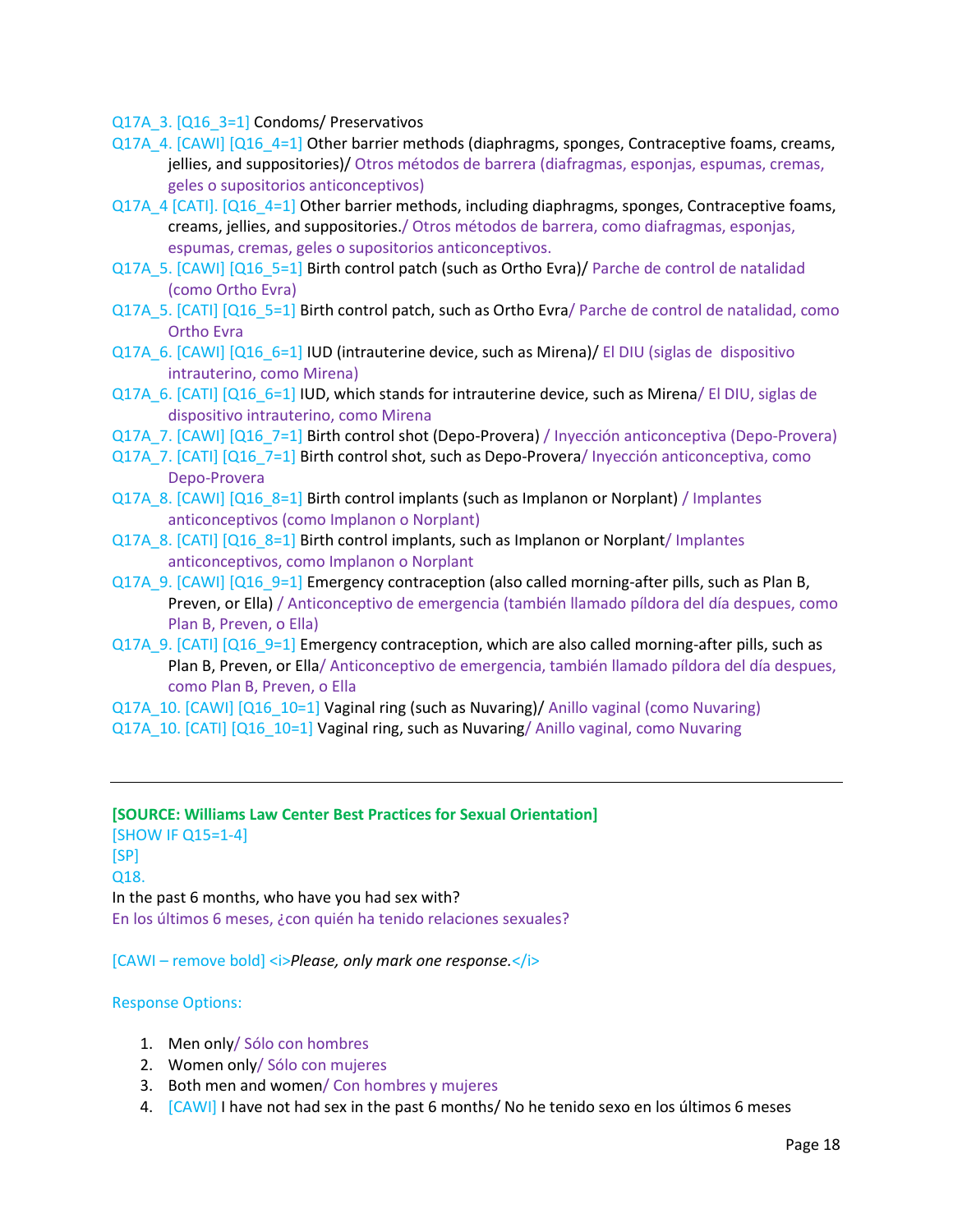4. [CATI] You have not had sex in the past 6 months/ Usted no ha tenido sexo en los últimos 6 meses

# **BIRTH CONTROL USE**

## **[SOURCE: NEW]**

[SHOW IF Q18=1 or 3]  $[SP]$ Q19.

Thinking of the past 6 months, how often do you and your partner(s) use any type of birth control? En los últimos 6 meses, ¿con qué frecuencia usted y su(s) pareja(s) ha(n) utilizado algún método de control de natalidad?

[CAWI – remove bold] *< Please, only mark one response.* 

#### Response Options:

- 1. Always/ Siempre
- 2. Sometimes/ Algunas veces
- 3. Rarely/ Rara vez
- 4. Never/ Nunca
- 77. Don't know/ No lo sabe

#### **[SOURCE: Adapted from KFF, Guttmacher, others]**

[SHOW IF Q19=1, 2, 3, or 77] [MP] Q20.

Which method(s) have you or your partner(s) used most often for birth control in the past 6 months? ¿Qué método(s) de control de natalidad han utilizado usted o su(s) pareja(s) más frecuentemente en los últimos 6 meses?

#### CAWI Response Options:

- 1. Surgical Sterilization (such as vasectomy for men; tubal ligation, tubes tied or hysterectomy for women)
- 2. Birth control pills
- 3. Condoms
- 4. Other barrier methods (diaphragms, sponges, Contraceptive foams, creams, jellies, and suppositories)
- 5. Birth control patch (such as Ortho Evra)
- 6. IUD (intrauterine device, such as Mirena)
- 7. Birth control shot (such as Depo-Provera)
- 8. Birth control implants (such as Implanon or Norplant)
- 9. Emergency contraception (also called morning-after pills, such as Plan B, Preven, or Ella)
- 10. Vaginal ring (such as Nuvaring)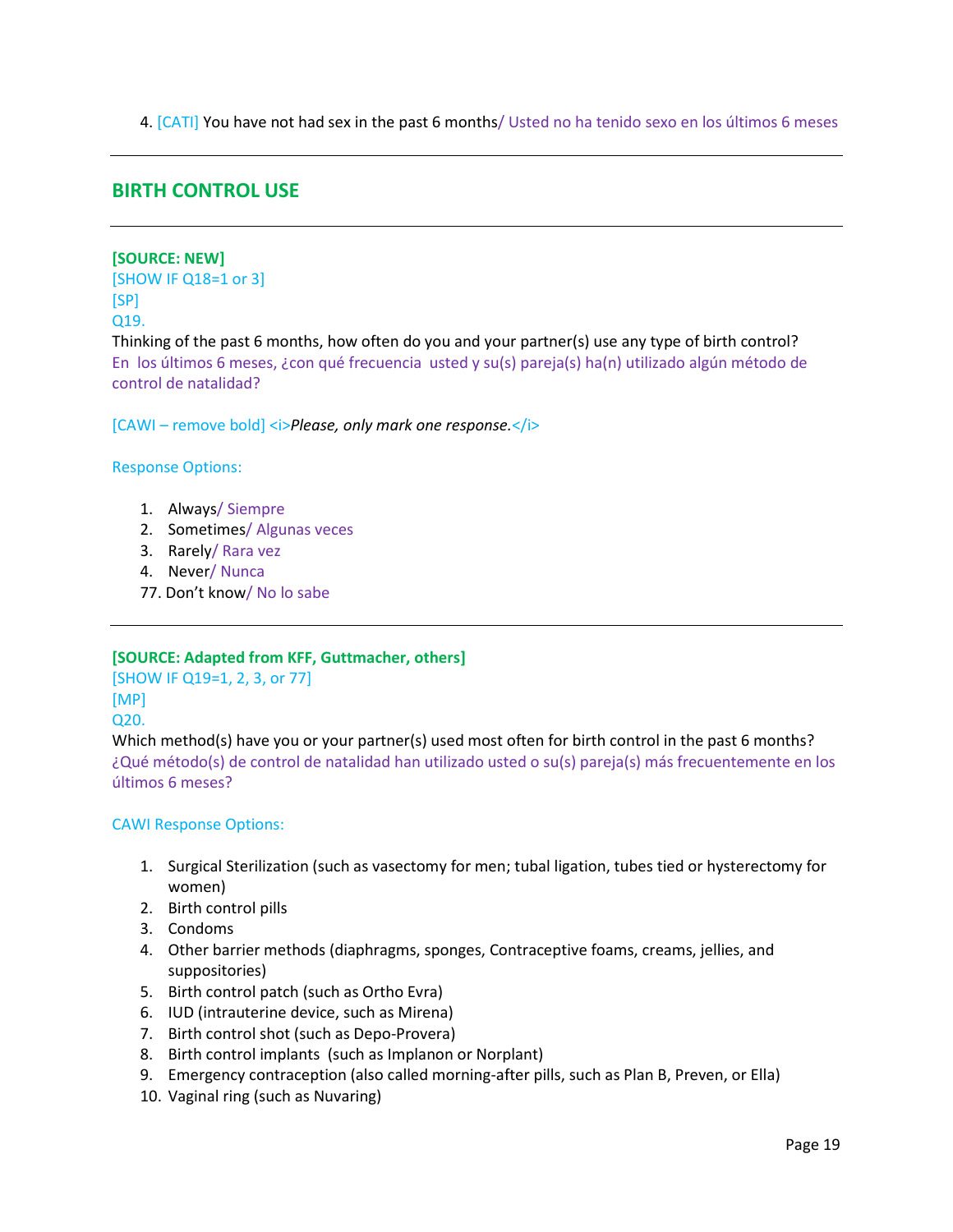- 11. The rhythm method (also called natural family planning, or calendar method)
- 12. Withdrawal (also called "pulling out")

# [CATI – Response Options]

- 1. Surgical Sterilization. Examples are a vasectomy for men and tubal ligation, tubes tied or hysterectomy for women./ Esterilización quirúrgica. Por ejemplo, vasectomía para el hombre y ligadura de trompas o histerectomía para la mujer.
- 2. Birth control pills/ Píldoras anticonceptivas
- 3. Condoms/ Preservativos
- 4. Other barrier methods, including diaphragms, sponges, Contraceptive foams, creams, jellies, and suppositories. / Otros métodos de barrera, incluyendo diafragmas, esponjas, espumas, cremas, geles y supositorios anticonceptivos.
- 5. Birth control patch, such as Ortho Evra / Parche de control de natalidad, como Ortho Evra
- 6. IUD, which stands for intrauterine device, such as Mirena/ El DIU, siglas de dispositivo intrauterino, como Mirena
- 7. Birth control shot, such as Depo-Provera/ Inyección anticonceptiva, como Depo-Provera
- 8. Birth control implants, such as Implanon or Norplant/ Implantes anticonceptivos, como Implanon o Norplant
- 9. Emergency contraception, which is also called morning-after pills, such as Plan B, Preven, or Ella/ Anticonceptivo de emergencia, también conocido como la píldora del día después, como Plan B, Preven o Ella.
- 10. Vaginal ring, such as Nuvaring/ Anillo vaginal, como Nuvaring
- 11. The rhythm method, which is also called natural family planning, or calendar method/ El método del ritmo, también llamado planificación familiar natural, o método del calendario
- 12. Withdrawal, which is also called "pulling out"/ Coitus interruptus , también llamado "retirada"

# **Source of Birth Control**

# **[SOURCE: NEW QUESTION]**

[SHOW IF Q20=2] [SP] Q21. Where do you usually get your birth control pills? ¿Dónde consigue habitualmente sus píldoras anticonceptivas?

# CAWI Response Options:

- 1. My doctor gives me my pills
- 2. I get my prescription through mail-order
- 3. I pick up my prescription at a pharmacy
- 4. I get my pills at my school's health clinic
- 5. Some other place

# CATI Response Options: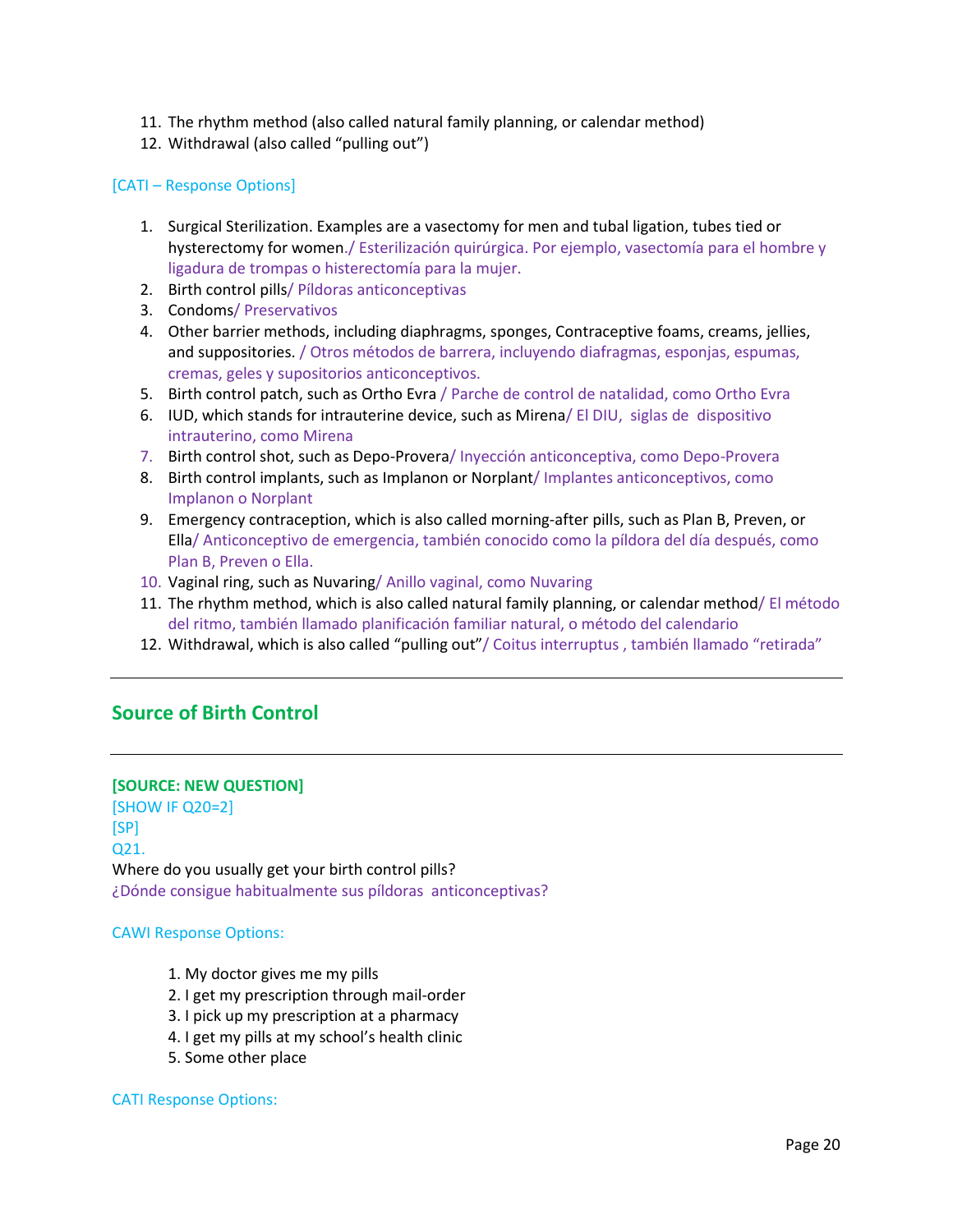1. Your doctor gives you your pills/ Su doctor le da las píldoras 2. You get your prescription through mail-order/ Usted recibe su receta por pedido por correo 3. You pick up your prescription at a pharmacy/ Usted recoge su receta en la farmacia 4. You get your pills at your school's health clinic/ Usted obtiene sus píldoras en la clínica de salud de su colegio 5. Some other place/ En otro lugar

# **[SOURCE: NEW QUESTION]**

[SHOW IF Q20=6] [SP] Q22\_6. Where did you get your IUD? ¿Dónde consiguió su DIU?

Response Options:

1. At a doctor's office, including a family planning clinic/ En el consultorio médico, incluyendo clínicas de planificación familiar

2. At a hospital after a delivery/ En el hospital después del parto

5. Some other place/ En otro lugar

# **[SOURCE: NEW QUESTION]**

[SHOW IF Q20=8] [SP] Q22\_8. Where did you get your implant? ¿Dónde consiguió su implante?

Response Options:

1. At a doctor's office, including a family planning clinic/ En el consultorio médico, incluyendo clínicas de planificación familiar

2. At a hospital after a delivery/ En el hospital después del parto

5. Some other place/ En otro lugar

# **[SOURCE: NEW QUESTION]**

[SHOW IF Q20=9] [SP] Q23. Where do you usually get emergency contraception? ¿Dónde consigue generalmente su anticonceptivo de emergencia?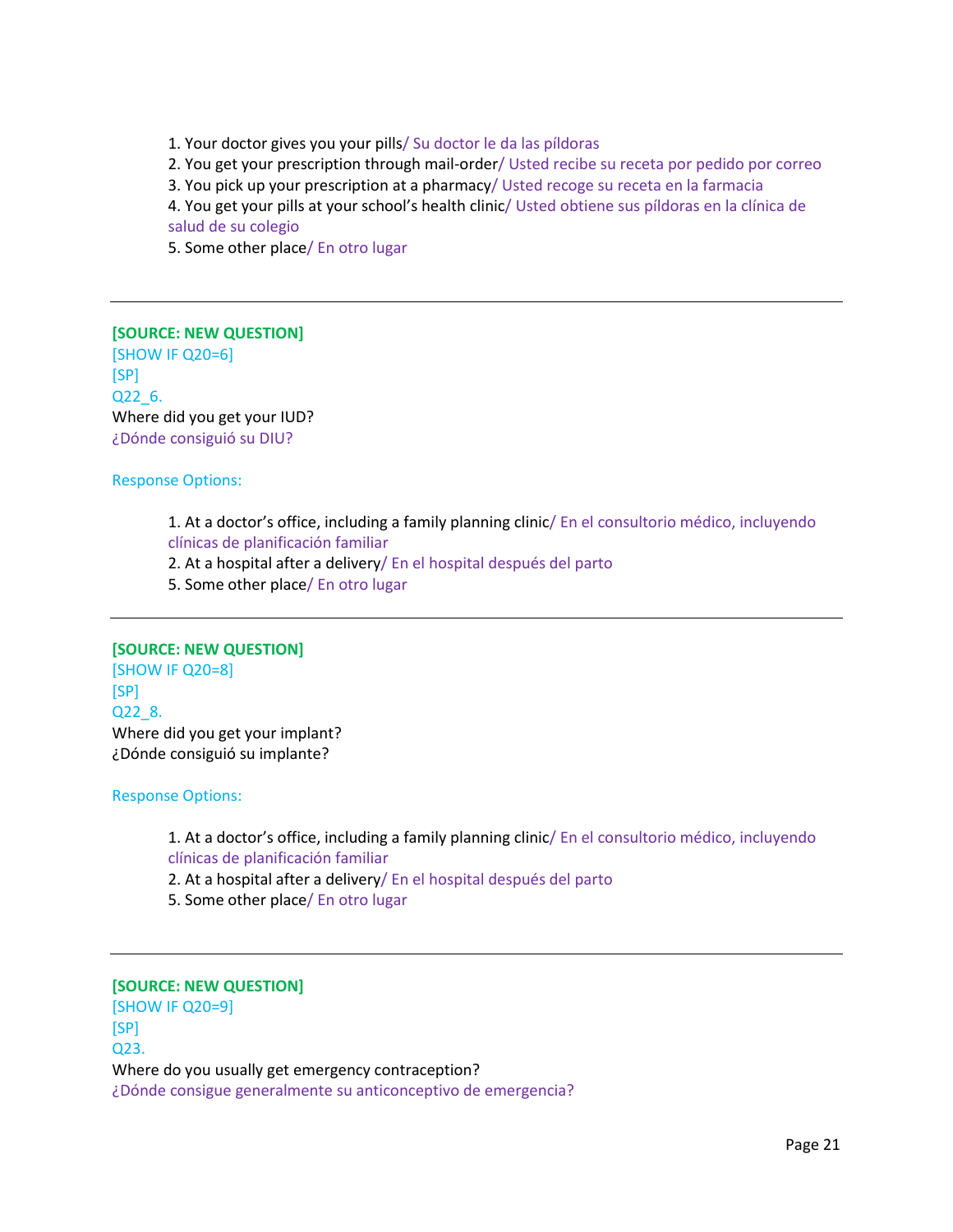## CAWI Response Options:

1. At a doctor's office, including a family planning clinic like Planned Parenthood/ En el consultorio médico, incluyendo clínicas de planificación familiar, como Planned Parenthood

- 2. From a pharmacist at a drugstore/ En una farmacia por parte del farmacéutico
- 3. Over the counter at a drugstore/ En el mostrador de la farmacia 4. At my school's health clinic/ En la clínica de salud de su colegio
- 5. Some other place/ En otro lugar

# CATI Response Options:

1. At a doctor's office, including a family planning clinic like Planned Parenthood/ En el consultorio médico, incluyendo clínicas de planificación familiar, como Planned Parenthood 2. From a pharmacist at a drugstore/ En una farmacia por parte del farmacéutico

- 3. Over the counter at a drugstore/ En el mostrador de la farmacia
- 4. At your school's health clinic/ En la clínica de salud de su colegio
- 5. Some other place/ En otro lugar

# **[SOURCE: NEW QUESTION]**

[SHOW IF Q20=1,2, 5-10] [SP]

Q24.

In the past 6 months, how often has insurance or another program covered the full cost of your birth control?

En los últimos 6 meses, ¿con qué frecuencia su seguro u otro programa de salud ha cubierto el costo total de su método de control de natalidad?

#### Response Options:

- 1. Always / Siempre
- 2. Sometimes/ Algunas veces
- 3. Never/ Nunca

#### **[SOURCE: NEW QUESTION]**

[SHOW IF Q19=1, 2, 3, 77] [GRID; SP across] [show 6 items per page] Q25.

How important are each of the following characteristics to you in deciding which birth control method to use? Would you say, extremely important, quite important, slightly important or not at all important to you in choosing a method?

¿Cómo son de importantes para usted cada una de las siguientes características en el momento de decidir qué método de control de natalidad utilizar? ¿Diría que extremadamente importante, bastante importante, poco importante o nada importante a la hora de elegir el método?

#### CAWI Response Options: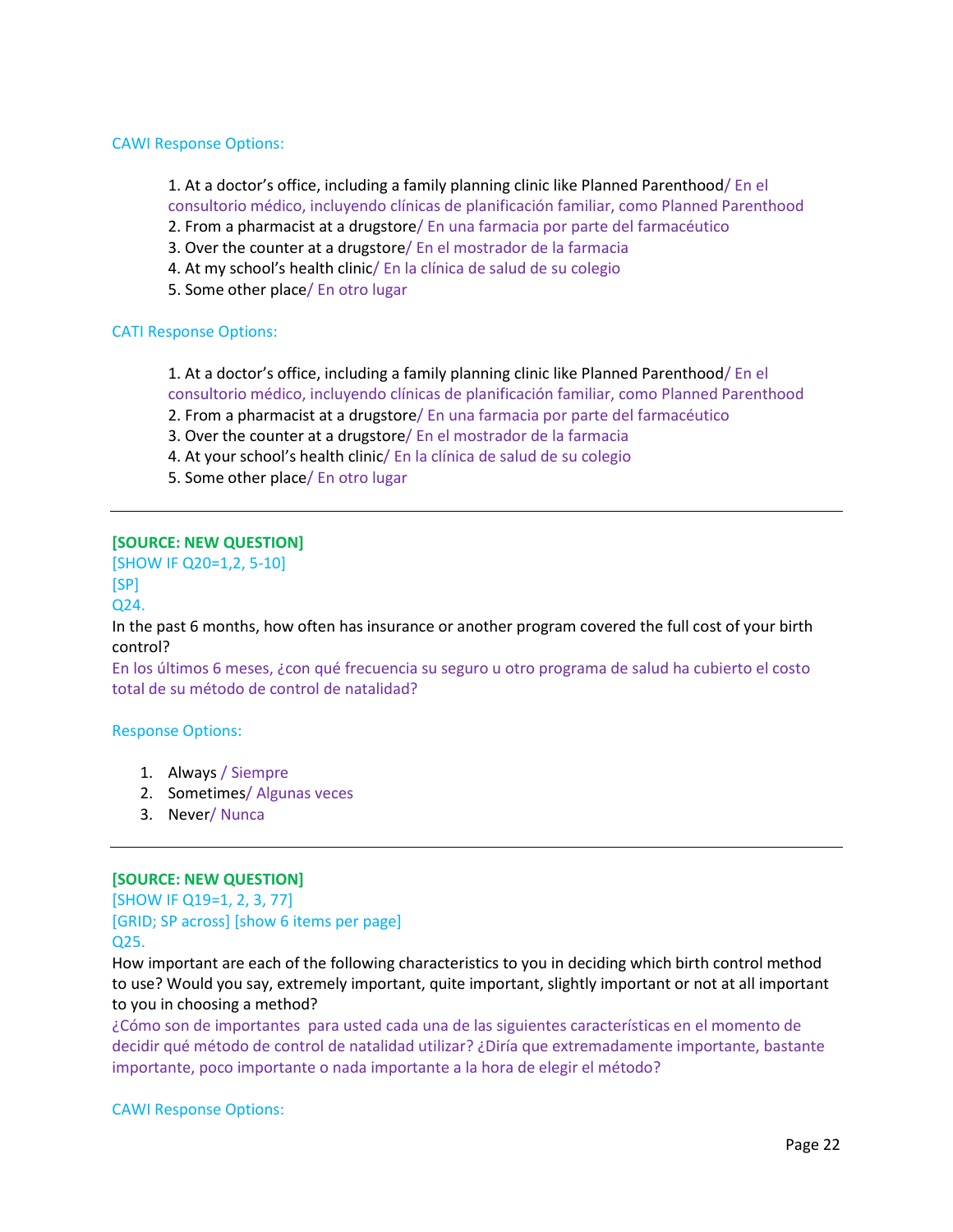- 1. Extremely important
- 2. Quite important
- 3. Slightly important
- 4. Not at all important

# CATI Response Options:

- 1. EXTREMELY IMPORTANT/ EXTREMADAMENTE IMPORTANTE
- 2. QUITE IMPORTANT/ BASTANTE IMPORTANTE
- 3. SLIGHTLY IMPORTANT/ POCO IMPORTANTE
- 4. NOT AT ALL IMPORTANT/ PARA NADA IMPORTANTE

[CAWI – remove bold] <i>*Please, only mark one response per row.*</i>

Q25\_1. It is very effective at preventing pregnancy/ Es muy efectivo para evitar el embarazo

Q25 2. It has a low cost/ Tiene un precio bajo

Q25\_3. It is easy to use/ Es fácil de usar

Q25\_4. It doesn't contain hormones/ No contiene hormonas

Q25\_5. It is acceptable to my partner/ Mi pareja lo acepta

Q25 6. It doesn't interrupt sex/ No interrumpe el acto sexual

Q25\_7. It is effective at preventing HIV or STDs/ Es efectivo para prevenir el VIH o ETS

Q25\_8. [CAWI] It lightens periods/menstrual bleeding **[NEW]/** Atenúa el período y el sangrado menstrual

Q25\_8. [CATI] It lightens periods and menstrual bleeding **[NEW]/** Atenúa el período y el sangrado menstrual

Q25\_9. It is easy to get **[NEW]/** Es fácil de conseguir

Q25\_10. It will not hurt **[NEW]/** No duele

Q25\_11. It has good side effects, like clearing up skin/ Tiene buenos efectos secundarios, como el cuidado de la piel

Q25\_12. It does not have bad side effects, like weight gain, headaches, or mood swings/ No tiene efectos secundarios malos, como aumento de peso, dolores de cabeza o cambios de humor

# **[SOURCE: Adapted from NSFG]**

[SHOW IF Q18=1, 3] [SP] Q26.

In the past 6 months, how many times have you used emergency contraception such as Plan B or Ella? En los últimos 6 meses, ¿cuántas veces ha utilizado anticonceptivos de emergencia como Plan B o Ella?

[CATI] Please do not include times you may have had a medical abortion. This is sometimes known as the abortion pill, RU-486 or Mifepristone.

Por favor no incluya ocasiones en las que pudo haber tenido un aborto médico. Esto es conocido algunas veces como píldora abortiva, RU-486 o Mifepristona.

[CAWI – remove bold] *< Please do not include times you may have had a medical abortion (sometimes known as the abortion pill, RU-486 or Mifepristone).*</i>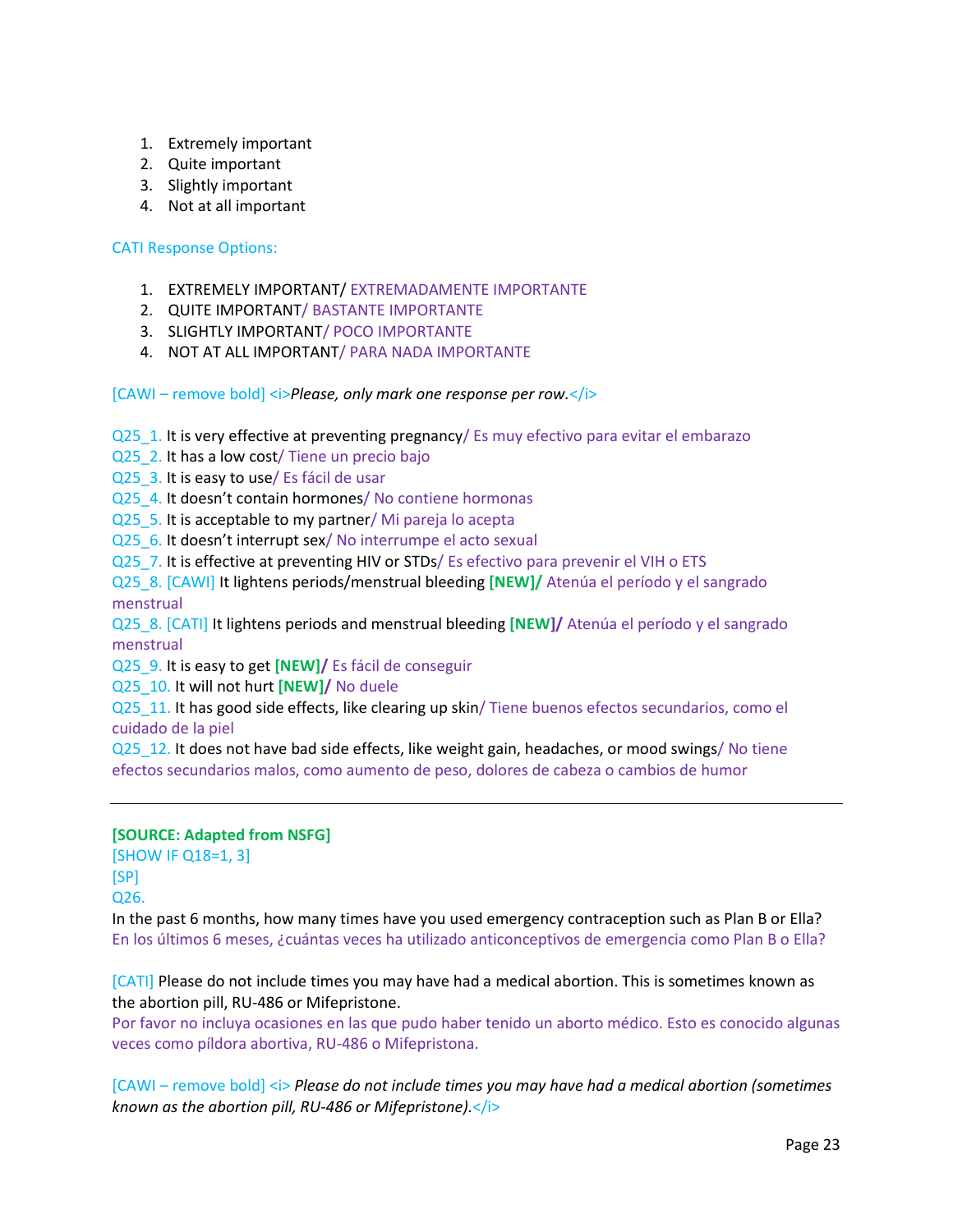*Por favor no incluya ocasiones en las que pudo haber tenido un aborto medico (conocido algunas veces como píldora abortiva, RU-486 o Mifepristona).*

[CAWI – remove bold] *<i>Please, only mark one response.*  $\langle i \rangle$  Por favor, solamente marque una respuesta.

Response Options:

- 1. None/ Ninguna
- 2. 1 time/ 1 vez
- 3. 2-3 times/ 2-3 veces
- 4. 4-5 times/ 4-5 veces
- 5. More than 5 times/ Más de 5 veces
- 77. Don't know/ No lo sabe

# **SOCIAL CONTEXT OF BIRTH CONTROL USE**

# **[SOURCE: MUSC Survey]**

[SP]

Q27.

[CAWI] Do you know anyone (such as a friend, relative, or coworker) who uses an implant (such as Implanon or Nexplanon) or an IUD (such as Mirena, ParaGard, or Skyla) as birth control? ¿Conoce a alguien (como un amigo, familiar o compañero de trabajo) que use un implante o un DIU como método de control de natalidad (como Implanon o Nexplanon), o DIUs (como Mirena, ParaGard, o Skyla) como control de la natalidad?

[CATI] Do you know anyone, such as a friend, relative, or coworker, who uses an implant or an IUD as birth control? You may have heard of implants such as Implanon or Nexplanon, and IUDs such as Mirena, ParaGard, or Skyla.

[CATI] ¿Conoce a alguien, amigo, familiar o compañero de trabajo, que use un implante o un DIU como método de control de natalidad? Usted quizá haya escuchado hablar de implantes como Implanon o Nexplanon, y DIUs como Mirena, ParaGard, o Skyla.

[CAWI – remove bold] *<i>Please, only mark one response.*  $\langle i \rangle$  Por favor, solamente marque una respuesta.

Response Options:

- 1. Yes/ Sí
- 2. No/ No
- 77. Don't know/ No lo sabe

**[SOURCE: NEW QUESTION]** [GRID; SP across]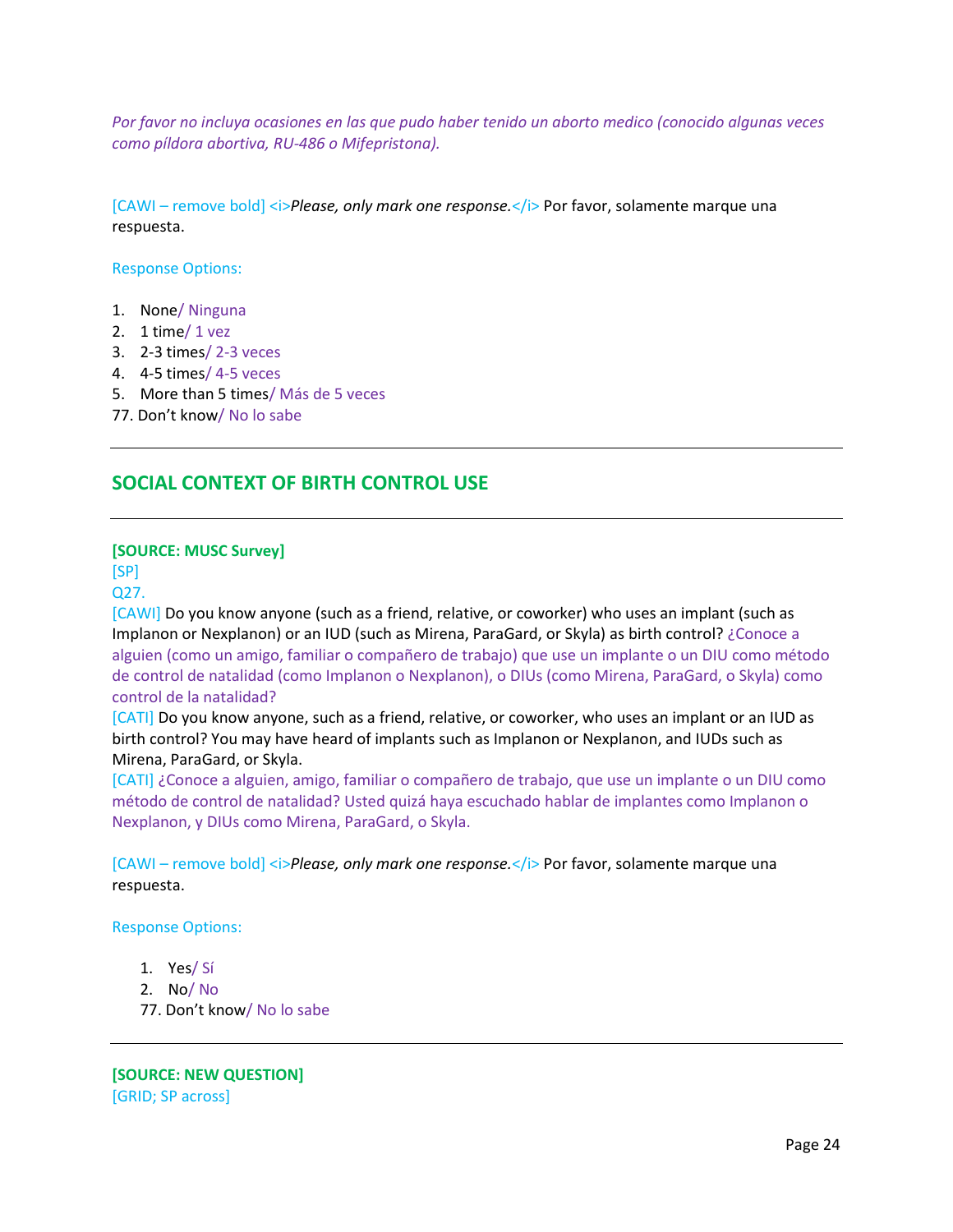# Q28.

Who, if any, of the following people would you be comfortable talking with about birth control? ¿Con quiénes de las siguientes personas, si es que con alguna de ellas, se sentiría cómoda hablando de control de natalidad?

# CAWI Response Options:

- 1. Yes, comfortable/ Sí, cómoda
- 2. No, not comfortable/ No, nada cómoda
- 3. Not applicable /No aplica

#### CATI Response Options:

- 1. YES, COMFORTABLE/ SÍ, CÓMODA
- 2. NO, NOT COMFORTABLE/ NO, NADA CÓMODA
- 3. NOT APPLICABLE/ NO APLICA

[CAWI – remove bold] <i>*Please, only mark one response per row.*</i> Por favor, marque solamente una respuesta por fila

- Q28\_1. [CAWI] Partner / Pareja
- Q28\_1. [CATI] Your partner / Su pareja
- Q28\_2. [CAWI] Friends/Amigos
- Q28 2. [CATI] Your friends/ Sus amigos
- Q28\_3. Family members, such as a parent, sibling, aunt, or cousin/ Miembros de la familia, como padres, hermanos, tía o prima
- Q28\_4. A doctor, nurse, or other health care provider/ Doctor, enfermera u otro personal de la salud
- Q28\_5. Co-workers or others at work/ Compañeros de trabajo u otras personas en el trabajo
- Q28\_6. School administrative staff, such as a teacher, guidance counselor, or advisor/ Personal administrativo del colegio, como profesores, tutores, o consejeros
- Q28\_7. A case manager or social worker/ Un trabajador o asistente social
- Q28\_8. A pastor, rabbi, or other religious figure/ Un pastor, rabino u otra personalidad religiosa

# **BARRIERS TO OBTAINING BIRTH CONTROL**

#### **[SOURCE: New Question]**

[SP]

Q29.

In the past 6 months, have you wanted birth control but had to delay getting it or were unable to get it at all?

En los últimos 6 meses, ¿ha deseado utilizar un método de control de natalidad pero se ha demorado en conseguirlo o no ha podido conseguirlo?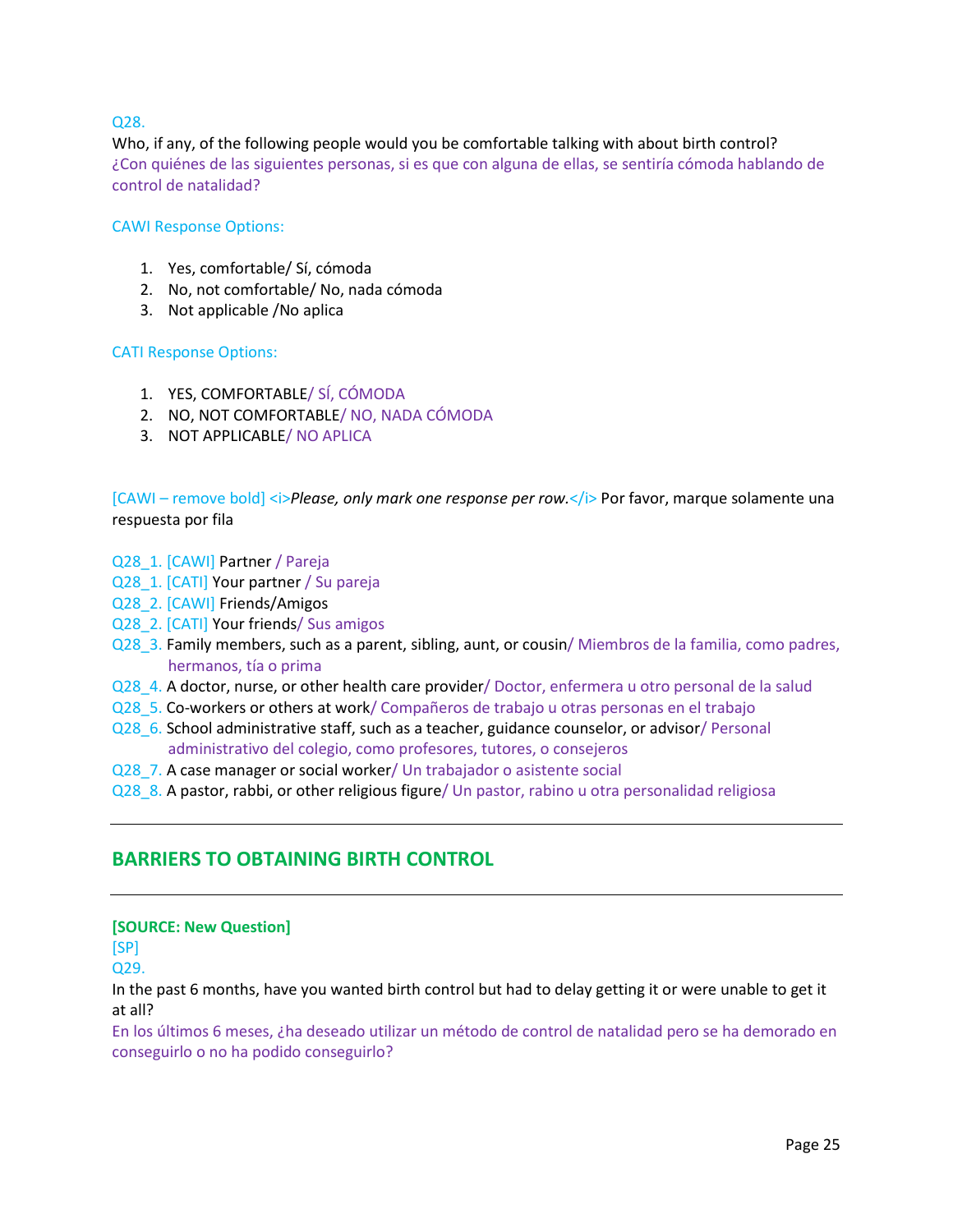[CAWI – remove bold] *<i>Please, only mark one response.* </i> Por favor, solamente marque una respuesta.

## CAWI Response Options:

- 1. No
- 2. Yes/Sí
- 77. Don't know/ No sé

# CATI Response Options:

- 1. NO/ NO
- 2. YES/ SÍ
- 77. DON'T KNOW/ NO LO SABE

# **[SOURCE: New Question]**

[SHOW IF Q29=2] [GRID; MP going down] Q30.

Please indicate whether following are reason(s) why you had to delay getting or could not get the birth control.

Por favor indique si alguna de las siguientes es una razón(es) por las que se ha demorado o no ha podido obtener un método de control de natalidad.

#### Response Options:

- 1. Yes, was a reason/ Sí, había una razón
- 2. No, not a reason/ No, ninguna razón

#### Question stems:

- Q30\_1. Too far to travel/ Demasiado lejos
- Q30\_2. Inconvenient hours / Horario inconveniente
- Q30\_3. [CAWI] Too expensive/could not afford
- Q30\_3. [CATI] Too expensive or you could not afford it/ Demasiado caro o no podía pagarlo
- Q30\_4. [CAWI] Partner objects / Objeción de mi pareja

Q30\_4. [CATI] Your partner objects/ Objeción de su pareja

Q30\_5. [CAWI] Afraid someone will find out about my sexual activity

Q30\_5. [CATI] You are afraid someone will find out about your sexual activity/ Tiene miedo de que alguien se entere de su actividad sexual

Q30\_6. [CAWI] Clinic or pharmacy did not have the method I wanted / La clínica o farmacia no tenía el método que usted quería

Q30\_6. [CATI] The clinic or pharmacy did not have the method you wanted/ La clínica o farmacia no tenía el método que usted quería

Q30\_7. Issues with insurance coverage for birth control/ Problemas con la cobertura de control de natalidad de mi seguro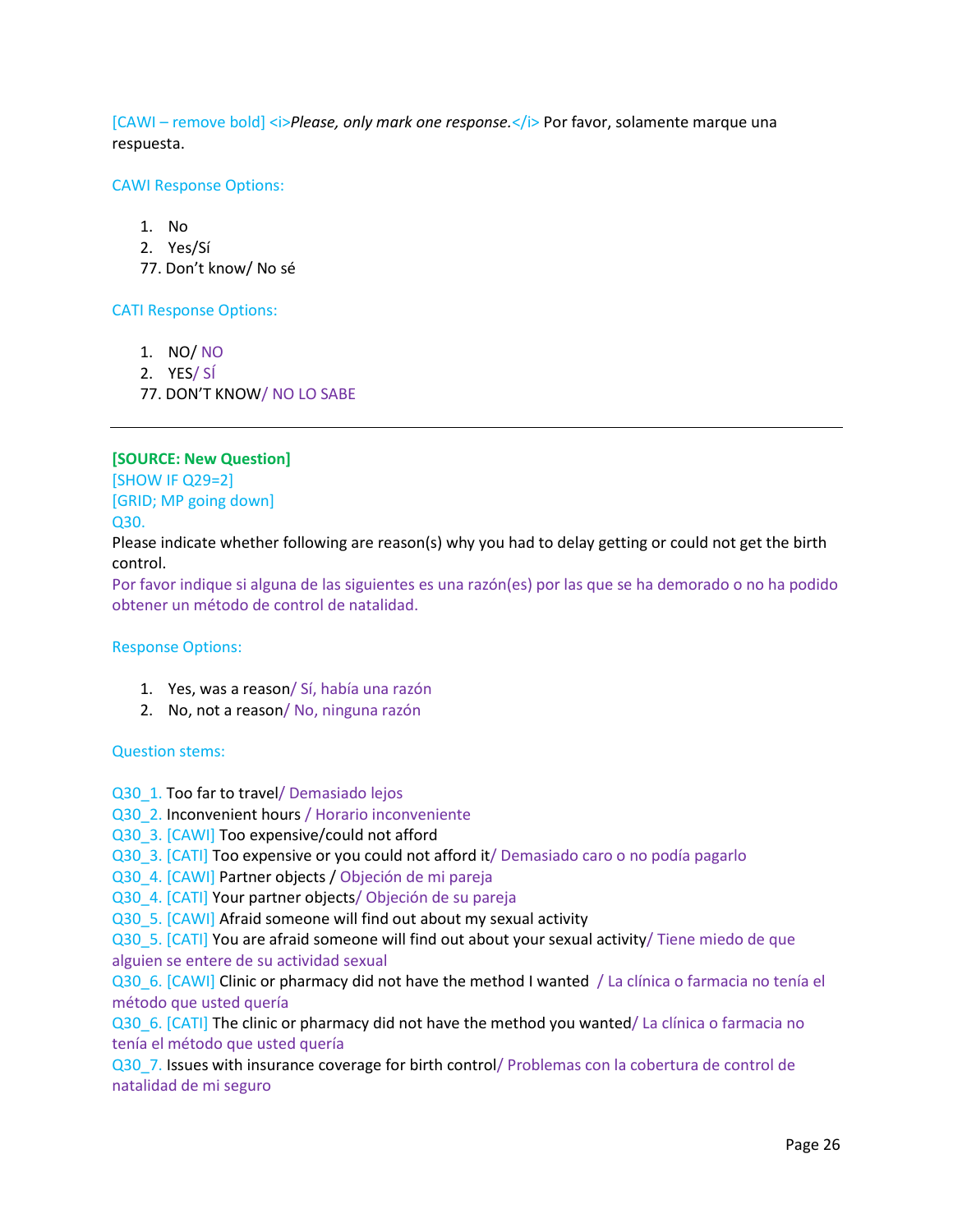Q30\_8. Other [TI note: If yes here, you will enter reason on next screen]/ [TI nota: Si su respuesta es afirmativa, usted introducirá su respuesta en la próxima pantalla ]

#### **[SOURCE: NEW QUESTION]**

[SHOW IF Q30\_8=1] [TEXTBOX] Q31. What was the other reason you could not get birth control? ¿Cuál fue la otra razón por la cual no pudo obtener el método de control de natalidad?

[TEXT BOX]

# **[SOURCE: NEW Question]**

[SHOW IF MORE THAN ONE YES AT Q30] [IF ONLY ONE YES AT Q30, AUTO FILL THAT YES SELECTION FROM Q30 INTO Q32; DO NOT DISPLAY Q32]  $[SP]$ Q32. Of the reasons you just provided, which would you say is the main reason?

De las razones que ha expuesto, ¿cuál diría que es la razón principal?

[CAWI – remove bold] *< Please, only mark one response.* 

#### Response Options:

- 1.  $[Q30 1=1]$ . Too far to travel
- 2.  $[Q30 2=1]$ . Inconvenient hours
- 3. [Q30\_3=1]. Too expensive/could not afford
- 4. [Q30\_4=1]. Partner objects
- 5. [Q30\_5=1]. Afraid someone will find out about my sexual activity
- 6.  $[Q306=1]$ . Clinic or pharmacy did not have the method I wanted
- 7.  $[Q30\ \ 7=1]$ . Issues with insurance coverage for birth control
- 8. [Q30 8=1]. Other
- 77. Don't know

#### CATI Response Options:

- 1. [Q30\_1=1]. Too far to travel/ Demasiado lejos
- 2. [Q30\_2=1]. Inconvenient hours/ Horario inconveniente
- 3. [Q30\_3=1]. Too expensive or you could not afford it/ Demasiado caro o no podía pagarlo
- 4. [Q30\_4=1]. Your partner objects/ Objeción de su pareja
- 5.  $[Q30\ \ 5=1]$ . You are afraid someone will find out about your sexual activity/ Tiene miedo de que alguien se entere de su actividad sexual
- 6.  $[Q30_6=1]$ . Clinic or pharmacy did not have the method you wanted/ La clínica o farmacia no tenía el método que usted quería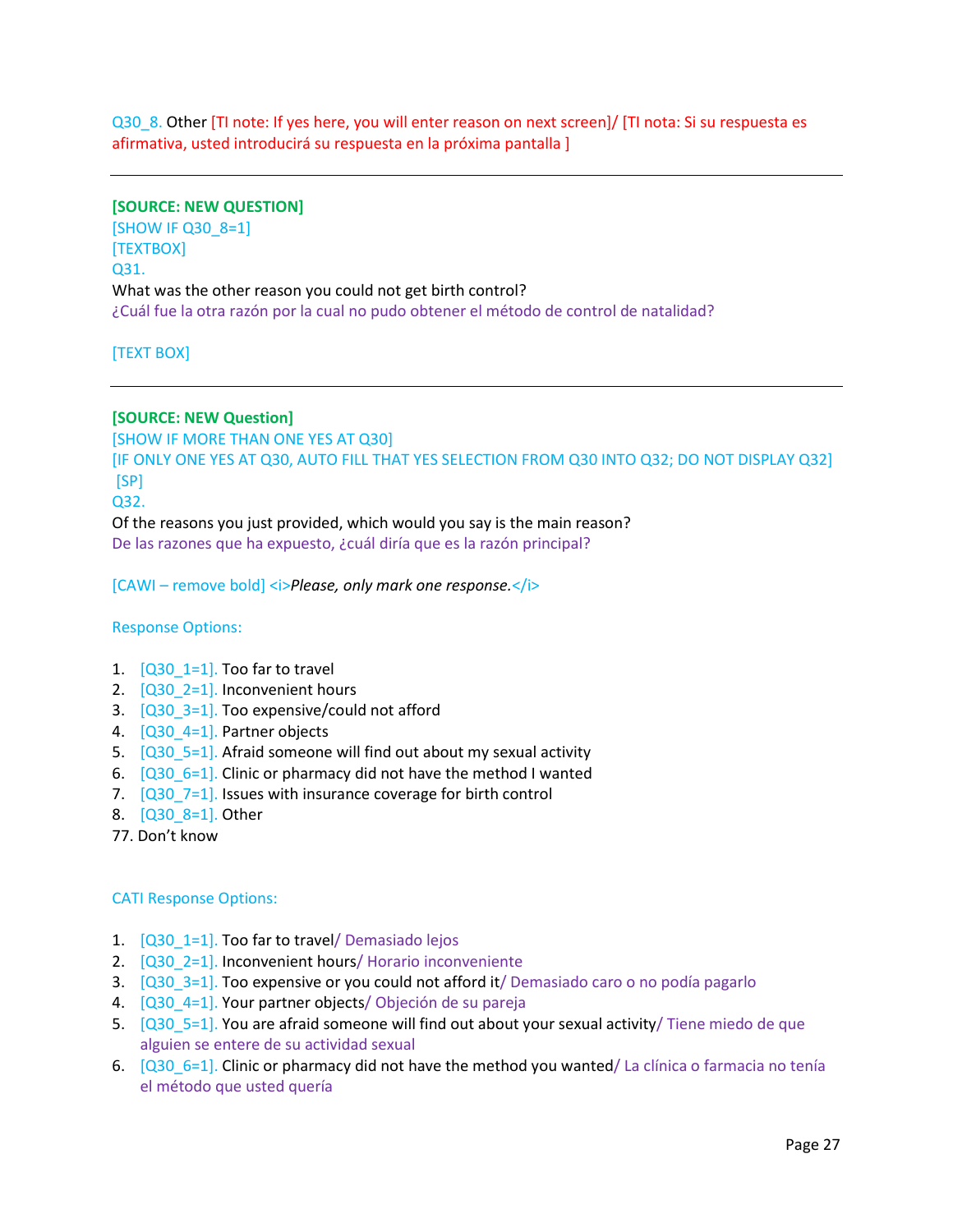- 7.  $[Q30\ \ 7=1]$ . Issues with insurance coverage for birth control/ Problemas con la cobertura de control de natalidad de mi seguro
- 8. [Q30\_8=1]. Other/ Otro

77. Don't know/ No lo sabe

# **REASONS FOR NON-USE OF BIRTH CONTROL**

# **[SOURCE: Adapted from UK NATIONAL OMNIBUS]**

**(Women who sexually active with men, don't want to be pregnant in the next year, and are not frequent contraception users)**

[SHOW IF (Q18 = 1 or 3) and (Q9 = 2, 4, 98/99/77) and (Q19 = 3 or 4)] [GRID; MP going down]

#### Q33.

Here is a list of reasons why people do not use birth control. Which of these reasons applies to you? Aquí hay una lista de razones por las que las personas no utilizan métodos de control de natalidad. ¿Cuál de las siguientes razones aplica para usted?

#### Response Options:

- 1. Yes, a reason/ Sí, hay una razón
- 2. No, not a reason/ No, ninguna razón

#### CAWI Question Stems:

- Q33\_1. I am unlikely to get pregnant for health reasons
- Q33\_2. I am opposed to birth control
- Q33\_3. I am worried about side effects of birth control
- Q33\_4. My partner doesn't like to use condoms
- Q33\_5. My partner doesn't want me to use birth control
- Q33 6. It seems unnatural
- Q33\_7. I don't know where to get birth control or advice about birth control
- Q33  $8.1$  don't want others (parents, friends) to find out
- Q33\_9. It is not convenient to get birth control
- Q33\_10. I cannot afford birth control
- Q33\_11. I would not mind getting pregnant
- Q33\_12. Some other reason not listed above

#### CATI Question Stems:

Q33\_1. You are unlikely to get pregnant for health reasons/ Es poco probable que usted quede embarazada por razones de salud

Q33\_2. You are opposed to birth control/ Usted está en contra de los métodos de control de natalidad Q33\_3. You are worried about side effects of birth control/ Le preocupan los efectos secundarios de los métodos de control de natalidad

Q33\_4. Your partner doesn't like to use condoms/ A su pareja no le gusta usar preservativo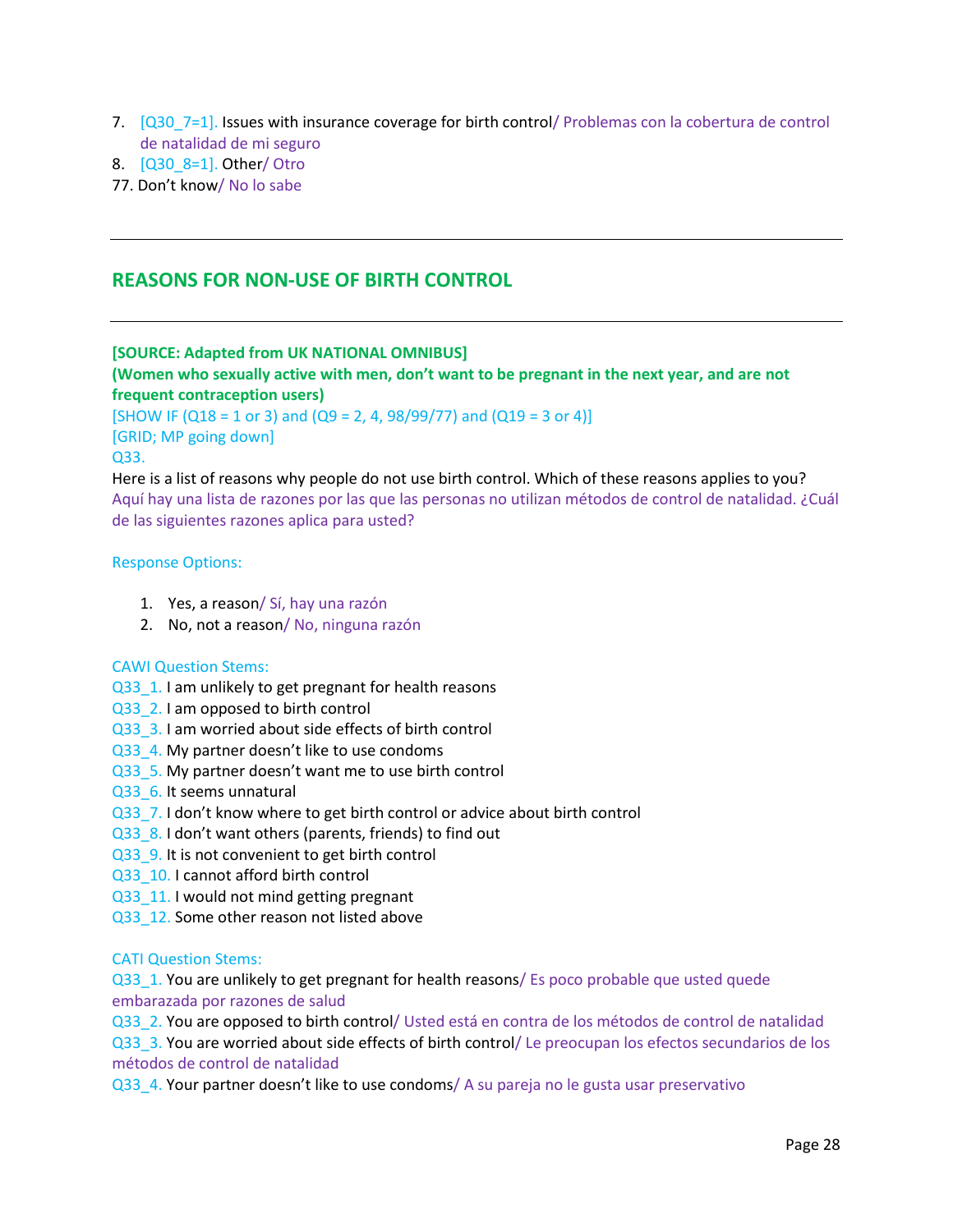Q33\_5. Your partner doesn't want you to use birth control/ Su pareja no quiere que usted utilice métodos de control de natalidad

Q33 6. It seems unnatural/ Parece antinatural

Q33\_7. You don't know where to get birth control or advice about birth control/ Usted no sabe dónde conseguir métodos de control de natalidad o asesoramiento sobre control de natalidad

Q33\_8. You don't want others, like your parents or friends to find out/ Usted no quiere que otras personas, como sus padres o amigos, se enteren

Q33\_9. It is not convenient to get birth control/ No resulta conveniente conseguir métodos de control de natalidad

Q33\_10. You cannot afford birth control/ Usted no puede pagar un método de control de natalidad

Q33\_11. You would not mind getting pregnant/ A usted no le importaría quedar embarazada Q33\_12. Some other reason/ Otra razón

# **[SOURCE: NEW QUESTION]**

[SHOW IF Q33\_12=1] [TEXTBOX] Q34. What is the other reason you do not use birth control? ¿Cuál es la otra razón por la cual no utiliza un método de control de natalidad?

[TEXTBOX]

**[SOURCE: NEW Question] (Women who sexually active with men, don't want to be pregnant in the next year, and are not frequent contraception users)**

[SHOW IF (Q18 = 1 or 3) and (Q9 = 2, 4, 98/99/77) and (Q19 = 3 or 4)]  $[SP]$ 

Q35.

Of the reasons you just provided, which would you say is the main reason? De las razones que ha expuesto, ¿cuál diría que es la razón principal?

[CAWI – remove bold] <i>*Please, only mark one response.*</i>

#### CAWI Response Options:

- 1.  $[Q33 \t1=1]$ . I am unlikely to get pregnant for health reasons
- 2.  $[Q33 \t2=1]$ . I am opposed to birth control
- 3.  $[Q33_33=1]$ . I am worried about side effects of birth control
- 4.  $[Q33_4=1]$ . My partner doesn't like to use condoms
- 5.  $[Q33_5=1]$ . My partner doesn't want me to use birth control
- 6.  $[Q33_6=1]$ . It seems unnatural
- 7.  $[Q33 \t 7=1]$ . I don't know where to get birth control or advice about birth control
- 8.  $[Q33_8=1]$ . [I don't want others (parents, friends) to find out
- 9.  $[Q33 \t 9=1]$ . It is not convenient to get birth control
- 10.  $[Q33 \t10=1]$ . I cannot afford birth control
- 11.  $[Q33 \t11=1]$ . I would not mind getting pregnant
- 12.  $[Q33 \t12=1]$ . Some other reason not listed above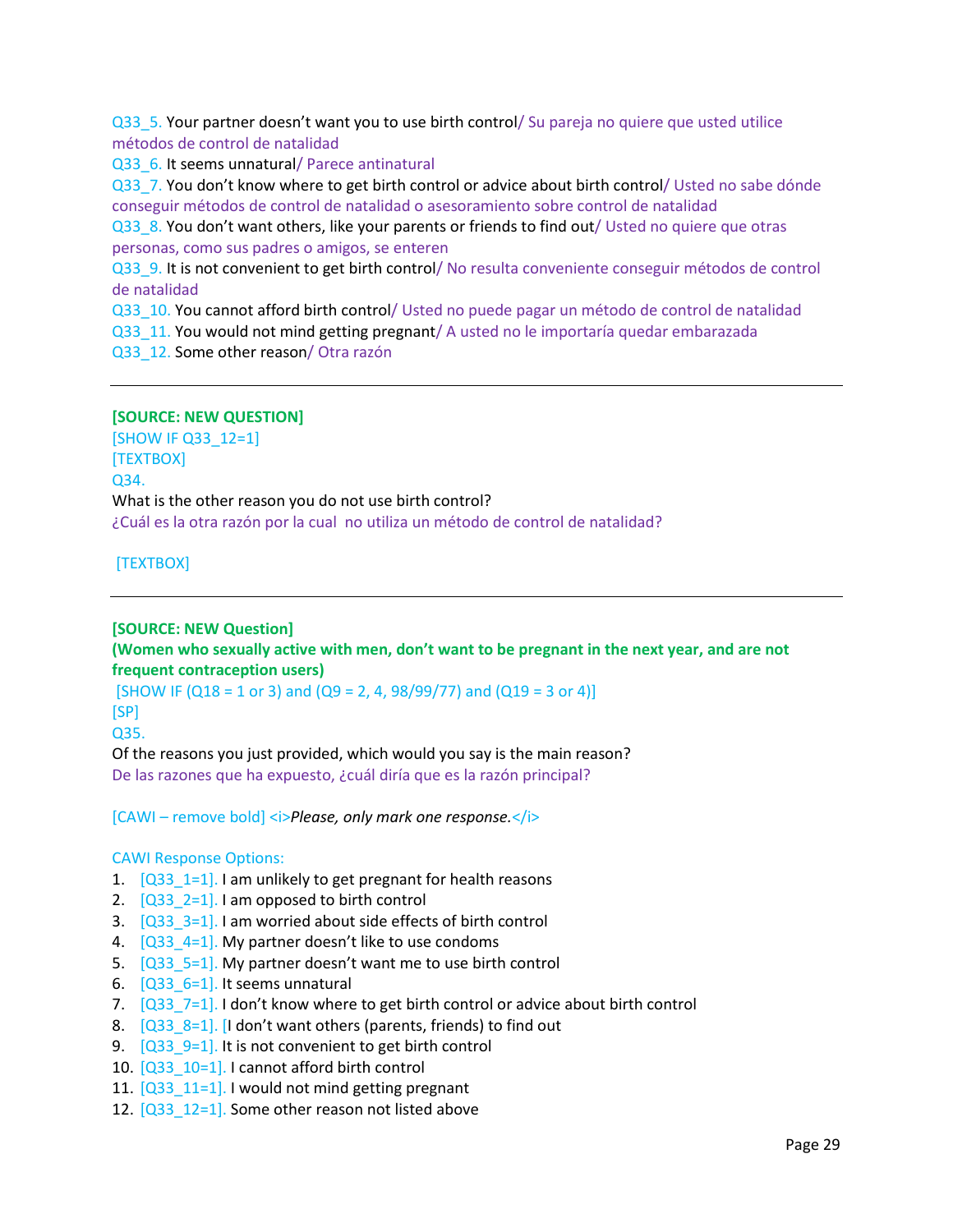# 77. Don't know

CATI Response Options:

- 1. [Q33\_1=1]. You are unlikely to get pregnant for health reasons/ Es poco probable que usted quede embarazada por razones de salud
- 2.  $[Q33 \t2=1]$ . You are opposed to birth control/ Usted está en contra de los métodos de control de natalidad
- 3.  $[Q33 \ 3=1]$ . You are worried about side effects of birth control/ Le preocupan los efectos secundarios de los métodos de control de natalidad
- 4.  $[Q33 \ 4=1]$ . Your partner doesn't like to use condoms/ A su pareja no le gusta usar preservativo
- 5.  $[Q33 \t{5} = 1]$ . Your partner doesn't want me to use birth control/ Su pareja no quiere que usted utilice un método de control de natalidad
- 6.  $[Q33, 6=1]$ . It seems unnatural/ Parece antinatural
- 7.  $[Q33 \t 7=1]$ . You don't know where to get birth control or advice about birth control/ Usted no sabe donde conseguir métodos de control de natalidad o asesoramiento sobre control de natalidad
- 8.  $[Q33 \t8=1]$ . You don't want others, like your parents or friends to find out/ Usted no quiere que otras personas, como sus padres o amigos, se enteren
- 9. [Q33\_9=1]. It is not convenient to get birth control/ No resulta conveniente conseguir métodos de control de natalidad
- 10. [Q33\_10=1]. You cannot afford birth control/ Usted no puede pagar un método de control de natalidad
- 11. [Q33\_11=1]. You would not mind getting pregnant/ A usted no le molestaría quedar embarazada
- 12. [Q33\_12=1]. Some other reason/ Otra razón
- 77. Don't know/ No lo sabe

# **PERSONAL EXPERIENCE WITH UNPLANNED PREGNANCY**

# **[SOURCE: NSFG]**

[NUMBOX] Q36. How many times have you been pregnant in your life? ¿Cuántas veces se ha quedado embarazada en su vida?

[NUMBOX, Acceptable Range of 0-99]

# **[SOURCE: Guttmacher Survey of Young Adults]**

[SHOW IF Q36>0] [SP] Q37. How old were you when you first got pregnant? ¿Cuántos años tenía cuando se quedó embarazada por primera vez?

[CAWI – remove bold] *< Please, only mark one response.*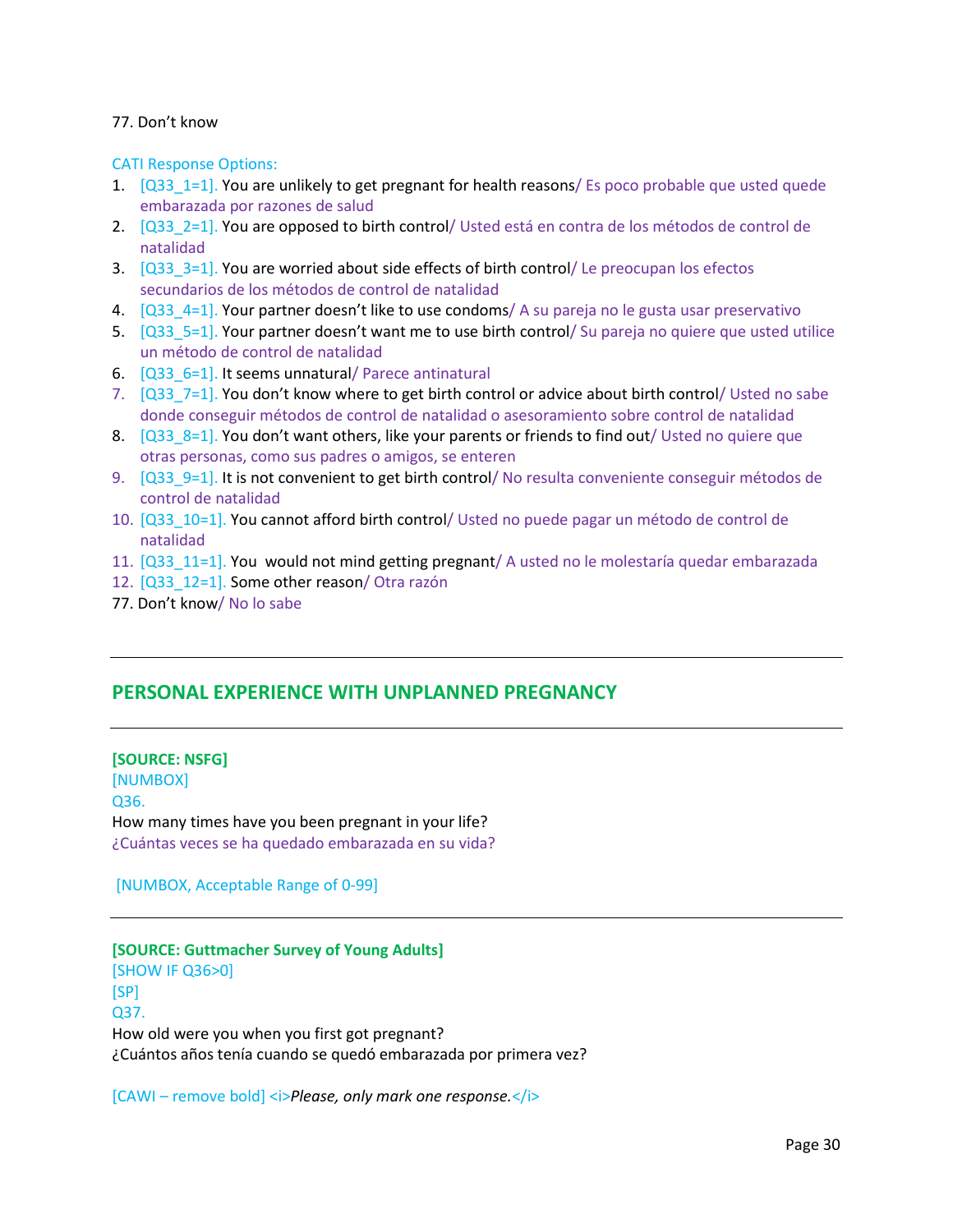#### Response Options:

- 1. Younger than 15 years old/ Menor de 15 años
- 2. 15 to 17 years/ Entre 15 y 17 años
- 3. 18 to 22 years/ Entre 18 y 22 años
- 4. [IF AGE>=23] 23 to 34 years/ Entre 23 y 34 años
- 5. [IF AGE>=35] 35 years or older/ Más de 35 años

#### **[SOURCE: MUSC Survey, Kaiser]**

[SHOW IF Q36>0] [SP, NUMBOX] Q38.

How many of your pregnancies were unplanned? An unplanned pregnancy is a pregnancy that a woman is not actively trying to have. It could be unintended, a mistake or accident, unwanted, or not at the right time.

¿Cuántos de sus embarazos no fueron planificados? Un embarazo no planificado es un embarazo que una mujer no está activamente intentando lograr. Puede ser no intencionado, un error o accidente, no deseado o que no ocurre en el momento adecuado.

[NUMBOX, Acceptable Range of 0-99]

# **[SOURCE: NEW]**

[SHOW IF Q36>0] [SP, NUMBOX] Q39. How many children have you given birth to? ¿A cuántos hijos ha dado a luz?

[CAWI – remove bold]  $\langle \rangle$  Please include all children born alive even if they are no longer living/living *with you.*</i> TI instruction, if needed: Please include all children born alive even if they are no longer living or living with you. Instrucción TI, de ser necesario: Por favor incluya todos los hijos nacidos vivos aunque ya no vivan o no vivan con usted.

[NUMBOX, Acceptable Range of 0-99]

**[SOURCE: NEW]** [SHOW IF Q39>0] [SP, NUMBOX] Q40.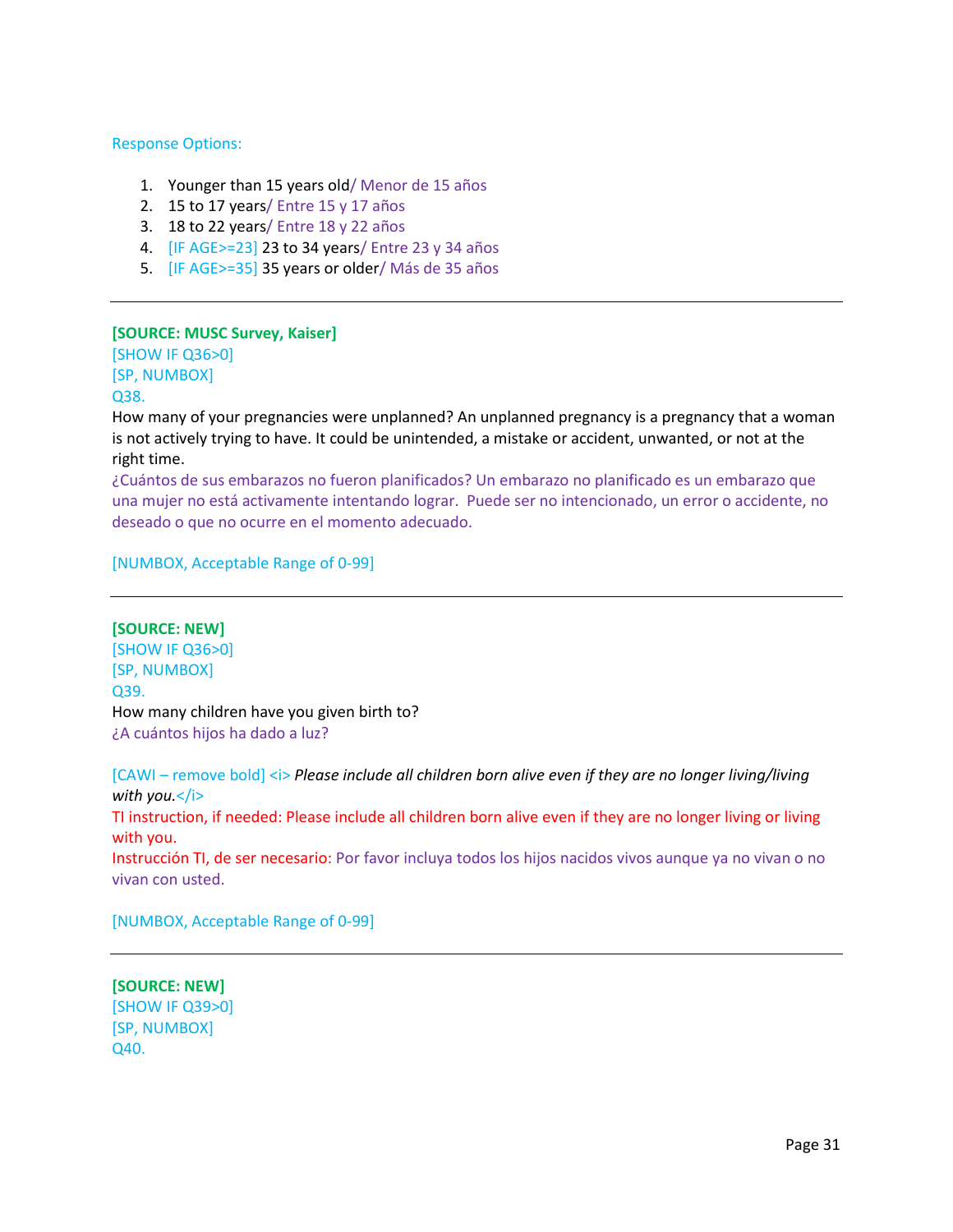How many of your children were the result of an unplanned pregnancy? An unplanned pregnancy is a pregnancy that a woman is not actively trying to have. It could be unintended, a mistake or accident, unwanted, or not at the right time.

¿Cuántos de sus hijos fueron resultado de un embarazo no planificado? Un embarazo no planificado es un embarazo que una mujer no está activamente intentando lograr. Puede ser no intencionado, un error o accidente, no deseado o que no ocurre en el momento indicado.

[NUMBOX, Acceptable Range of 1-99]

# **[SOURCE: NEW QUESTION]**

[SHOW IF Q39>0] [SP] Q41. How old were you when your first biological child was born? ¿Qué edad tenía usted cuando nació su primer hijo biológico?

[CAWI – remove bold] *< <i>Please*, only mark one response.

#### Response Options:

- 1. Younger than 15 years old/ Menor de 15 años
- 2. 15 to 17 years/ Entre 15 y 17 años
- 3. 18 to 22 years/ Entre 18 y 22 años
- 4. [IF AGE>=23] 23 to 34 years/ Entre 23 y 34 años
- 5. [IF AGE>=35] 35 years or older/ Más de 35 años

[SPLIT SAMPLE TEST—RANDOMLY ASSIGN WOMEN TO RECEIVE 43a or 43b] [Guttmacher requested question] [UNIVERSE: **Q15 NE 5 (sexually active women)] DATA-ONLY VARIABLE: Q43\_ASSIGN [SP]** Logic: IF Q15<5 Randomly assign, with equal probability, a value of 1 or 2 to Q43\_Assign. Show Q43A........................ 01 Show Q43B........................ 02

#### **[Guttmacher requested question]**

 $[SHOW IF Q43 ASSIGN = 1]$ [SP] Q43A. How many times have you had a pregnancy that ended in an abortion? ¿Cuántas veces ha tenido un embarazo que ha culminado en aborto?

[CAWI – remove bold] <i>*Please, only mark one response.*</i>

Response Options: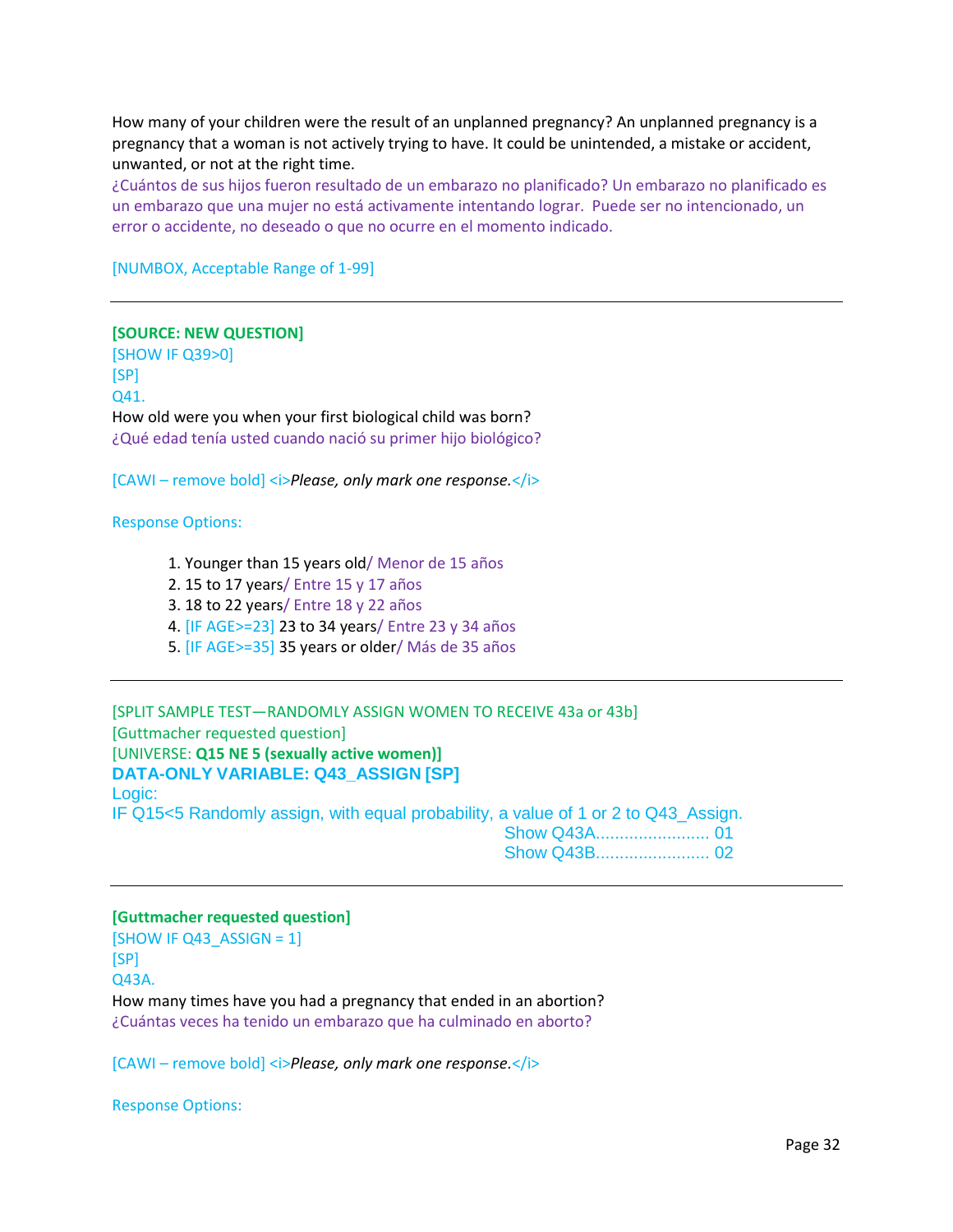- 1. 0
- 2. 1-3
- 3. 4 or more/ 4 o más

 $[SHOW IF Q43 ASSIGN = 2]$ [SP] Q43B. How many times have you had a pregnancy that ended in an abortion? ¿Cuántas veces ha tenido un embarazo que ha culminado en aborto?

[CAWI – remove bold] <*i>Please, only mark one response.*</*i>* 

Response Options:

- 1. 0
- 2. 1
- 3. 2
- 4. 3
- 5. 4 or more/ 4 o más

# **[SOURCE: MUSC Survey]**

[SHOW IF Q15=1-4] [GRID; SP across] Q42. Have you ever experienced the following events? ¿Ha experimentado alguna vez alguno de los siguientes acontecimientos?

#### Response Options:

- 1. No/ No
- 2. Yes/ Sí

[CAWI – remove bold] <i>*Please, only mark one response.*</i>

Q42\_1. Miscarriage or ectopic pregnancy/ Aborto espontáneo o embarazo ectópico

Q42\_2. Abortion/ Aborto

Q42\_3. [CAWI] Stillbirth/infant death

Q42\_3. [CATI] Stillbirth or infant death/ Mortinato o mortalidad infantil

Q42\_4. Placed a child you gave birth to up for adoption/ Dar en adopción a un bebe al qué ha dado a luz

# **IMPACT OF UNPLANNED BIRTH**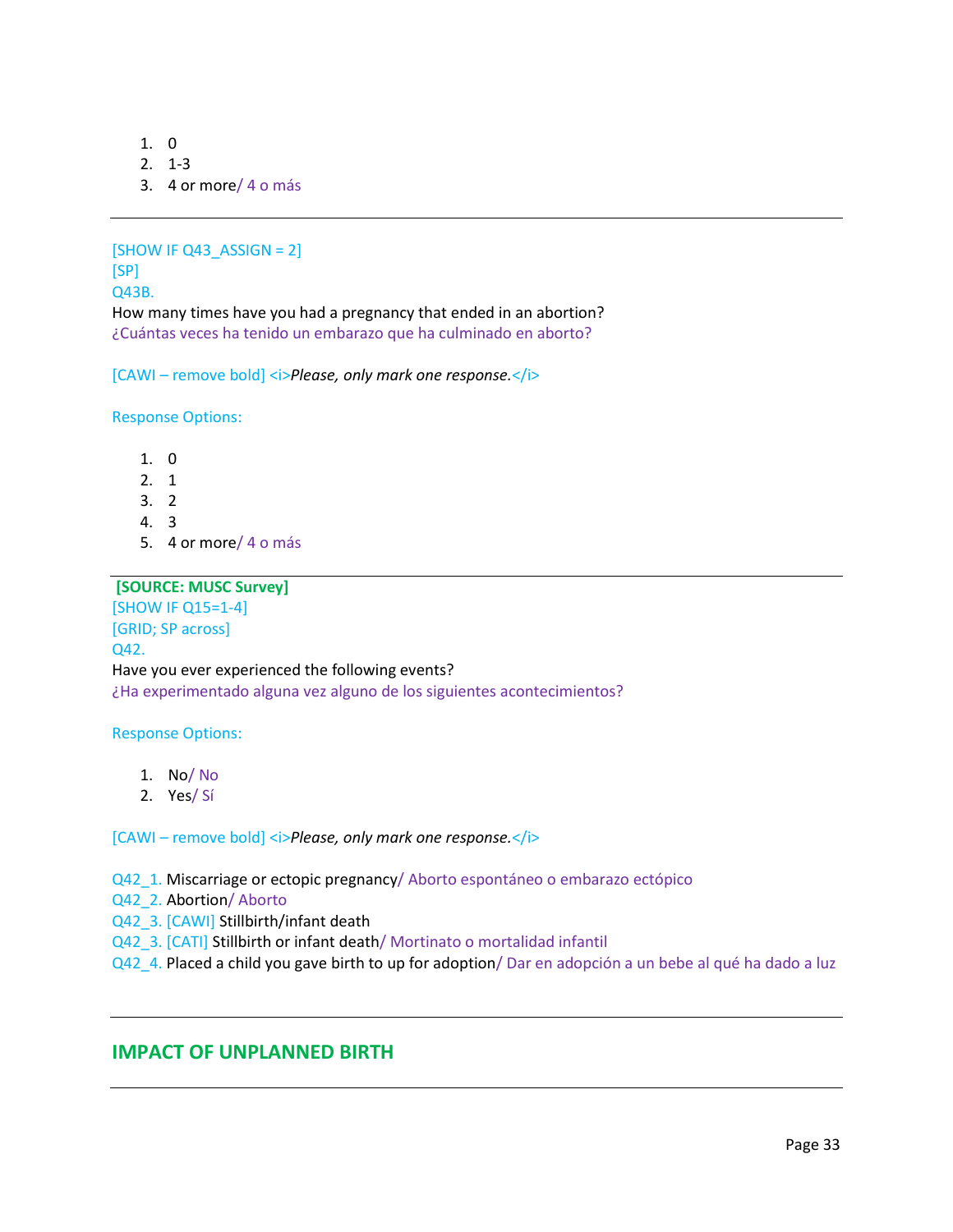# $[$ SHOW IF Q40 > 0 $]$ [GRID; SP across] Q44.

For the next question, please consider the effects an unplanned birth has had on your life. Please indicate whether an unplanned birth had a very positive, somewhat positive, not positive or negative, somewhat negative, or very negative effect.

Para la siguiente pregunta, por favor considere los efectos que un nacimiento no planificado ha tenido en su vida. Por favor indique si un nacimiento no planificado tuvo un efecto muy positivo, algo positivo, ni positivo ni negativo, algo negativo, o muy negativo.

# Response Options:

- 1. Very negative/ Muy negativo
- 2. Somewhat negative/ Algo negativo
- 3. Not positive or negative/No Effect/ Ni positivo ni negativo/no tuvo efectos
- 4. Somewhat positive/ Algo positivo
- 5. Very positive/ Muy positivo

#### [CAWI – remove bold] <i>*Please, only mark one response per row.*</i>

- Q44\_1. Your education/ Su educación
- Q44\_2. Your job/ Su trabajo
- Q44\_3. Your relationship with your partner/ La relación con su pareja
- Q44\_4. Your income/ Sus ingresos
- Q44\_5. [CAWI] Your mental health/stress
- Q44\_5. [CATI] Your mental health or stress/ Su salud mental o estrés
- Q44\_6. Your physical health/ Su salud física
- Q44\_7. Your motivation to achieve your goals/ La motivación para alcanzar sus metas/objetivos
- Q44\_8. Your children/ Sus hijos

# **ZIKA QUESTIONS SECTION**

#### [DISPLAY 6]

The next few questions ask about Zika virus. Las siguientes preguntas serán sobre el virus del Zika.

 $[SP]$ 

Q54.

How much have you heard about the Zika virus? ¿Cuánto ha escuchado sobre el virus del Zika?

Response options:

## 1. Heard a lot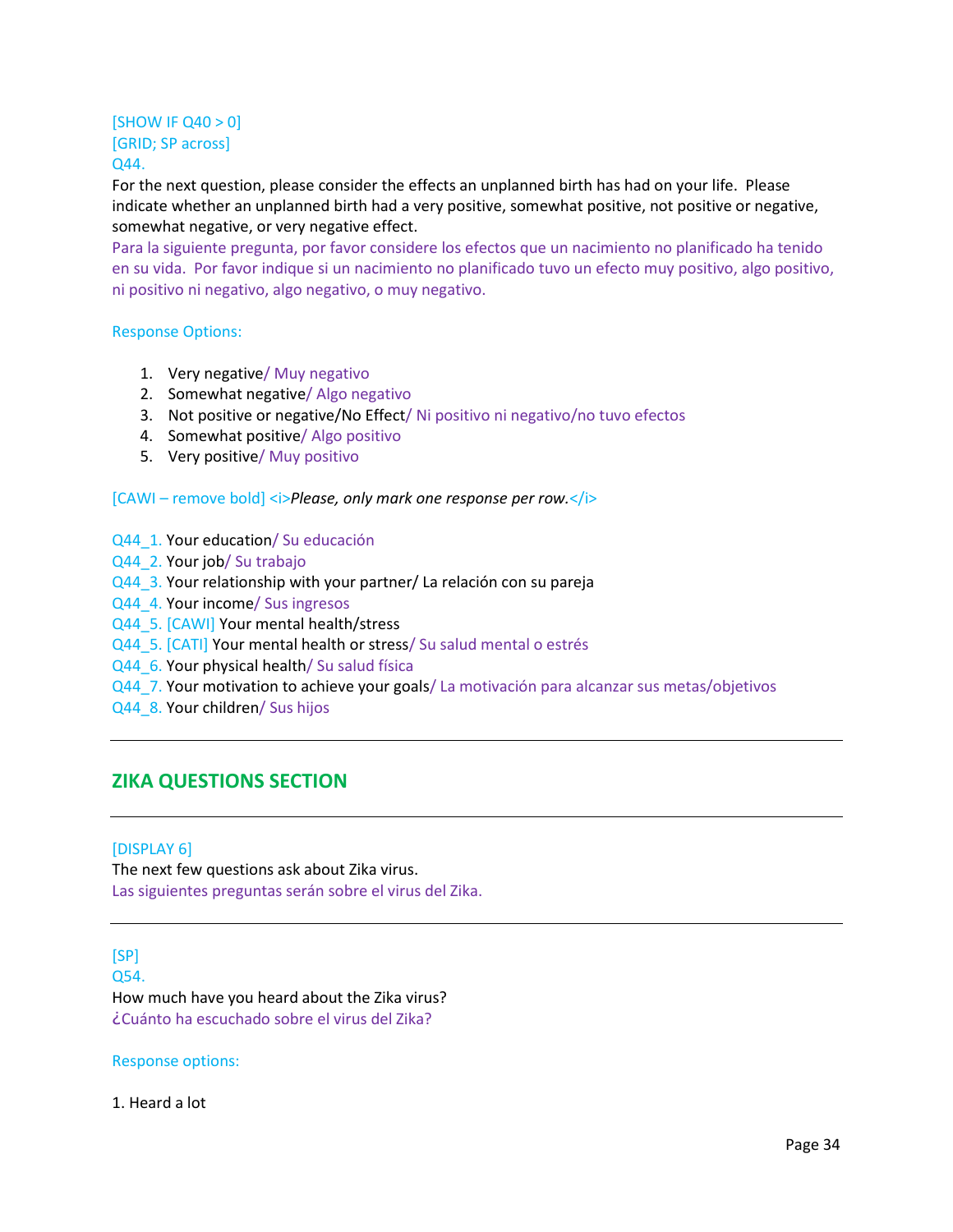- 2. Heard some
- 3. Heard not much
- 4. Heard nothing at all
- 1. He oído mucho
- 2. He oído algo
- 3. No he oído mucho
- 4. No he oído nada

# [SP]

# Q55.

How concerned are you that you may get infected with Zika virus during the next 12 months? ¿Qué tan preocupado está usted de poder infectarse con el virus del Zika en los próximos 12 meses?

#### Response options:

- 1. Very concerned
- 2. Somewhat concerned
- 3. Not very concerned
- 4. Not at all concerned
- 1. Muy preocupado
- 2. Un poco preocupado
- 3. No muy preocupado
- 4. Nada preocupado

# [SHOW IF Q54=1-3]

[GRID, SP] [PROGRAM GRID WITH EQUAL WIDTH COLUMNS] Q56.

#### As far as you know, can Zika virus be transmitted in the following ways?

Por lo que usted sabe, ¿puede el virus del Zika ser transmitido de las siguientes maneras?

# [CAWI]

Response options:

- 1. Yes
- 2. No
- 77. Don't know
- 1. Sí
- 2. No
- 77. No lo sé

# [CATI]

Response options:

- 1. YES
- 2. NO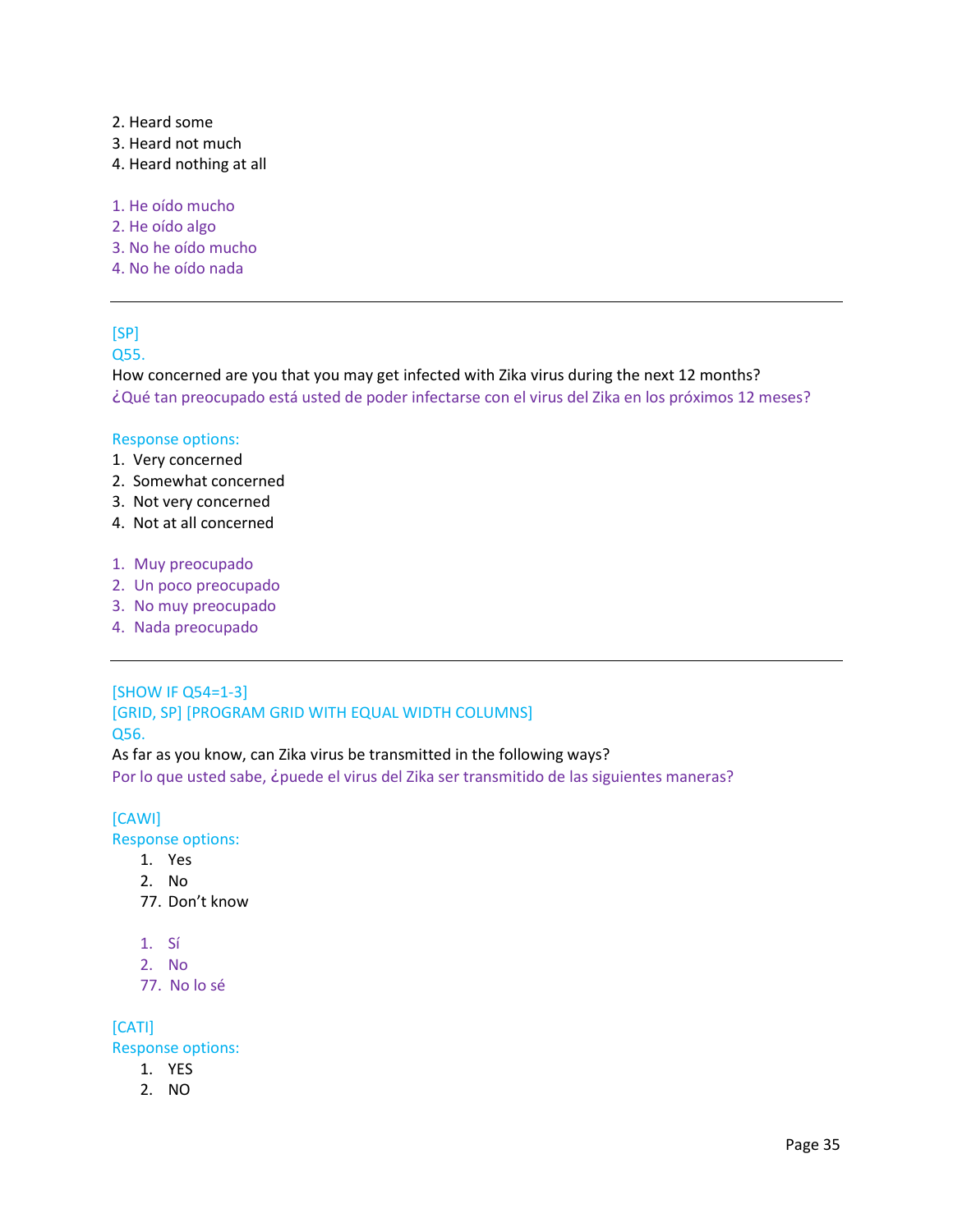# 77. DON'T KNOW

- 1. SÍ
- 2. NO
- 77. NO LO SÉ

# Question stems:

- Q56\_1. Mosquito bites
- Q56\_2. Sexual intercourse
- Q56\_3. Sexual contact other than intercourse
- Q56\_4. Kissing
- Q56\_5. Coughing or sneezing
- Q56\_6. Mother to baby during pregnancy
- Q56\_1. Picaduras de mosquitos
- Q56\_2. Relaciones sexuales
- Q56\_3. Contacto sexual que no impliquen coito
- Q56\_4. Besarse
- Q56\_5. Toser o estornudar
- Q56\_6. Transmisión de madre a hijo durante el embarazo

# [SHOW IF Q54= 1-3]

[GRID, SP] [PROGRAM GRID WITH EQUAL WIDTH COLUMNS] Q57.

As far as you know, can Zika virus cause the following? Por lo que usted sabe, ¿puede el virus del Zika causar lo siguiente?

# [CAWI]

Response options:

- 1. Yes
- 2. No
- 77. Don't know
- 1. Sí
- 2. No
- 77. No lo sé

# [CATI]

Response options:

- 1. YES
- 2. NO
- 77. DON'T KNOW
- 1. SÍ
- 2. NO
- 77. NO LO SÉ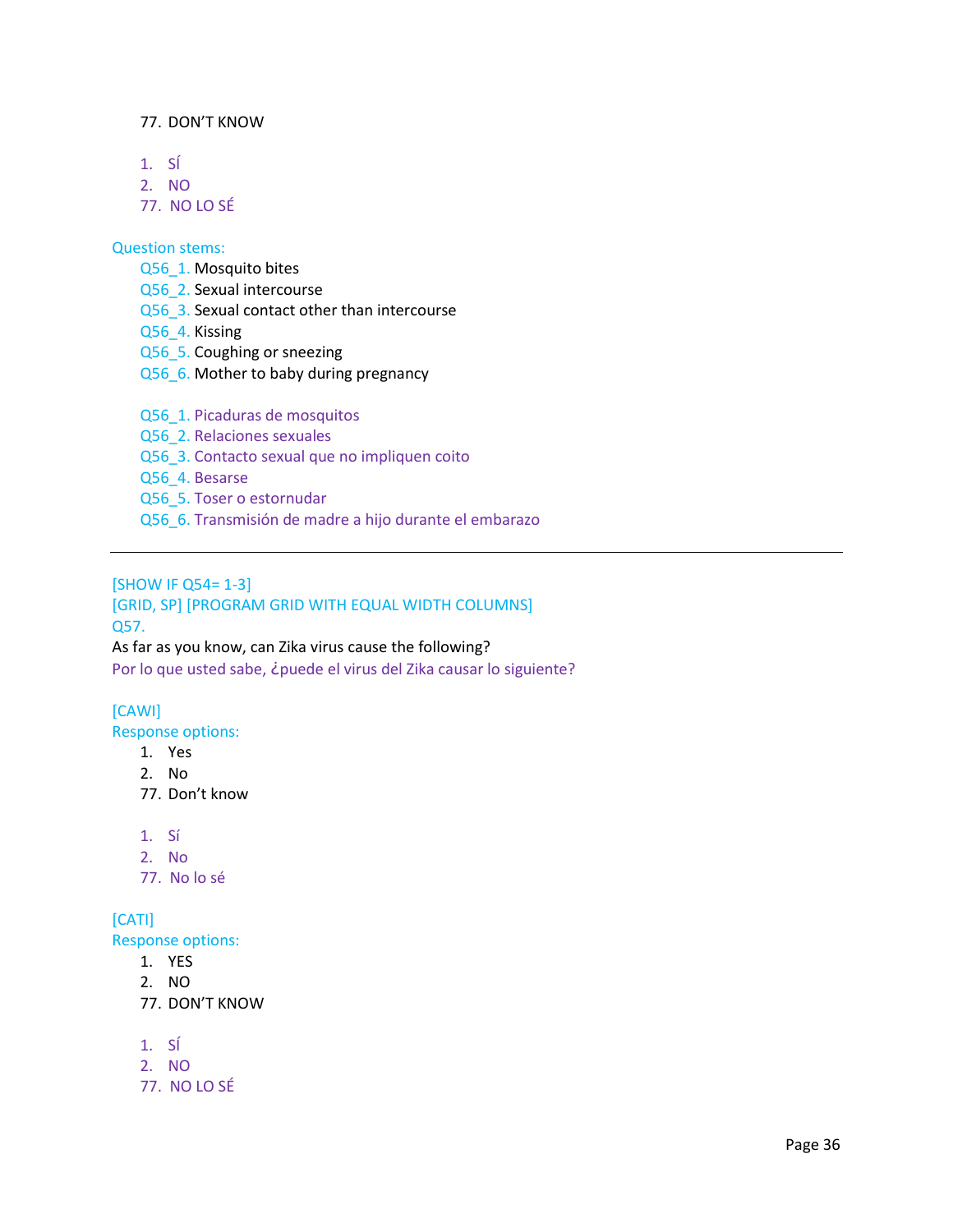Question stems:

Q57\_1. Stillbirth or miscarriage

Q57\_2. Serious birth defects to a fetus during pregnancy, such as a small, underdeveloped head and brain

- Q57\_3. Guillain-Barre Syndrome, a disease causing muscle weakness and sometimes paralysis
- Q57\_4. Symptoms similar to the common cold
- Q57\_5. A rash

Q57\_6. Infection with no symptoms at all

Q57\_1. Aborto o mortinato

Q57\_2. Graves defectos de nacimiento en el feto durante el embarazo, como cabeza y cerebro pequeños y poco desarrollados

Q57\_3. Síndrome de Guillain-Barre, una enfermedad que causa debilidad muscular y algunas veces parálisis

Q57\_4. Síntomas similares al resfriado común

Q57\_5. Una erupción

Q57\_6. Infección sin síntomas

[SHOW IF Q55=1-3]

# [GRID, SP] [PROGRAM GRID WITH EQUAL WIDTH COLUMNS]

Q58.

Have concerns about the Zika virus made you more likely to do any of the following actions? ¿Estar preocupado por el virus del Zika hace que sea más probable que realice alguna de las siguientes acciones?

# [CAWI]

Response options:

- 1. Yes
- 2. No
- 77. Don't know
- 1. Sí
- 2. No
- 77. No lo sé

# [CATI]

Response options:

- 1. YES
- 2. NO
- 77. DON'T KNOW
- 1. SÍ
- 2. NO
- 77. NO LO SÉ

Question stems:

Q58\_1. Use insect repellant regularly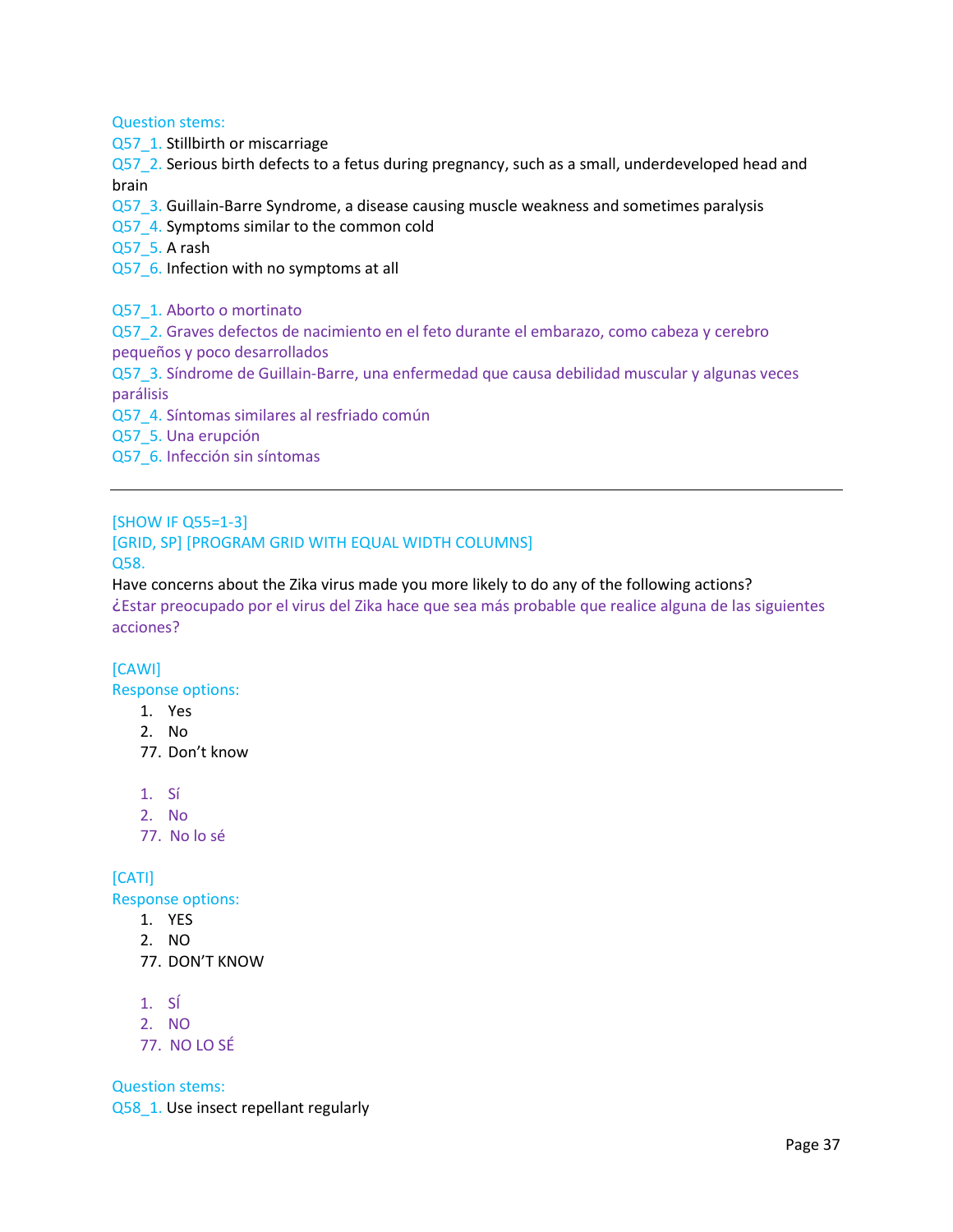## Q58 2. Wear long sleeves and long pants outdoors

Q58\_3. Use condoms during sex

# Q58\_4. Use birth control to avoid getting pregnant right now

- Q58\_5. Dump standing water around my home to remove mosquito breeding areas
- Q58 6. Close screens and windows to keep out mosquitos
- Q58\_7. Avoid travel to Zika-affected areas
- Q58\_1. Usar repelente contra insectos regularmente
- Q58\_2. Usar mangas largas y pantalones largos cuando está al aire libre
- Q58\_3. Usar preservativos en las relaciones sexuales
- Q58\_4. Utilizar métodos de control de natalidad para evitar quedar embarazada ahora
- Q58\_5. Tirar el agua estancada cerca de mi hogar para remover las áreas de reproducción de mosquitos
- Q58\_6. Cerrar cortinas y ventanas para alejar a los mosquitos
- Q58\_7. Evitar viajar a zonas afectadas por el virus del Zika

# [SP]

Q59.

Have you talked with a doctor, nurse, or other medical professional about Zika virus? ¿Ha hablado con un doctor, enfermero, u otro profesional médico sobre el virus del Zika?

# [CAWI]

Response options:

- 1. Yes
- 2. No
- 1. Sí
- 2. No

[CATI] Response options:

- 1. YES
- 2. NO
- 1. SÍ
- 2. NO

# [SHOW IF Q59=1] [MP]

Q60.

Did the doctor, nurse, or other medical professional who discussed Zika virus with you mention any of the following way to protect yourself from the health effects of Zika virus?

¿El doctor, enfermero, u otro profesional médico que discutió el tema del virus del Zika con usted le mencionó alguna de las siguientes formas de protegerse de los efectos en la salud del virus del Zika?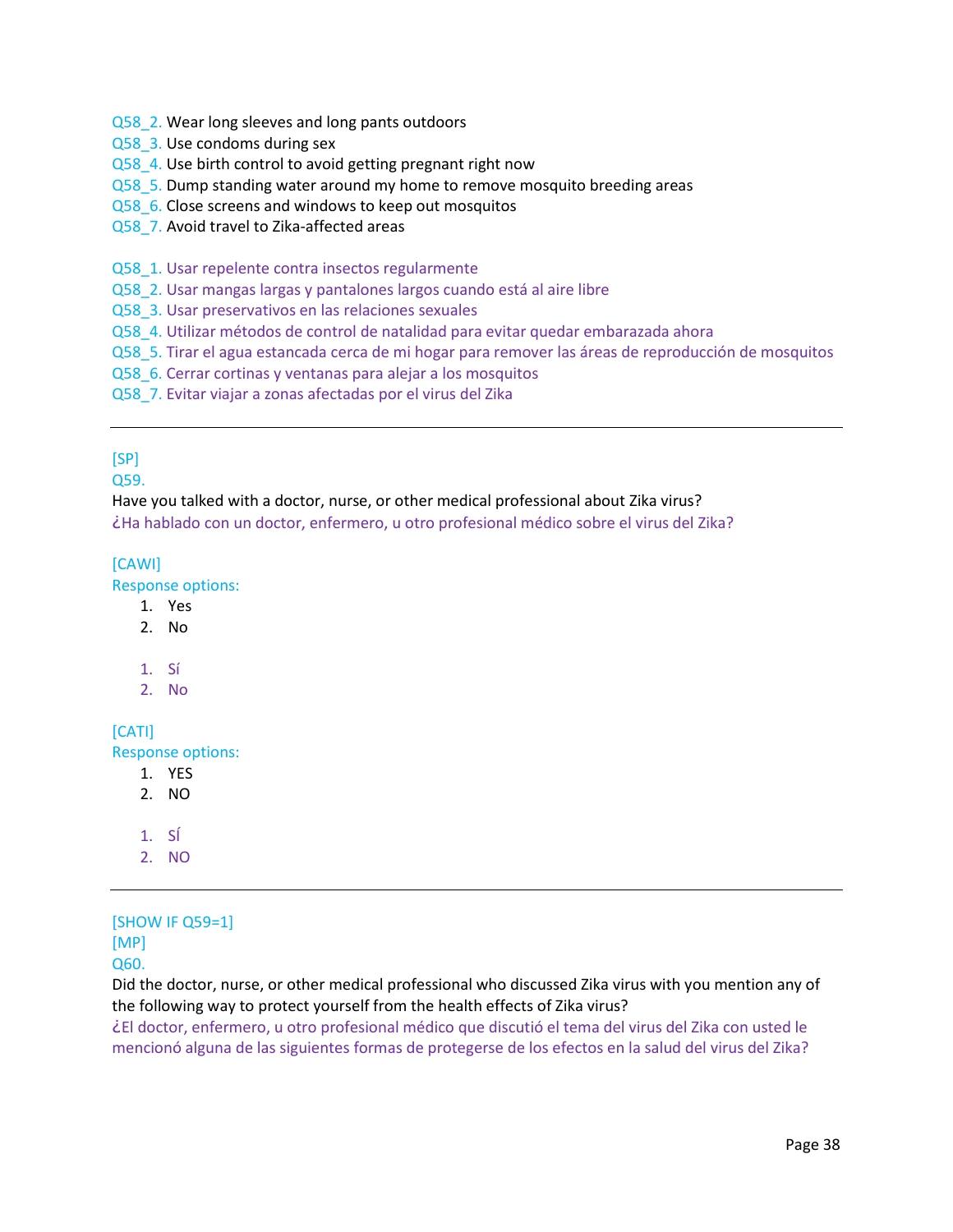[CAWI only – remove bold, add italics] <i>*Please select all that apply.*</i> [CAWI only – remove bold, add italics] <i> *Seleccione todos los que correspondan.*</i>

## [CATI] SELECT ALL THAT APPLY.

- 1. The need to delay or avoid pregnancy after traveling to a Zika affected area
- 2. The need to delay or avoid pregnancy after a sexual partner(s) has traveled to a Zika affected area
- 3. The need to use condoms if you or your male partner travel to a Zika affected area
- 4. Measures to protect yourself from mosquito bites in case you travel to a Zika affected area
- 5. Avoidance of travel to a Zika affected area if you are trying to get pregnant
- 1. La necesidad de postergar o evitar el embarazo luego de viajar a una zona afectada por el virus del Zika
- 2. La necesidad de postergar o evitar el embarazo luego de que una/s pareja/s sexual/es haya/n viajado a una zona afectada por el virus del Zika
- 3. La necesidad de usar preservativos si usted o su pareja viaja a una zona afectada por el virus del Zika
- 4. Medidas para protegerse a usted mismo de picaduras de mosquitos en caso de viajar a una zona afectada por el virus del Zika
- 5. Evitar viajar a una zona afectada por el virus del Zika si está intentando quedar embarazada

# **BACKGROUND INFORMATION**

# [DISPLAY 5]

Now we have a few questions about your background to help understand survey findings. Ahora deseamos hacerle algunas preguntas sobre su entorno para ayudar a entender los resultados de la encuesta.

# **FAMILY INCOME RELATIVE TO 138% & 400% FPL**

# [SP]

Q45.

The next questions ask about your family size and family income. For these questions, your family would include you, your spouse (if applicable) and any children or stepchildren under 19 who are living with you.

Las siguientes preguntas se refieren al tamaño de su familia y a los ingresos familiares. Para las siguientes preguntas, su familia se refiere a usted, a su esposo (si corresponde) y a todo hijo o hijastro menor de 19 años que viva con usted.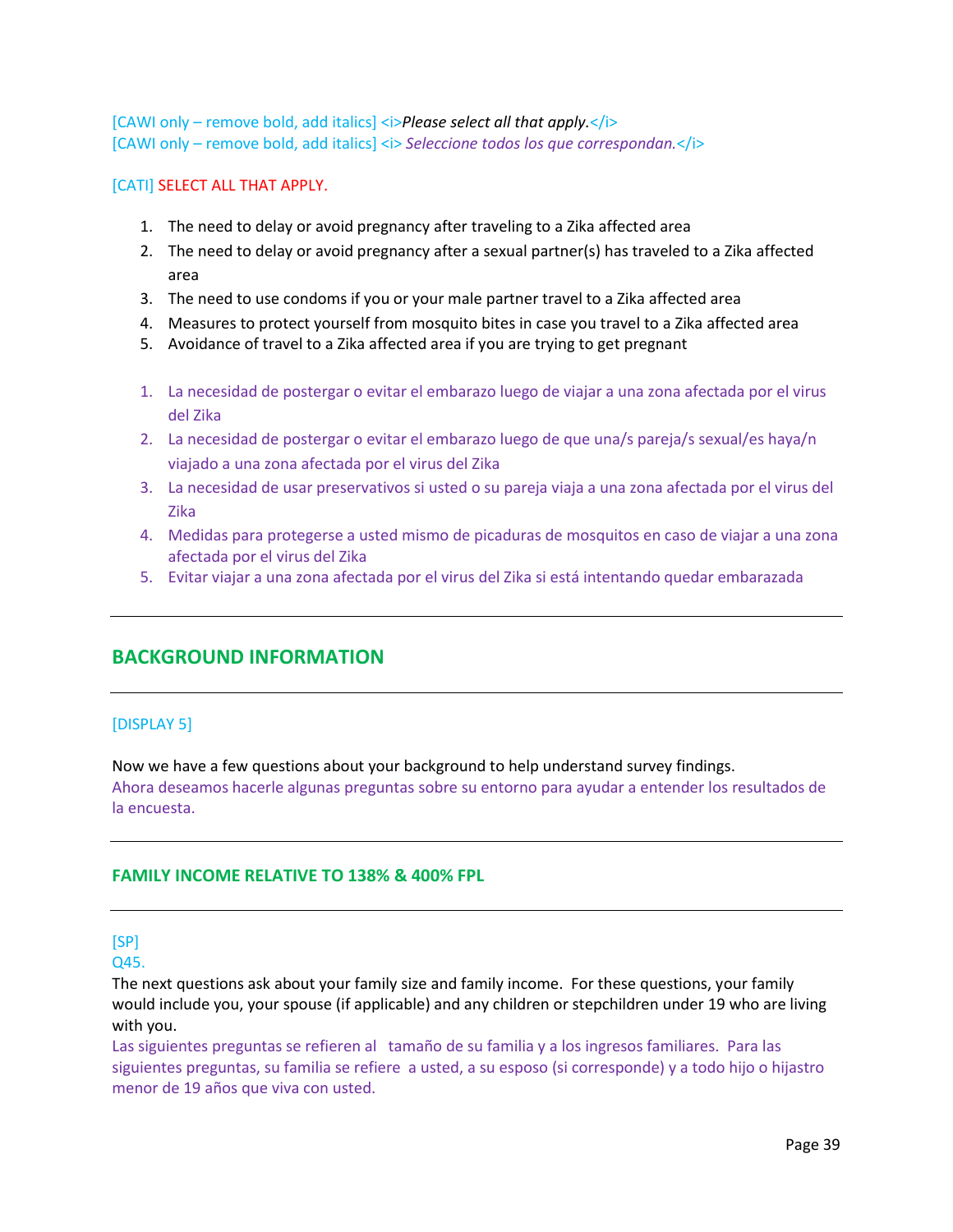Your family size (including you) is…

El tamaño de su familia (incluyéndolo a usted) es…

[CAWI – remove bold] <i>*Please, only mark one response.*</i>

# Response Options:

- 1. One person/ Una persona
- 2. Two people/ Dos personas
- 3. Three people/ Tres personas
- 4. Four people/ Cuatro personas
- 5. Five people/ Cinco personas
- 6. Six people/ Seis personas
- 7. Seven people/ Siete personas
- 8. Eight people/ Ocho personas
- 9. Nine people/ Nueve personas
- 10. Ten or more people/ Diez o más personas

[SHOW IF Q45 = 1-10; Show only response choices for corresponding answer choices in Q45 as described below]

# [SP]

# Q46.

Please mark the category that best describes your family's total income over the last year before taxes and other deductions. Your best estimate is fine.

Por favor marque la categoría que mejor describe los ingresos totales de su familia en el último año antes de impuestos y otras deducciones. Su mejor estimación es suficiente.

[CAWI – remove bold] *< <i>Please*, only mark one response.

[IF Q45=1 SHOW Below Response Options]:

- 1. At or below \$16,300/ Hasta \$16.300
- 2. Above \$16,300 and less than \$29,500/ Entre \$16.300 y \$29.500
- 3. At or above \$29,500 and less than \$47,100/ Desde \$29.500 hasta \$47.100
- 4. At or above \$47,100/ Desde \$47.100

#### [IF Q45=2 SHOW Below Response Options]:

- 1. At or below \$22,000/ Hasta \$22.000
- 2. Above \$22,000 and less than \$39,900/ Entre \$22.000 y \$39.900
- 3. At or above \$39,900 and less than \$63,800/ Desde \$39.900 hasta \$63.800
- 4. At or above \$63,800/ Desde \$63.800

# [IF Q45=3 SHOW Below Response Options]:

- 1. At or below \$27,800/ Hasta \$27.800
- 2. Above \$27,800 and less than \$50,300/ Entre \$27.800 y \$50.300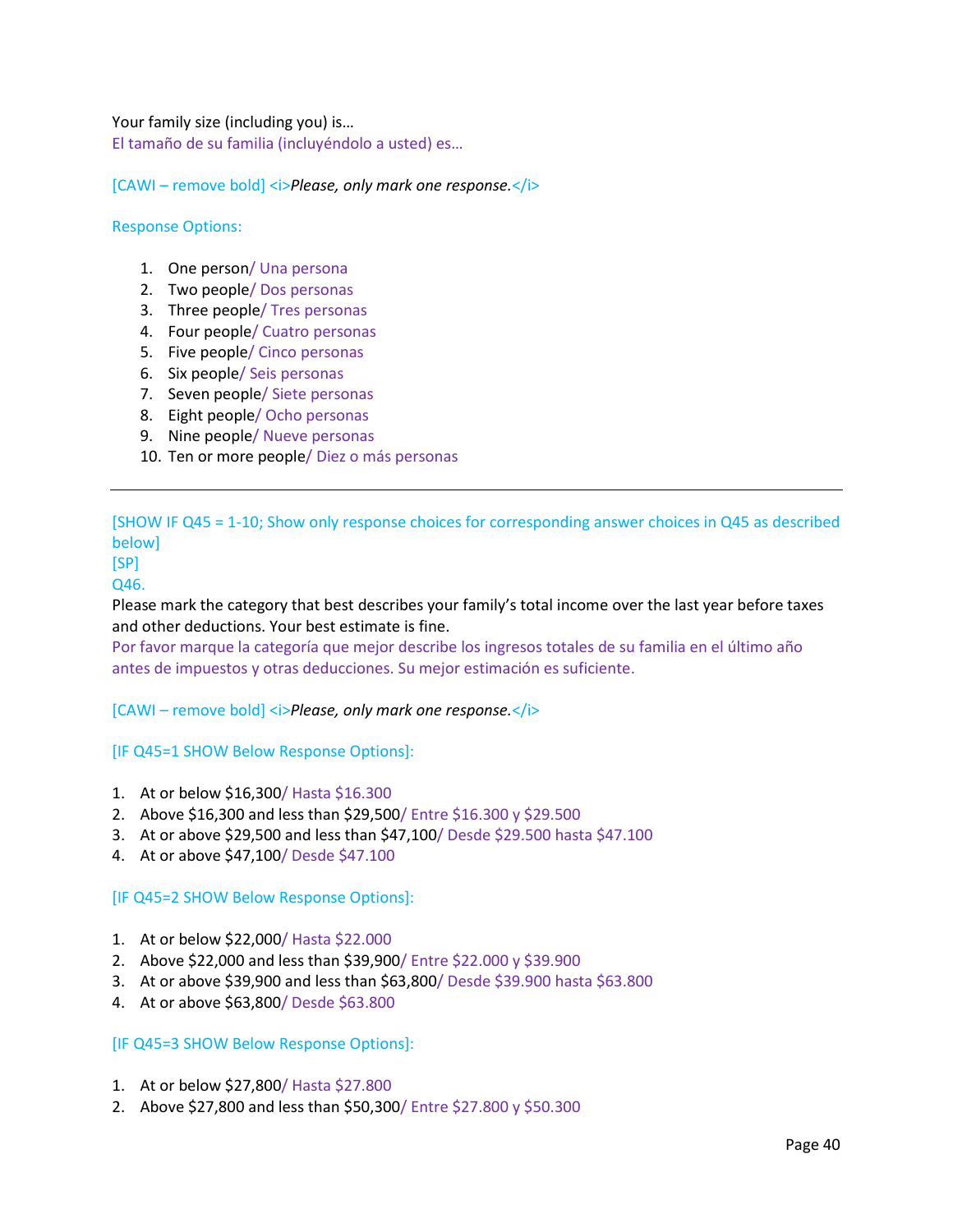- 3. At or above \$50,300 and less than \$80,400/ Desde \$50.300 hasta \$80.400
- 4. At or above \$80,400/ Desde \$80.400

[IF Q45=4 SHOW Below Response Options]:

- 1. At or below \$33,500/ Hasta \$33.500
- 2. Above \$33,500 and less than \$60,700/ Entre \$33.500 y \$60.700
- 3. At or above \$60,700 and less than \$97,000/ Desde \$60.700 hasta \$97.000
- 4. At or above \$97,000/ Desde \$97.000

[IF Q45=5 SHOW Below Response Options]:

- 1. At or below \$39,300/ Hasta \$39.300
- 2. Above \$39,300 and less than \$71,100/ Entre \$39.300 y \$71.100
- 3. At or above \$71,100 and less than \$113,700/ Desde \$71.100 hasta \$113.700
- 4. At or above \$113,700/ Desde \$113.700

[IF Q45=6 SHOW Below Response Options]:

- 1. At or below \$45,000/ Hasta \$45.000
- 2. Above \$45,000 and less than \$81,500/ Entre \$45.000 y \$81.500
- 3. At or above \$81,500 and less than \$130,300/ Desde \$81.500 hasta \$130.300
- 4. At or above \$130,300/ Desde \$130.300

## [IF Q45=7 SHOW Below Response Options]:

- 1. At or below \$50,700/ Hasta \$50.700
- 2. Above \$50,700 and less than \$91,900/ Entre \$50.700 y \$91.900
- 3. At or above \$91,900 and less than \$147,000/ Desde \$91.900 hasta \$147.000
- 4. At or above \$147,000/ Desde \$147.000

[IF Q45=8 SHOW Below Response Options]:

- 1. At or below \$56,500/ Hasta \$56.500
- 2. Above \$56,500 and less than \$102,300/ Entre \$56.500 y \$102.300
- 3. At or above \$102,300 and less than \$163,600/ Desde \$102.300 hasta \$163.600
- 4. At or above \$163,600/ Desde \$163.600

[IF Q45=9 SHOW Below Response Options]:

- 1. At or below \$62,200/ Hasta \$62.200
- 2. Above \$62,200 and less than \$112,700/ Entre \$62.200 y \$112.700
- 3. At or above \$112,700 and less than \$180,200/ Desde \$112.700 hasta \$180.200
- 4. At or above \$180,200/ Desde \$180.200

[IF Q45=10 SHOW Below Response Options]:

1. At or below \$68,000/ Hasta \$68.000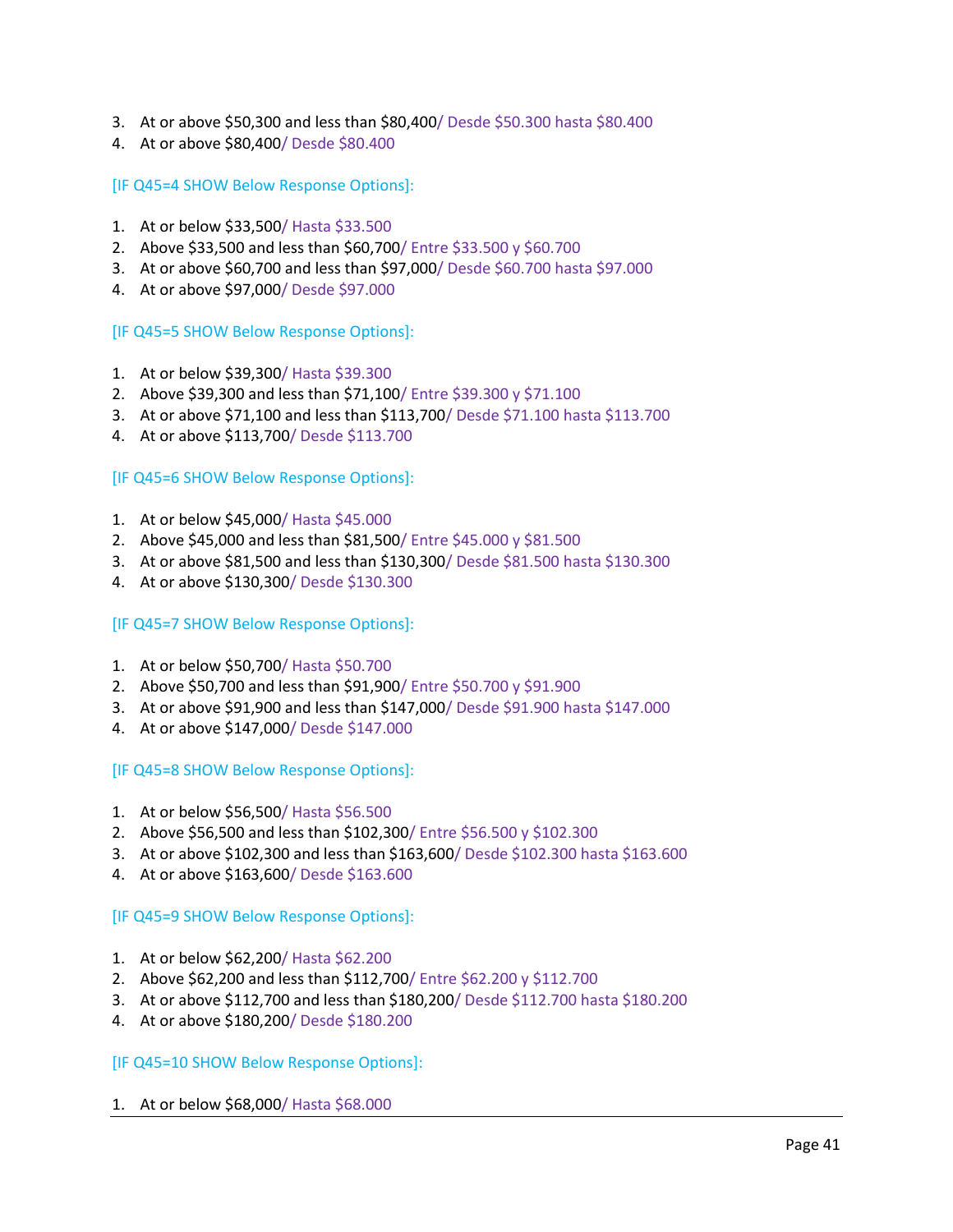- 2. Above \$68,000 and less than \$123,100/ Entre \$68.000 y \$123.100
- 3. At or above \$123,100 and less than \$196,900/ Desde \$123.100 hasta \$196.900
- 4. At or above \$196,900/ Desde \$196.900

# [SHOW IF Q46=1 in any of the categories for response groupings]  $[SP]$

Q47.

Was your family's total income over the last year at or below [FILL]? Your best estimate is fine. ¿Los ingresos totales de su familia en el último año fueron iguales o menores a [FILL]? Su mejor estimación es suficiente.

| <b>FILLS:</b>                                 |  |  |
|-----------------------------------------------|--|--|
| $[IF Q45=1]: $11,800$                         |  |  |
| $[IF Q45=2]: $16,000$                         |  |  |
| $[IF Q45=3]: $20,100$                         |  |  |
| [IF Q45=4]: \$24,300                          |  |  |
| $[IF Q45=5]: $28,500$                         |  |  |
| [IF Q45=6]: \$32,600                          |  |  |
| $[IF Q45=7]: $36,800$<br>[IF Q45=8]: \$40,900 |  |  |
| $[IF Q45=9]: $45,100$                         |  |  |
| [IF Q45=10]: \$49,300                         |  |  |

[CAWI – remove bold] *< Please, only mark one response.* 

#### Response Options:

- 1. Yes/ Sí
- 2. No/ No

## **[SOURCE: Kaiser]**

[SP]

# Q48.

How frequently do you attend religious services? Would you say you attend once a week, at least once a month, a few times a year, once a year or less, or never?

¿Con qué frecuencia asiste a servicios religiosos? ¿Usted diría que asiste una vez por semana, al menos una vez al mes, algunas veces al año, una vez al año o menos, o nunca?

[CAWI – remove bold] <i>*Please, only mark one response.*</i>

# Response Option:

- 1. Once a week/ Una vez a la semana
- 2. At least once a month/ Al menos una vez al mes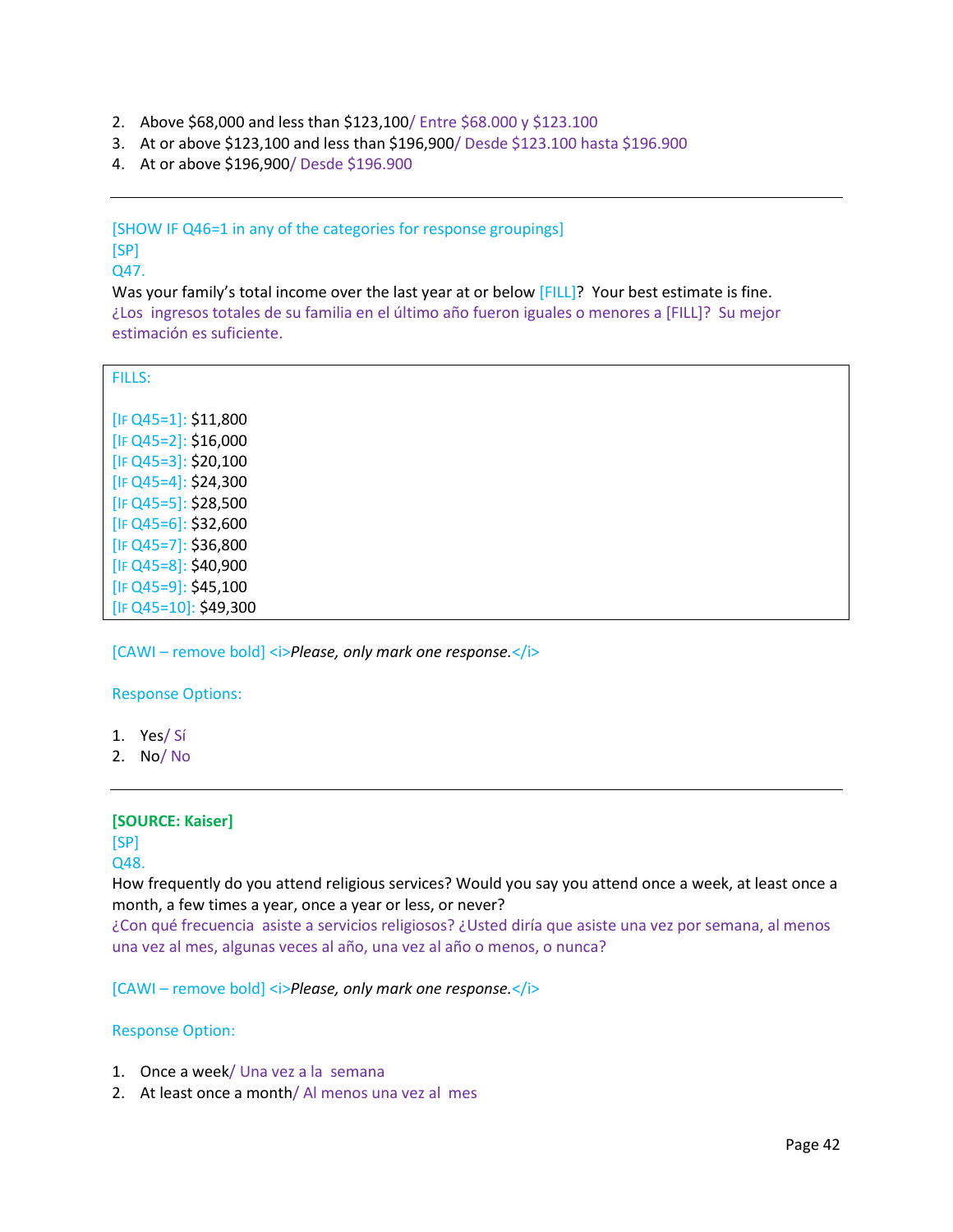- 3. A few times a year/ Algunas veces al año
- 4. Once a year or less/ Una vez al año o menos
- 5. Never/ Nunca

# **HEALTH INSURANCE COVERAGE**

#### **[SOURCE: HRMS]**

[SHOW ALL] [MP] [STATE Fills can be found in the spreadsheet "[State\\_program\\_name\\_fills 12 16 15.xlsx](file://///norc.org/projects/NPPC/Common/AmeriSpeak/ClientServices/Projects/Urban%20Institute/7859%20Contraceptive%20Use%20Study/Quex/ClientOrig/State_program_name_fills%20%2012%2016%2015.xlsx)"] Q49.

The next question asks about your health insurance or health coverage plans. In answering this question, please <u>exclude</u> plans that pay for only one type of service (such as nursing home care, accidents, family planning, or dental care) and plans that only provide extra cash when hospitalized. La siguiente pregunta es sobre su seguro de salud o su plan de cobertura de salud. Al contestar esta pregunta, por favor <u>excluya</u> planes que usted paga por sólo un tipo de servicio (como enfermería a domicilio, accidentes, planes familiares, o asistencia odontológica) y planes que sólo contemplan dinero extra en caso de ser hospitalizado.

Are you <u>currently</u> covered by any of the following types of health insurance or health coverage plans?

¿Se encuentra usted <u>actualmente</u> cubierto por alguno de estos tipos de seguro de salud o plan de cobertura de salud?

#### Response Options:

- 1. Covered/Have this type / Usted está cubierto(a) / Usted tiene este tipo
- 2. Not covered/Do not have this type/ Usted no está cubierto(a) / Usted no tiene este tipo
- 77. Not sure/Usted no está seguro/a

#### Question Stems:

- Q49\_1. [CAWI] Insurance through a current or former employer or union (of yours or another family member's). This would include COBRA coverage.
- Q49\_1. [CATI] Insurance through a current or former employer or union, including yours or another family member's. This would include COBRA coverage./ Cobertura por seguro a través de un actual o anterior empleador o sindicato, incluyendo el suyo o de otro miembro de su familia. Este incluiría la cobertura COBRA
- Q49\_2. [CAWI] Insurance purchased directly from an insurance company (by you or another family member). This would include coverage purchased through an exchange or marketplace, such as Healthcare.gov [IF THE RESPONDENT IS IN A STATE WITH STATE-SPECIFIC NAMES, INSERT [or (INSERT PROGRAM NAME FROM STATE\_PROGRAM\_NAME\_FILL SHEET BASED ON STATE)]]
- Q49\_2. [CATI] Insurance purchased directly from an insurance company by you or another family member. This would include coverage purchased through an exchange or marketplace, such as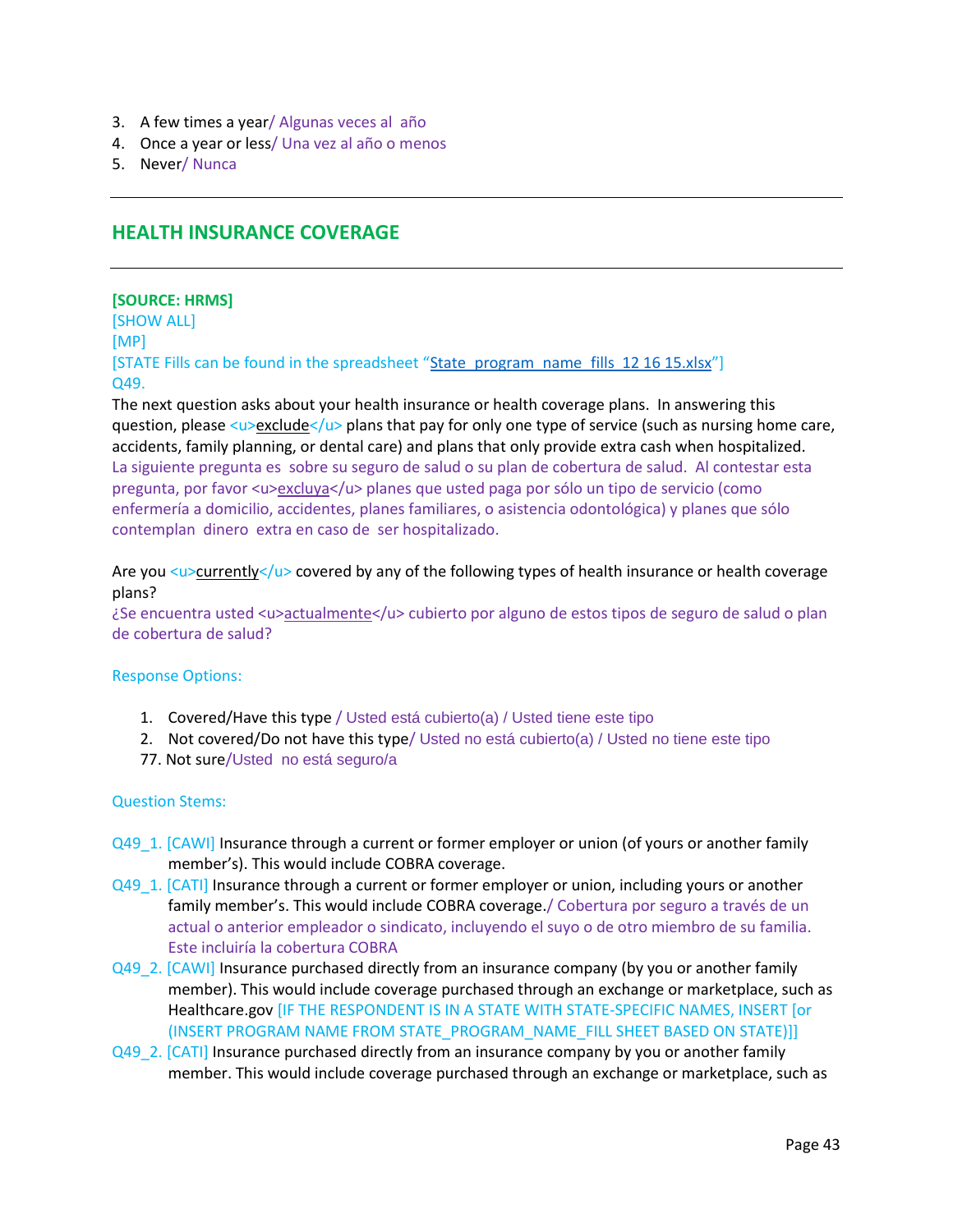Healthcare.gov [IF THE RESPONDENT IS IN A STATE WITH STATE-SPECIFIC NAMES, INSERT [or (INSERT PROGRAM NAME FROM STATE\_PROGRAM\_NAME\_FILL SHEET BASED ON STATE)]]/ Seguro adquirido directamente a una compañía de seguros (por usted u otro miembro de la familia). El mismo incluiría cobertura adquirida a través de un intercambio o mercado, tal como Healthcare.gov [IF THE RESPONDENT IS IN A STATE WITH STATE-SPECIFIC NAMES, INSERT [or (INSERT PROGRAM NAME FROM STATE\_PROGRAM\_NAME\_FILL SHEET BASED ON STATE)]]

- Q49\_3. Medicare, for people 65 and older, or people with certain disabilities/ Medicare, para personas mayores de 65 años, o personas con ciertas discapacidades
- Q49\_4. [CAWI] Medicaid, Medical Assistance (MA), the Children's Health Insurance Program (CHIP) or any kind of state or government-sponsored assistance plan based on income or a disability. You may know this type of coverage as [IF THE RESPONDENT IS IN A STATE WITH STATE-SPECIFIC NAMES INSERT PROGRAM NAME FROM STATE\_PROGRAM\_NAME\_FILL SHEET BASED ON STATE].
- Q49\_4. [CATI] Medicaid, Medical Assistance (MA), the Children's Health Insurance Program (CHIP) or any kind of state or government-sponsored assistance plan based on income or a disability. You may know this type of coverage as [IF THE RESPONDENT IS IN A STATE WITH STATE-SPECIFIC NAMES INSERT PROGRAM NAME FROM STATE\_PROGRAM\_NAME\_FILL SHEET BASED ON STATE]./ Medicaid, Medical Assistance (MA), the Children's Health Insurance Program (CHIP) o cualquier otro tipo de plan de asistencia subvencionado por el estado o gobierno basado en los ingresos o por discapacidad. Es probable que conozca estos tipos de cobertura como [IF THE RESPONDENT IS IN A STATE WITH STATE-SPECIFIC NAMES INSERT PROGRAM NAME FROM STATE\_PROGRAM\_NAME\_FILL SHEET BASED ON STATE].
- Q49\_5. TRICARE or other military health care, including VA health care/ TRICARE u otro servicio de salud militar, incluyendo servicios de salud de Veteranos (VA)
- Q49\_6. Indian Health Service/ Servicio de Salud para Indios Americanos y nativos de Alaska
- Q49\_7. Any other type of health insurance coverage or health coverage plan/ Cualquier otro tipo de seguro de cobertura de salud o plan de cobertura de salud

#### **[SOURCE: HRMS]**

[SHOW IF all Q49 = 2/98/99/77 or left blank] [SP]

Q50.

Does this mean you currently have <u>no</u> health insurance or health coverage plan? ¿Esto significa que actualmente usted <u>no</u> tiene seguro de salud o un plan de cobertura de salud?

In answering this question, please <u>exclude</u> plans that pay for only one type of service (such as, nursing home care, accidents, family planning, or dental care) and plans that only provide extra cash when hospitalized.

Al contestar esta pregunta, por favor<u>excluya</u> planes que usted paga por sólo un tipo de servicio (como enfermería a domicilio, accidentes, planes familiares, o asistencia odontológica) y planes que sólo contemplan dinero extra en caso de ser hospitalizado.

[CAWI – remove bold] <i>*Please, only mark one response.*</i>

CAWI Response Options: